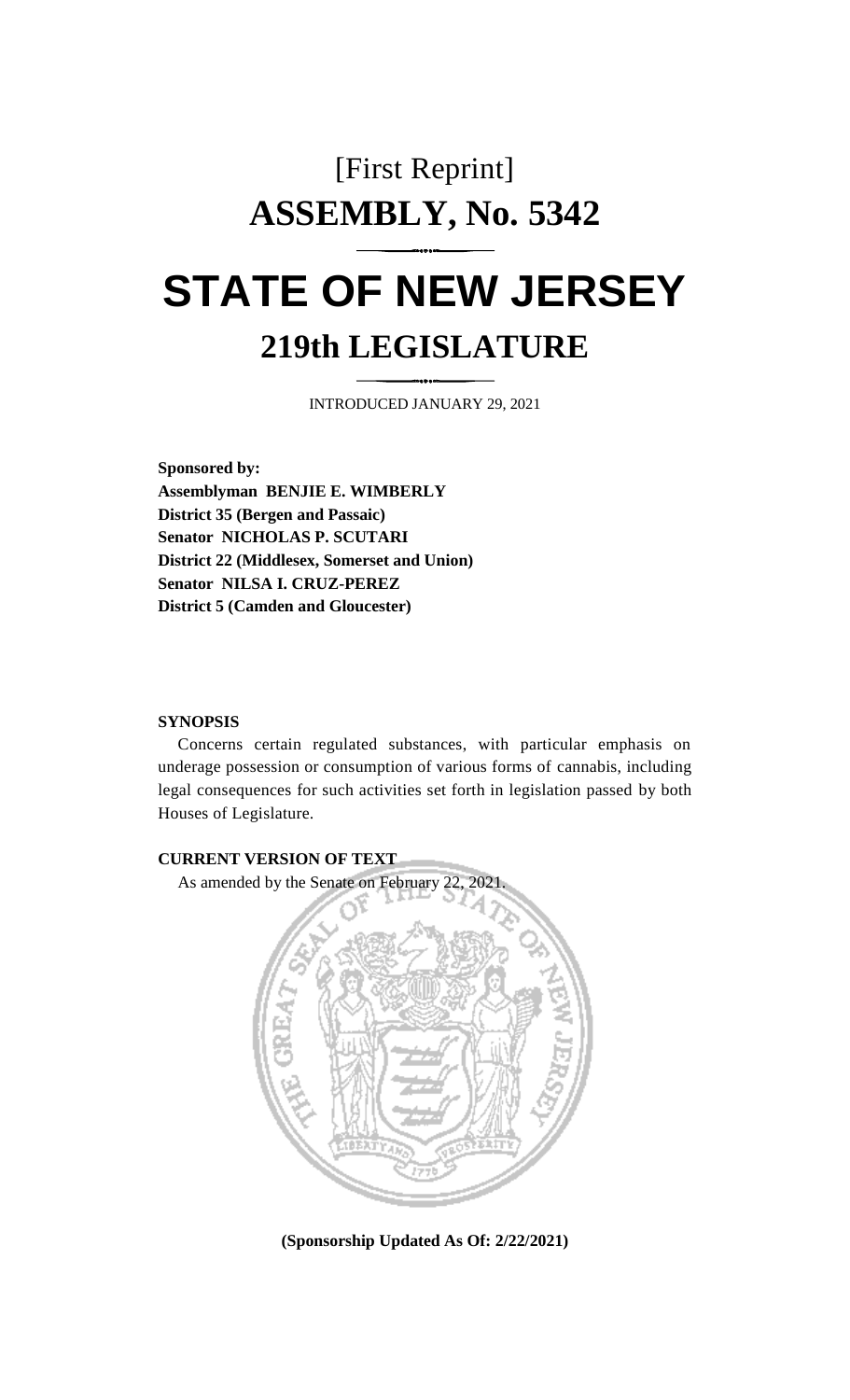**AN ACT** addressing **<sup>1</sup>** certain regulated substances, with a particular 2 emphasis on<sup>1</sup> possession or consumption of various forms of 3 cannabis by certain persons, and **1** [amending] revising<sup>1</sup> and supplementing various parts of the statutory law. **BE IT ENACTED** *by the Senate and General Assembly of the State of New Jersey:* 9 1. The title of P.L.1979, c.264 is amended to read as follows: **AN ACT** concerning certain **[**alcoholic beverage and cannabis item**]** offenses by persons under the legal age to purchase **[**alcoholic beverages and cannabis**]** various regulated items, and supplementing chapter 33 of Title 2C of the New Jersey Statutes. (cf: P.L.2021, c. , s.72) 2. Section 1 of P.L.1979, c.264 (C.2C:33-15) is amended to read as follows: 18 1. a. (1) Any person under the legal age to purchase alcoholic beverages **<sup>1</sup>** , or under the legal age to purchase cannabis items,**<sup>1</sup>** who knowingly possesses without legal authority or who knowingly 21 consumes any alcoholic beverage <sup>1</sup>, cannabis item, marijuana, or 22 hashish<sup>1</sup> in any school, public conveyance, public place, or place of 23 public assembly, or motor vehicle <sup>1</sup>**[**, is guilty of a petty disorderly **persons of fense, and**  $\mathbf{I}^1$  shall  $\mathbf{I}^1$ , in the case of an adult under the 25 legal age to purchase alcoholic beverages,  $\mathbf{I}^1$  be <sup>1</sup> [fined not less than \$250. (2) (a) Any person under the legal age to purchase cannabis items who knowingly possesses without legal authority marijuana, 29 hashish, or any cannabis item, the amount of which may be lawfully possessed by a person of the legal age to purchase cannabis items pursuant to section 46 **[**.**]** of P.L. , c. (C. ) (passed both Houses on December 17, 2020 as Second Reprint of Assembly Bill No. 21), in any school, public conveyance, public place, or place of public assembly, or motor vehicle **[**, is guilty of a petty disorderly persons offense, and**]** shall **[**, in the case of an adult under the legal age to purchase cannabis items,**]** be **[**fined not less than \$250**]** subject to a civil penalty of \$50, which shall be recovered in a civil action by a summary proceeding in the name of the municipality pursuant to the "Penalty Enforcement Law of 1999," P.L.1999, c.274 (C.2A:58-10 et seq.), except that a person under the age of 18 years who violates this subparagraph shall not 42 be subject to a civil penalty but instead shall be subject to a point- of-violation warning or juvenile intervention, as defined in this section, and which is conducted in the same manner as an action

**EXPLANATION – Matter enclosed in bold-faced brackets [thus] in the above bill is not enacted and is intended to be omitted in the law.**

**Matter underlined thus is new matter.**

**Matter enclosed in superscript numerals has been adopted as follows: Senate floor amendments adopted February 22, 2021.**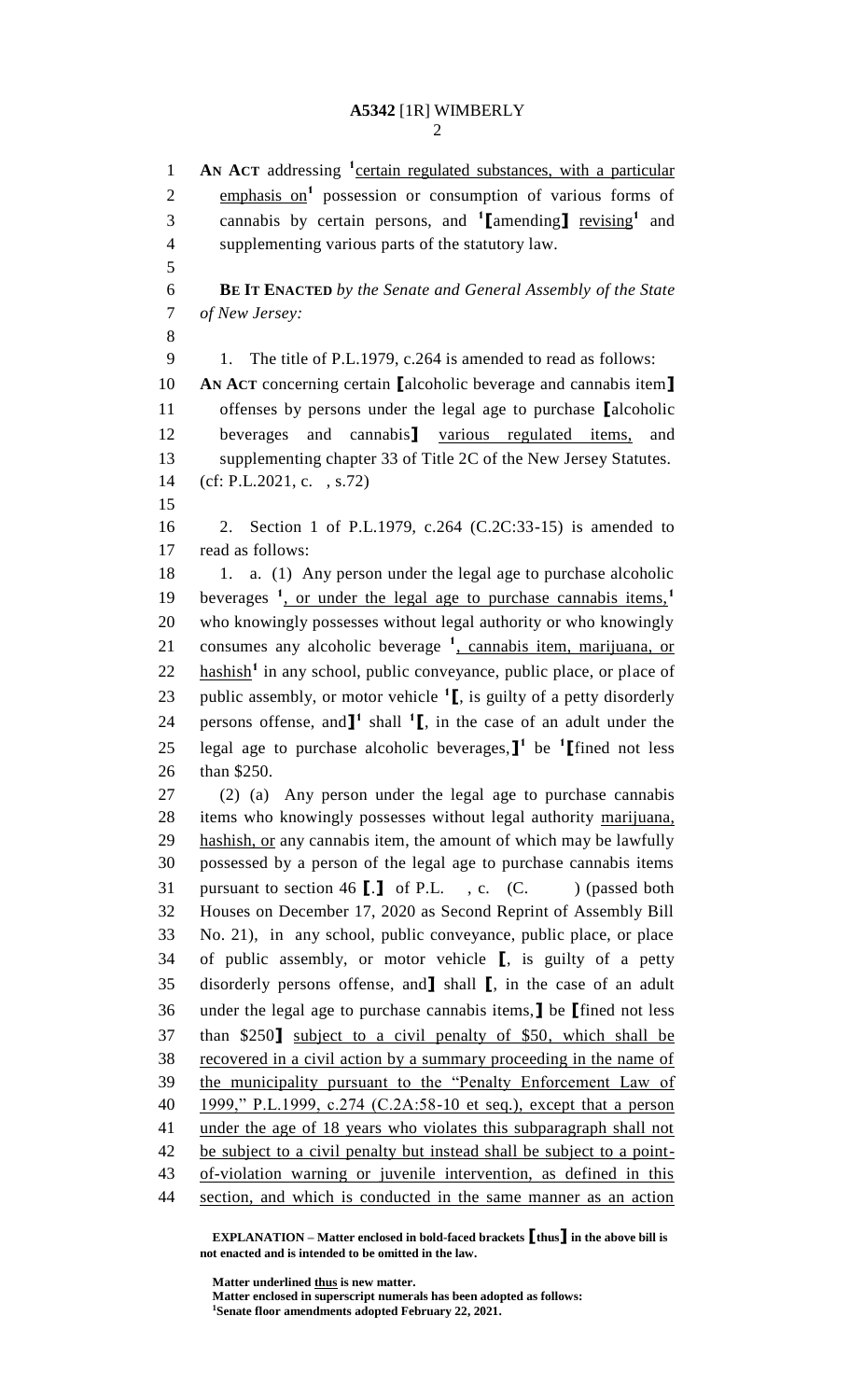referred to as a curbside warning or stationhouse adjustment, respectively, would be conducted in accordance with Attorney General Law Enforcement Directive No. 2020-12 as if the violation were to constitute a petty disorderly persons offense, without the 5 filing of a complaint with the court. The municipal court that has territorial jurisdiction over the violation and the Superior Court shall both have jurisdiction of proceedings for the enforcement of 8 the civil penalty provided by this subparagraph.

 The odor of marijuana, hashish, cannabis, or cannabis item, or burnt marijuana, hashish, cannabis, or cannabis item, shall not constitute reasonable articulable suspicion to initiate a search of a 12 person to determine a violation of this subparagraph. A person who violates this subparagraph shall not be subject to arrest, detention, or otherwise be taken into custody except to the extent required for a juvenile intervention as permitted by this subparagraph, unless the person is being arrested, detained, or otherwise taken into custody 17 for also committing another violation of law for which that action is legally permitted or required.

 (b) Any person under the legal age to purchase cannabis items who knowingly possesses without legal authority marijuana, hashish, or any cannabis item, the amount of which exceeds what may be lawfully possessed by a person of the legal age to purchase 23 cannabis items pursuant to section 46 of P.L., c. (C.) (passed both Houses on December 17, 2020 as Second Reprint of Assembly Bill No. 21), or who knowingly consumes any marijuana, hashish, or cannabis item in any school, public conveyance, public place, or place of public assembly, or motor vehicle **[**, is guilty of a disorderly persons offense, and**]** shall **[**, in the case of an adult under the legal age to purchase cannabis items,**]** be**] 1 [**fined not less than \$500**]** subject to **<sup>1</sup> [**a civil penalty of \$100, which shall be recovered in a civil action by a summary proceeding in the name of the municipality pursuant to the "Penalty Enforcement Law of 1999," P.L.1999, c.274 (C.2A:58-10 et seq.), except that a person under the age of 18 years who violates this subparagraph shall not be subject to a civil penalty but instead shall be subject to a point- of-violation warning or juvenile intervention, as defined in this section, and which is conducted in the same manner as an action referred to as a curbside warning or stationhouse adjustment, respectively, would be conducted in accordance with Attorney General Law Enforcement Directive No. 2020-12 as if the violation were to constitute a disorderly persons offense, without the filing of 42 a complaint with the court. The municipal court that has territorial 43 jurisdiction over the violation and the Superior Court shall both have jurisdiction of proceedings for the enforcement of the civil penalty provided by this subparagraph.**]** the following consequences: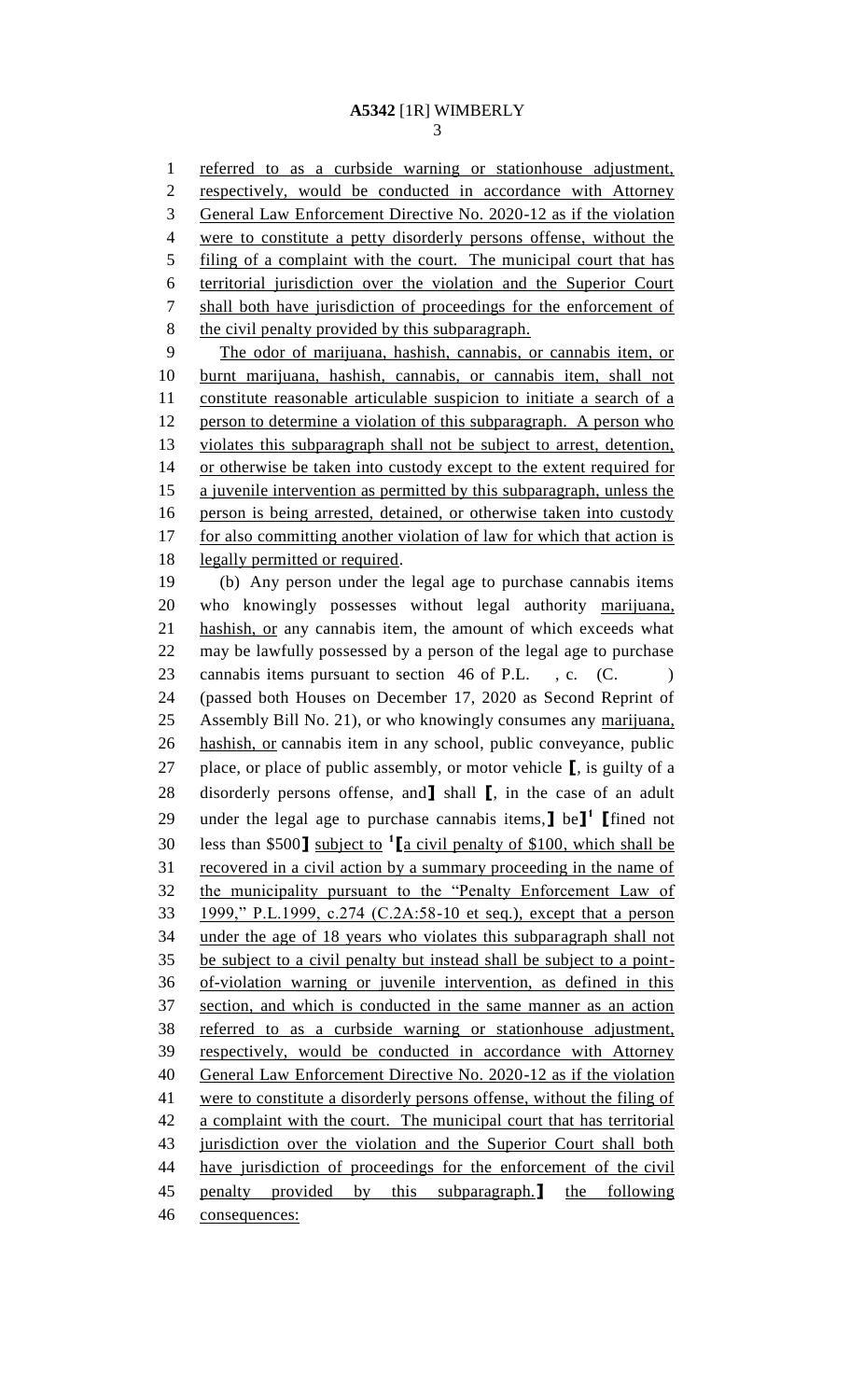(a) for a first violation, a written warning issued by a law enforcement officer to the underage person. The written warning shall include the person's name, address, and date of birth, and a copy of the warning containing this information, plus a sworn statement that includes a description of the relevant facts and circumstances that support the officer's determination that the person committed the violation, shall be temporarily maintained in accordance with this section only for the purposes of determining a second or subsequent violation subject to the consequences set forth in subparagraph (b) or (c) of this paragraph. Notwithstanding the provisions of section 3 of P.L.1991, c.169 (C.33:1-81.1a) concerning written notification of a violation of this section by a 13 person under 18 years of age to the parent, guardian or other person having legal custody of the underage person, a written notification 15 shall not be provided pursuant to that section for a first violation of this paragraph. (b) for a second violation, a written warning issued by a law enforcement officer to the underage person indicating that a second violation has occurred, which includes the person's name, address, and date of birth. If the violation is by a person 18 years of age or older, the officer shall provide the person with informational materials about how to access community services provided by public or private agencies and organizations that shall assist the person with opportunities to access further social services, including but not limited to counseling, tutoring programs, mentoring services, and faith-based or other community initiatives. If the violation is by a person under 18 years of age, a written notification concerning the second violation, along with a copy of the written warning for the person's first violation, shall be provided to the parent, guardian or other person having legal custody of the underage person in accordance with section 3 of P.L.1991, c.169 (C.33:1-81.1a). The written notification shall include the same or similar informational materials about how to access community services provided by public or private agencies and organizations as those provided directly by a law enforcement officer to a person 18 years of age or older who commits a second violation of this paragraph. A copy of the second written warning 38 to the underage person, and, if applicable, the written notification to the parent, guardian or other person having legal custody of the underage person concerning the second warning, plus a sworn statement that includes a description of the relevant facts and circumstances that support the officer's determination that the person committed the second violation, shall be temporarily maintained in accordance with this section only for the purposes of determining a subsequent violation subject to the consequences set forth in subparagraph (c) of this paragraph. (c) for a third or subsequent violation, a write-up issued by a law enforcement officer to the underage person indicating that a third or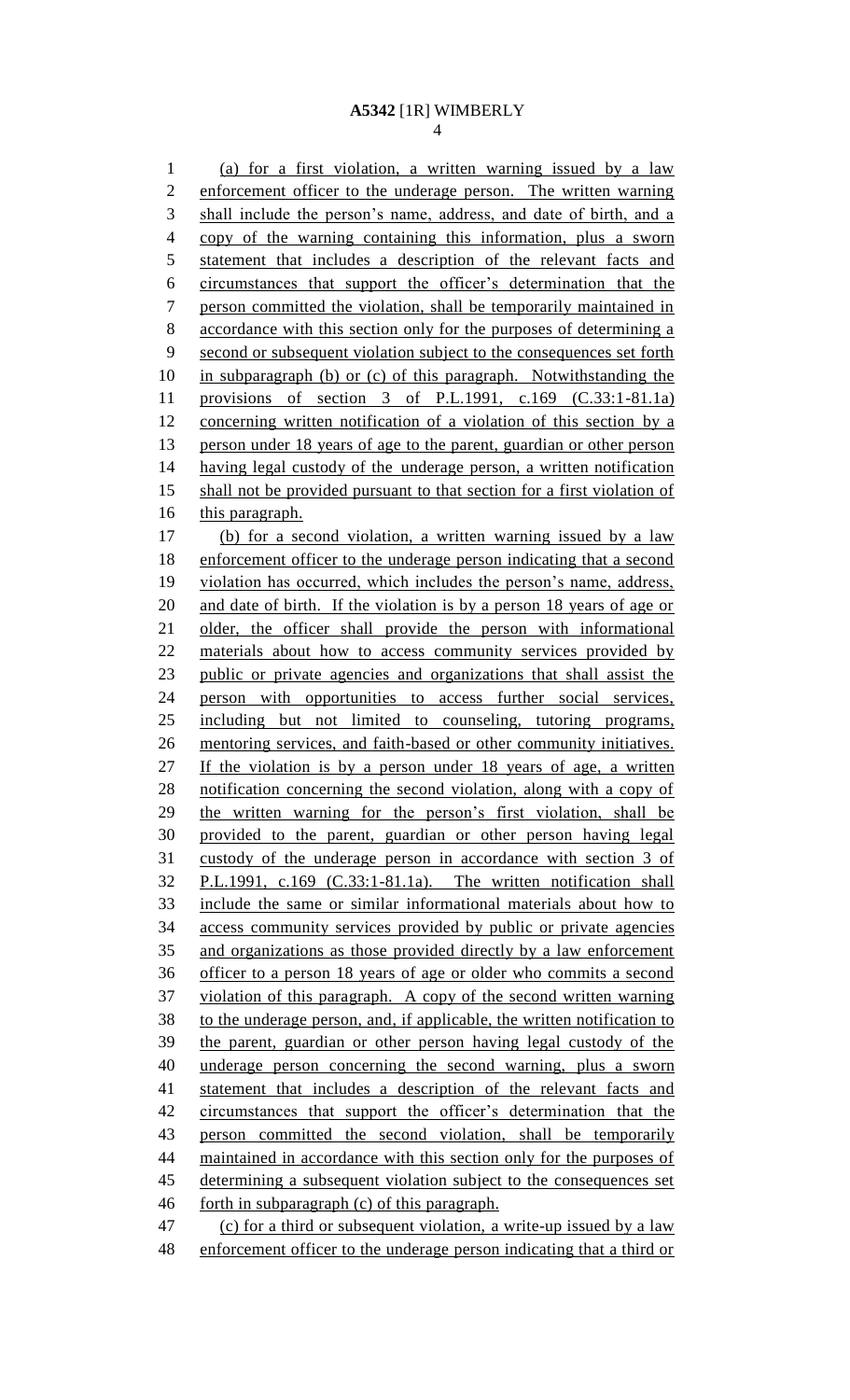subsequent violation has occurred, which includes the person's 2 name, address, and date of birth. If the violation is by a person 18 years of age or older, the officer shall include with the write-up a 4 referral for accessing community services provided by a public or private agency or organization, and provide notice to that agency or organization of the referral which may also be used to initiate contact with the person, and the agency or organization shall offer assistance to the person with opportunities to access further social services, including but not limited to counseling, tutoring programs, mentoring services, and faith-based or other community initiatives. If the violation is by a person under 18 years of age, a written notification concerning the third or subsequent violation shall be provided to the parent, guardian or other person having legal custody of the underage person in accordance with section 3 of P.L.1991, c.169 (C.33:1-81.1a). The written notification shall include a referral for the person and the parent, guardian or other person having legal custody of the underage person for accessing community services provided by a public or private agency or organization, and provide notice to that agency or organization of 20 the referral which may also then be used to initiate contact with both persons, and the agency or organization shall offer assistance to both with opportunities to access further social services, including counseling, tutoring programs, mentoring services, and 24 faith-based or other community initiatives. A copy of a write-up for a third or subsequent violation, the written notification to the parent, guardian or other person having legal custody of the underage person, if applicable, and accompanying referrals, plus a sworn statement that includes a description of the relevant facts and circumstances that support the officer's determination that the person committed the third or subsequent violation, shall be temporarily maintained in accordance with this section only to the extent necessary to track referrals to agencies and organizations, as well as for the purposes of determining a subsequent violation subject to the consequences set forth in this subparagraph. The failure of a person under the legal age to purchase alcoholic beverages or cannabis items, or the failure of a parent, guardian or other person having legal custody of the underage person, to accept assistance from an agency or organization to which a law enforcement referral was made, or to access any community services provided by that agency or organization shall not result in any summons, initiation of a complaint, or other legal action to be adjudicated and enforced in any court. (2) (a) A person under the legal age to purchase alcoholic beverages or cannabis items is not capable of giving lawful consent to a search to determine a violation of this section, and a law 46 enforcement officer shall not request that a person consent to a search for that purpose.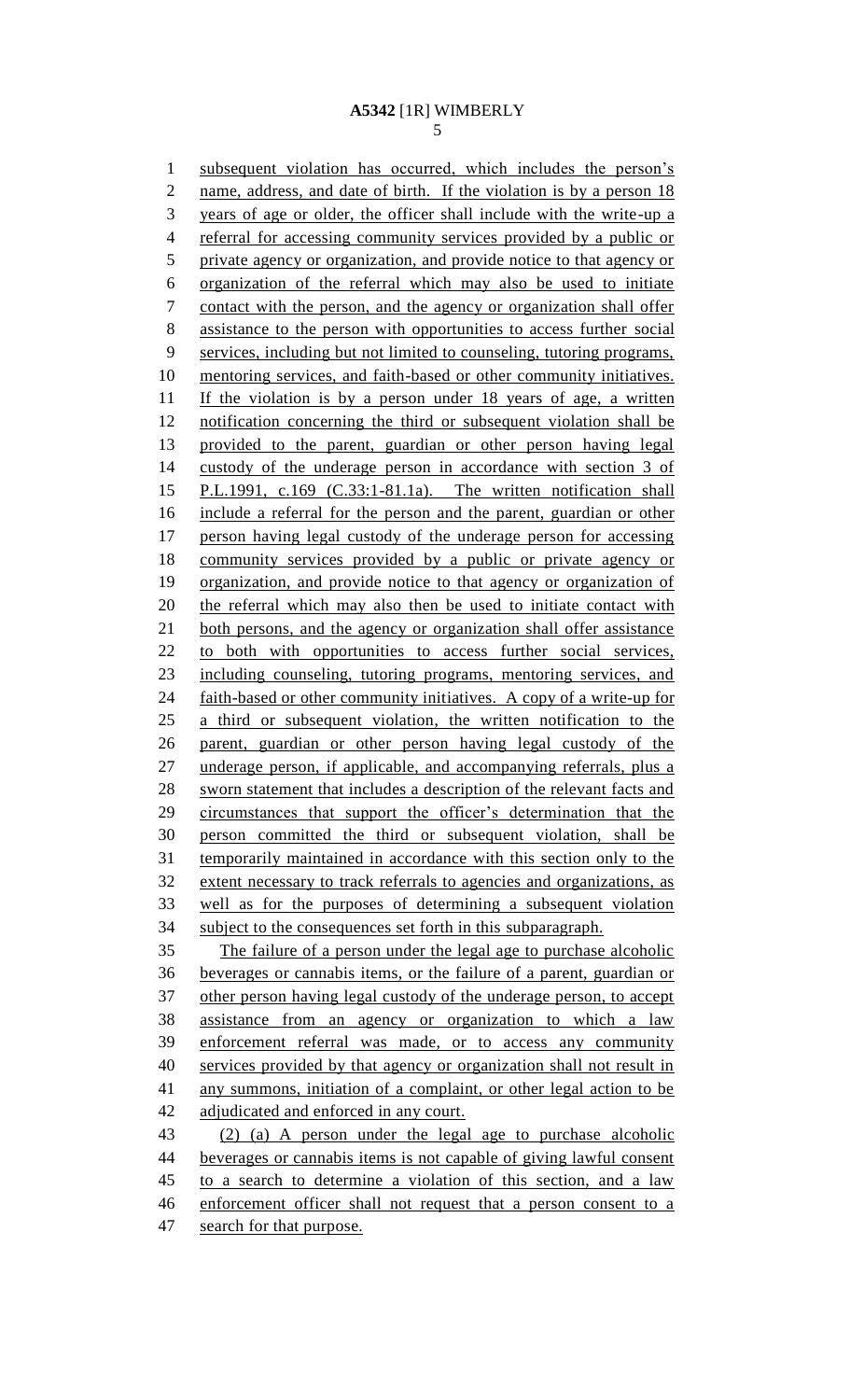(b)**<sup>1</sup>** The odor of **<sup>1</sup>** an alcoholic beverage,**<sup>1</sup>** marijuana, hashish, cannabis, or cannabis item, or burnt marijuana, hashish, cannabis, or cannabis item, shall not constitute reasonable articulable 4 suspicion to initiate <sup>1</sup> an investigatory stop of a person, nor shall it 5 constitute probable cause to initiate<sup>1</sup> a search of a person <sup>1</sup> or that person's personal property**<sup>1</sup>** to determine a violation of **<sup>1</sup> [**this subparagraph**]** paragraph (1) of this subsection. Additionally, the unconcealed possession of an alcoholic beverage, marijuana, hashish, or cannabis item in violation of paragraph (1) of this subsection, observed in plain sight by a law enforcement officer, 11 shall not constitute probable cause to initiate a search of a person or 12 that person's personal property to determine any further violation of 13 that paragraph or any other violation of  $law<sup>1</sup>$ .

14  $(3)^1$  A person <sup>1</sup> under the legal age to purchase alcoholic beverages or cannabis items**<sup>1</sup>** who violates **<sup>1</sup> [**this subparagraph**]** paragraph (1) of this subsection for possessing or consuming an 17 alcoholic beverage, marijuana, hashish, or a cannabis item<sup>1</sup> shall not be subject to arrest, **<sup>1</sup>** and shall not be subject to**<sup>1</sup>** detention **<sup>1</sup> [**,**] 1** or otherwise be taken into custody **<sup>1</sup>** by a law enforcement officer**<sup>1</sup>** 20 **except to the extent required <sup>1</sup> [**for a juvenile intervention as permitted by this subparagraph**]** to issue a written warning or write- up, provide notice of a violation to a parent, guardian or other person having legal custody of the underage person in accordance with section 3 of P.L.1991, c.169 (C.33:1-81a), or make referrals for accessing community services provided by a public or private 26 agency or organization due to a third or subsequent violation<sup>1</sup>, unless the person is being arrested, detained, or otherwise taken into custody for also committing another violation of law for which that 29 action is legally permitted or required. 30  $\textbf{1}_{\text{[c)}}$  (i) As used in subparagraphs (a) and (b) of this paragraph:

 "Juvenile intervention" means a mechanism that allows law enforcement agencies to resolve a violation of either subparagraph by a person under the age of 18 years without formal court proceedings. A juvenile intervention, which shall be memorialized in a signed agreement, establishes one or more conditions that the person shall meet in exchange for the law enforcement agency declining to pursue a formal delinquency complaint against the person. "Point-of-violation warning" means a brief, informal interaction 40 between a law enforcement officer and a person under the age of 18

 years who the officer observed engage in a violation of either subparagraph. During the interaction, the officer shall counsel the person to discontinue the conduct, warn the person about the potential consequences of future delinquency, and then conclude the interaction without taking any further action. For the purposes of this definition, a point-of-violation warning does not include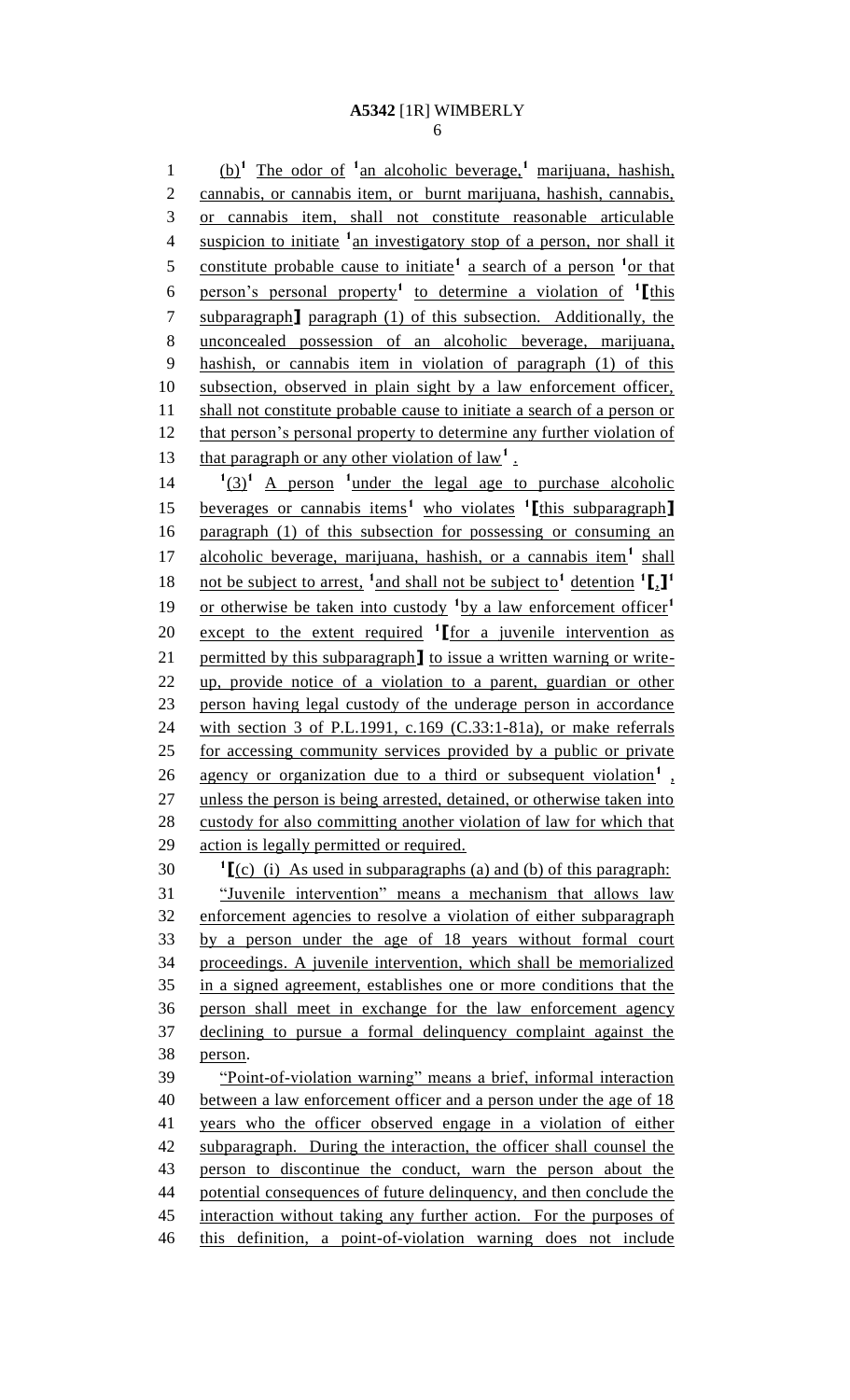interactions between a person under the age of 18 years and a 2 school resource officer or other law enforcement officer assigned to a school, as those interactions are governed by other statutes, and policies and practices established between schools and law enforcement agencies. A point-of-violation warning shall also be used for a first violation of subparagraph (b) of paragraph (12) of subsection b. of N.J.S.2C:35-5 concerning the manufacturing, distributing or dispensing, or possessing or having under control with intent to manufacture, distribute or dispense, marijuana or hashish for an offender of any age. (ii) Point-of-violation warnings and juvenile interventions conducted pursuant to subparagraph (a) or (b) of paragraph (2) of subsection a. of this section shall be reported to the Attorney General in the same manner as curbside adjustments and stationhouse warnings, respectively, and shall be included in the statistical reporting compiled and made available by the Attorney General pursuant to Attorney General Law Enforcement Directive No. 2020-12. The Attorney General, in accordance with section 3 of P.L. , c. (C. ) (pending before the Legislature as this bill), shall biannually issue a report detailing the statistics compiled and made available pursuant to Attorney General Law Enforcement Directive No. 2020-12. The initial report shall be issued by June 30, 2021, and every six months thereafter.**]** (4) Consistent with the provisions of subsection c. of section 1 of P.L.2020, c.129 (C.40A:14-118.5), the video and audio recording functions of a law enforcement officer's body worn camera, as defined in that section, shall be activated whenever the law enforcement officer is responding to a call for service related to a violation or suspected violation of paragraph (1) of this subsection for possessing or consuming an alcoholic beverage, marijuana, hashish, or a cannabis item, or at the initiation of any other law enforcement or investigative encounter between an officer and a person related to a violation or suspected violation of that paragraph, and shall remain activated until the encounter has fully concluded and the officer leaves the scene of the encounter; provided, however, that the video and audio recording functions of a body worn camera shall not be deactivated pursuant to subparagraph (a) of paragraph (2) of subsection c. of P.L.2020, c.129 (C.40A:14-118.5), based on a request to deactivate the camera by a person who is the subject of a responsive call for 41 service or law enforcement or investigative encounter related to a violation or suspected violation of paragraph (1) of this subsection. (5) As part of the process for the issuance of a written warning or write-up to a person for a violation of paragraph (1) of this 45 subsection, the law enforcement officer shall take possession of any alcoholic beverage, marijuana, hashish, or cannabis item from the person, and any drug or cannabis paraphernalia for use with any marijuana, hashish, or cannabis item. The existence and description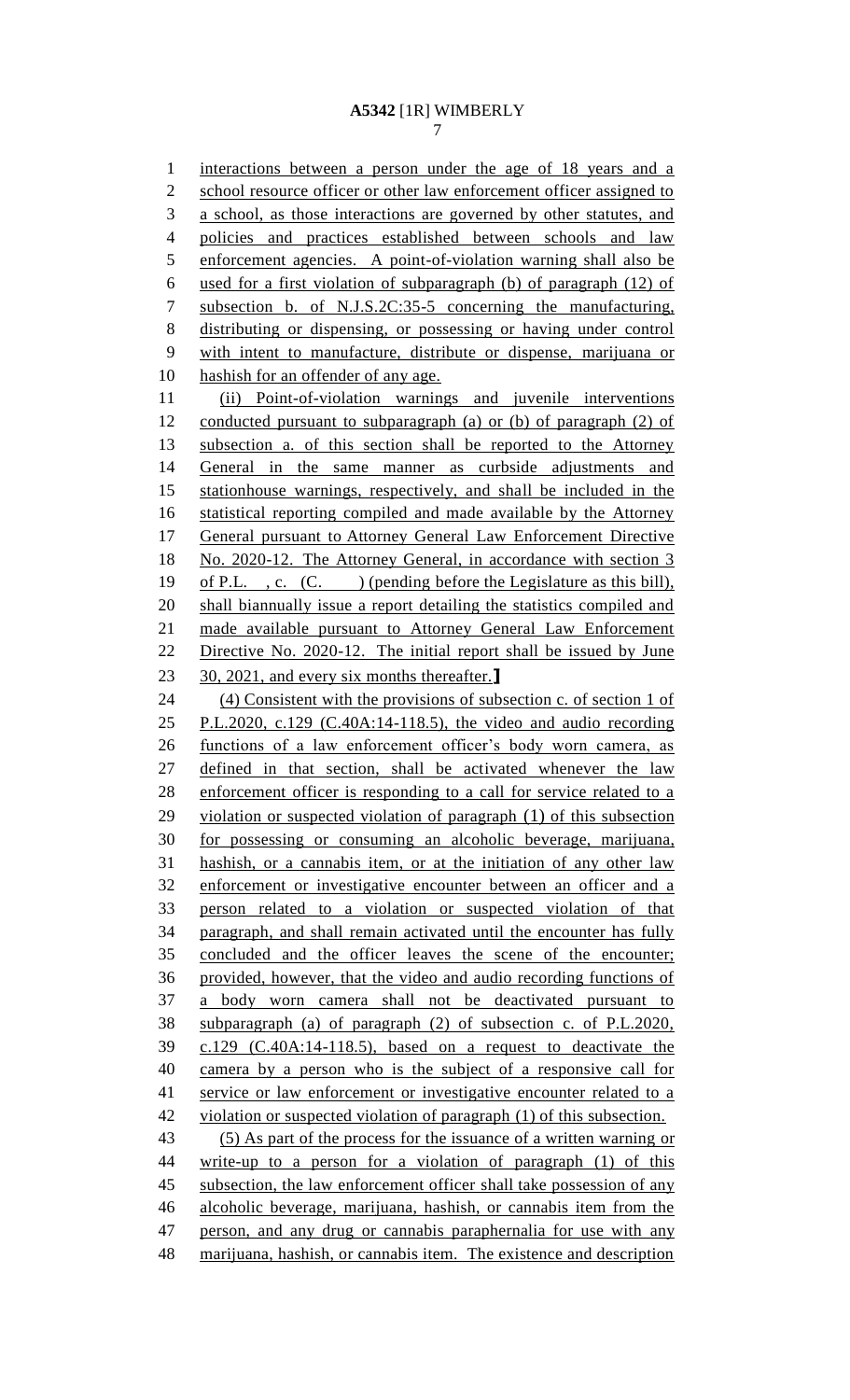of the alcoholic beverage, marijuana, hashish, or cannabis item, and any drug or cannabis paraphernalia shall be included in the sworn statement that includes a description of the relevant facts and circumstances that support the officer's determination that the person committed a violation, and which record is temporarily maintained in accordance with this section to determine subsequent possession or consumption violations, and track referrals for accessing community services provided by a public or private agency or organization due to a third or subsequent violation. Any alcoholic beverage, marijuana, hashish, cannabis item, or drug or cannabis paraphernalia obtained by the law enforcement officer shall either be destroyed or secured for use in law enforcement 13 training or educational programs in accordance with applicable law 14 and directives issued by the Attorney General. (6) With respect to any violation of paragraph (1) of this subsection concerning the possession or consumption of an alcoholic beverage, marijuana, hashish, or any cannabis item: (a) a person under the legal age to purchase alcoholic beverages or cannabis items shall not be photographed or fingerprinted, 20 notwithstanding any provisions of section 2 of P.L.1982, c.79  $(C.2A:4A-61)$  to the contrary; (b) (i) any copy of any written warning or write-up issued to a person under the legal age to purchase alcoholic beverages or cannabis items, written notification provided to the person's parent, guardian or other person having legal custody in accordance with section 3 of P.L.1991, c.169 (C.33:1-81.1a), sworn statement describing the relevant facts and circumstances that support an officer's determination that a person committed a violation, or referrals for accessing community services provided by a public or private agency or organization pertaining to a third or subsequent violation shall be segregated and maintained in a separate physical location or electronic repository or database from any other records maintained by a law enforcement agency, and reported to the Attorney General in a manner so that they are similarly segregated and maintained in a separate physical location or electronic repository or database from other law enforcement records accessible to the Attorney General and State and local law enforcement agencies, and shall not be transferred to or copied and placed in any other physical location or electronic repository or database containing any other law enforcement records. These records shall only be used to the extent necessary to determine a subsequent violation of paragraph (1) of this subsection or to track referrals to agencies and organizations, and shall not be revealed, reviewed, or considered in any manner with respect to any current or subsequent juvenile delinquency matter, including but not limited to, a charge, filing, eligibility or decision for diversion or discharge, or sentencing, other disposition, or related decision affecting the 48 juvenile, or with respect to any current or subsequent prosecution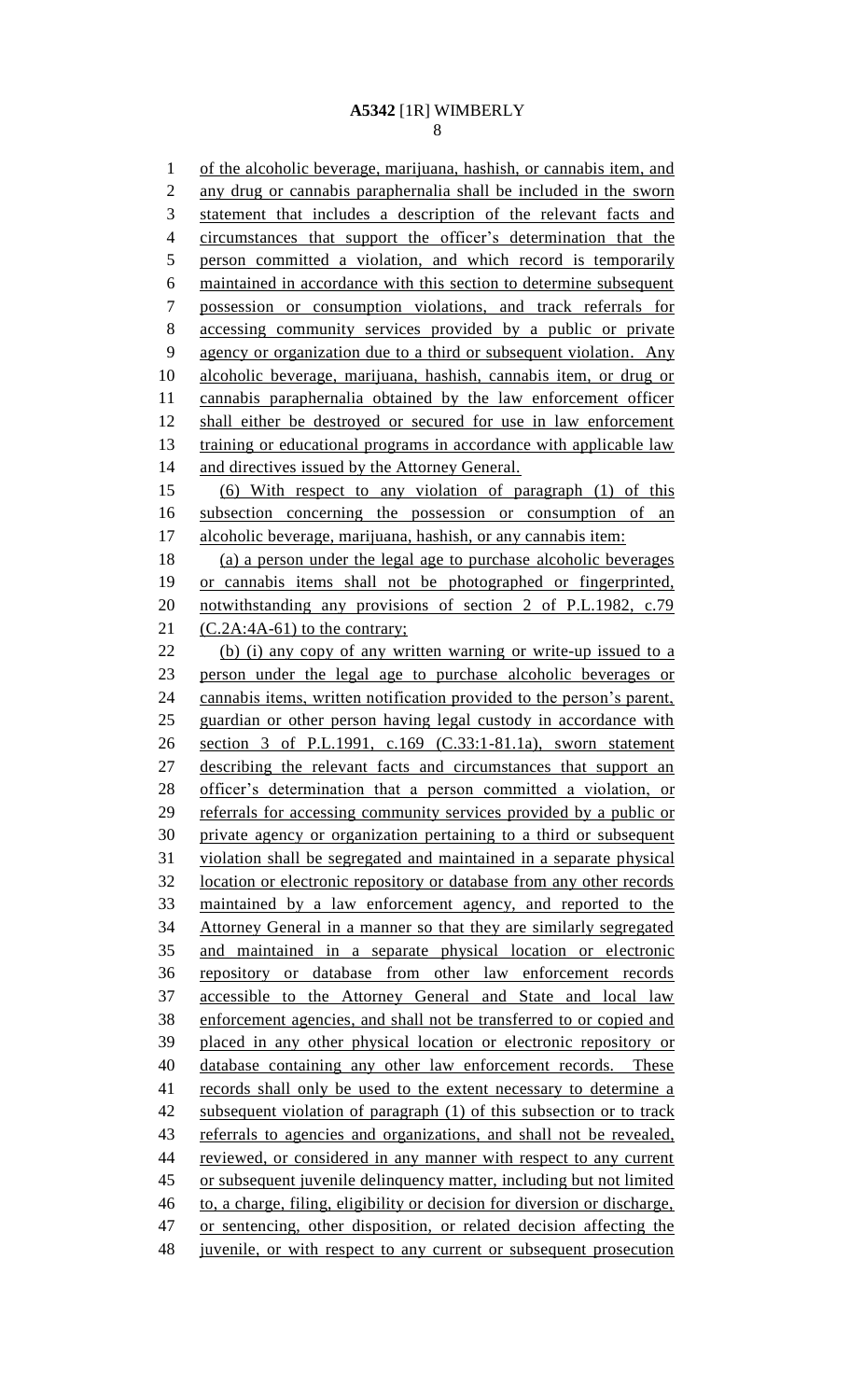for committing an offense or other violation of law, including but not limited to, a charge, filing, eligibility or decision for diversion or discharge, or sentencing, other disposition, or related decision affecting an adult under 21 years of age. Also, these records shall be deemed confidential and shall not be subject to public inspection or copying pursuant to the provisions of P.L.1963, c.73 (C.47:1A-1 et seq.), and their existence shall not be acknowledged based upon any inquiry in the same manner as if the records were expunged records pursuant to the provisions of subsection a. of N.J.S.2C:52- 15. The Attorney General may use the records described herein to generate the number of occurrences and other statistics concerning first, second, third and subsequent violations of paragraph (1) of this subsection, the municipal, county or other geographic areas within which first, second, third and subsequent violations occur, and the law enforcement agencies involved in first, second, third 17 and subsequent violations, which are to be compiled and made available by the Attorney General in accordance with section 4 of P.L. , c. (C. ) (pending before the Legislature as this bill). The identity of any person named in a record shall not be revealed or included in the information to be compiled and made available in accordance with that section. The records of violations shall only be maintained temporarily 24 and shall be destroyed or permanently deleted as set forth in subparagraph (c) of this paragraph. (ii) any records pertaining to a person's acceptance of assistance from an agency or organization to which a law enforcement referral was made shall not be revealed, reviewed, or considered in any manner with respect to any current or subsequent juvenile delinquency matter, including but not limited to, a charge, filing, eligibility or decision for diversion or discharge, or sentencing, other disposition, or related decision affecting the juvenile, or with respect to any current or subsequent prosecution for committing an offense or other violation of law, including but not limited to, a charge, filing, eligibility or decision for diversion or discharge, or sentencing, other disposition, or related decision affecting an adult under 21 years of age. Also, these records shall be deemed confidential and shall not be subject to public inspection or copying pursuant to the provisions of P.L.1963, c.73 (C.47:1A-1 et seq.), and their existence shall not be acknowledged based upon any inquiry in the same manner as if the records were expunged records 42 pursuant to the provisions of subsection a. of N.J.S.2C:52-15. (c) all of the records maintained by a law enforcement agency 44 and reported to the Attorney General as described in subsubparagraph (i) of subparagraph (b) of this paragraph shall be destroyed or permanently deleted by the law enforcement agency and Attorney General on the second anniversary following the creation of the record concerning a violation, or not later than the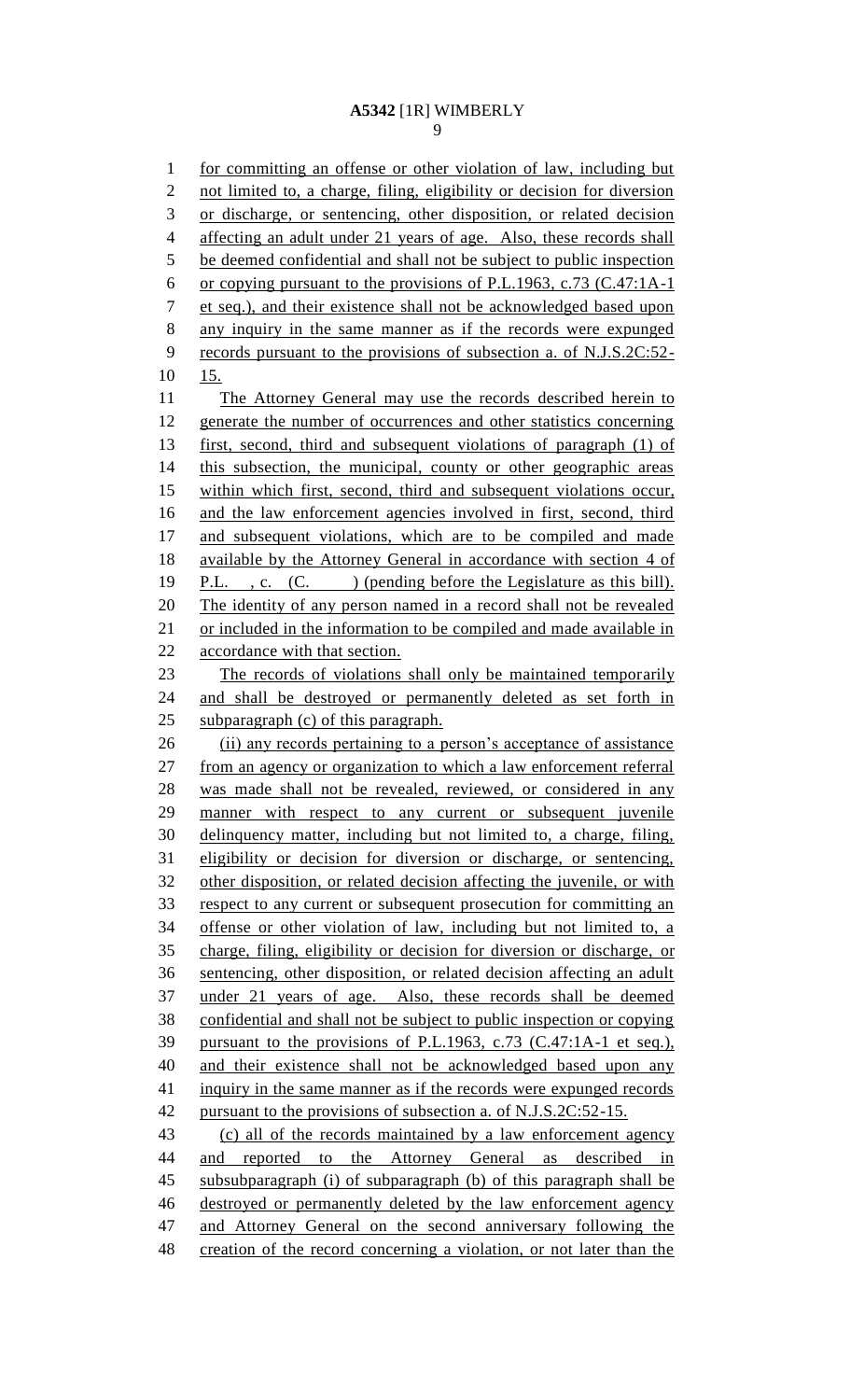last day of the month in which that second anniversary date falls, or alternatively not later than the 21st birthday of a person who is the subject of a record, or not later than the last day of the month in which that birthday falls, whichever date occurs sooner, except that a record shall be maintained upon request by the person named in the record or representative thereof, the law enforcement officer who made the record, or the law enforcement agency currently maintaining the record if it involves a lawsuit, disciplinary complaint, or criminal prosecution arising from the violation described in the record, based on an assertion that the record has evidentiary or exculpatory value. Upon final disposition of the 12 matter for which the extended record retention was requested, the 13 record shall be destroyed or permanently deleted.

 (d) A law enforcement officer shall be guilty of the crime of 15 official deprivation of civil rights as set forth in section 3 of P.L., 16 c. (C. ) (pending before the Legislature as this bill) for violating the provisions of paragraph (1) of this subsection that address law enforcement actions involving persons who are under the legal age to purchase alcoholic beverages or cannabis items.**<sup>1</sup>** 

b. **<sup>1</sup>** 20 b. <sup>1</sup> [Whenever [this offense] a violation of subsection a. of 21 this section is committed in a motor vehicle, the court shall, in addition to the sentence authorized **[**for the offense**]** under that subsection, suspend or postpone for six months the driving privilege of the defendant. Upon the conviction of finding of guilt of any person under this section, the court shall forward a report to the New Jersey Motor Vehicle Commission stating the first and last day of the suspension or postponement period imposed by the court pursuant to this section. If a person at the time of the imposition of a sentence is less than 17 years of age, the period of license postponement, including a suspension or postponement of the privilege of operating a motorized bicycle, shall commence on the day the sentence is imposed and shall run for a period of six months after the person reaches the age of 17 years.

 If a person at the time of the imposition of a sentence has a valid driver's license issued by this State, the court shall immediately collect the license and forward it to the commission along with the report. If for any reason the license cannot be collected, the court shall include in the report the complete name, address, date of birth, eye color, and sex of the person as well as the first and last date of the license suspension period imposed by the court.

 The court shall inform the person orally and in writing that if the person is convicted of operating a motor vehicle during the period of license suspension or postponement, the person shall be subject to the penalties set forth in R.S.39:3-40. A person shall be required to acknowledge receipt of the written notice in writing. Failure to receive a written notice or failure to acknowledge in writing the receipt of a written notice shall not be a defense to a subsequent charge of a violation of R.S.39:3-40.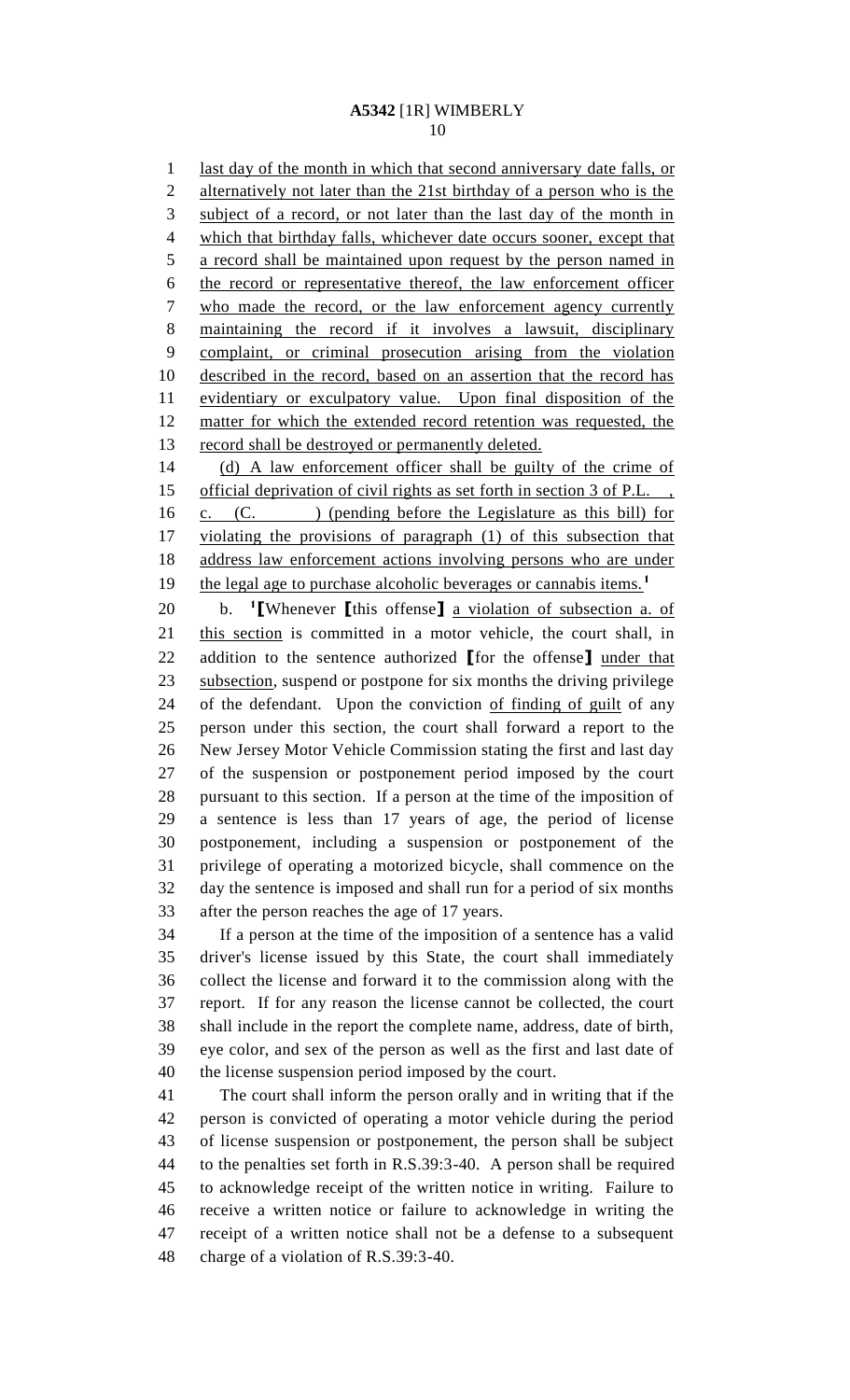1 If the person convicted <u>or found guilty</u> under this section is not a New Jersey resident, the court shall suspend or postpone, as appropriate, the non-resident driving privilege of the person based on the age of the person and submit to the commission the required report. The court shall not collect the license of a non-resident convicted under this section. Upon receipt of a report by the court, the commission shall notify the appropriate officials in the licensing jurisdiction of the suspension or postponement.**]** (Deleted by amendment, P.L. , c. ) (pending before the Legislature as this  $\text{bill}$ <sup>1</sup> 

c. **<sup>1</sup> [**In addition to the general **[**penalty**]** penalties prescribed **[**for a disorderly persons offense**]** under this section, the court may require any person who violates **[**this act**]** paragraph (1) of subsection a. of this section for possession or consumption of an alcoholic beverage to participate in an alcohol or drug abuse education or treatment program, authorized by the Division of Mental Health and Addiction Services in the Department of Human Services, for a period not to exceed **[**the maximum period of confinement prescribed by law for the offense for which the individual has been convicted**]** 30 days.**]** (Deleted by amendment, P.L. , c. ) (pending before the Legislature as this bill)**<sup>1</sup>** 

 d. Nothing in this act shall apply to possession of alcoholic beverages by any such person while actually engaged in the performance of employment pursuant to an employment permit issued by the Director of the Division of Alcoholic Beverage Control, or for a bona fide hotel or restaurant, in accordance with the provisions of R.S.33:1-26, or while actively engaged in the preparation of food while enrolled in a culinary arts or hotel management program at a county vocational school or post- secondary educational institution; and nothing in this section shall apply to possession of cannabis items by any such person while actually engaged in the performance of employment by a cannabis establishment, distributor, or delivery service as permitted pursuant to the "New Jersey Cannabis Regulatory, Enforcement Assistance, 35 and Marketplace Modernization Act," P.L., c. (C.) (passed both Houses on December 17, 2020 as Second Reprint of Assembly Bill No. 21).

e. **<sup>1</sup> [**The**]** Except as otherwise provided in this section, the**<sup>1</sup>** provisions of section 3 of P.L.1991, c.169 (C.33:1-81.1a) shall apply to a parent, guardian or other person with legal custody of a person under 18 years of age who is found to be in violation of this section.

 f. An underage person and one or two other persons shall be immune from prosecution under this section if:

 (1) one of the underage persons called 9-1-1 and reported that another underage person was in need of medical assistance due to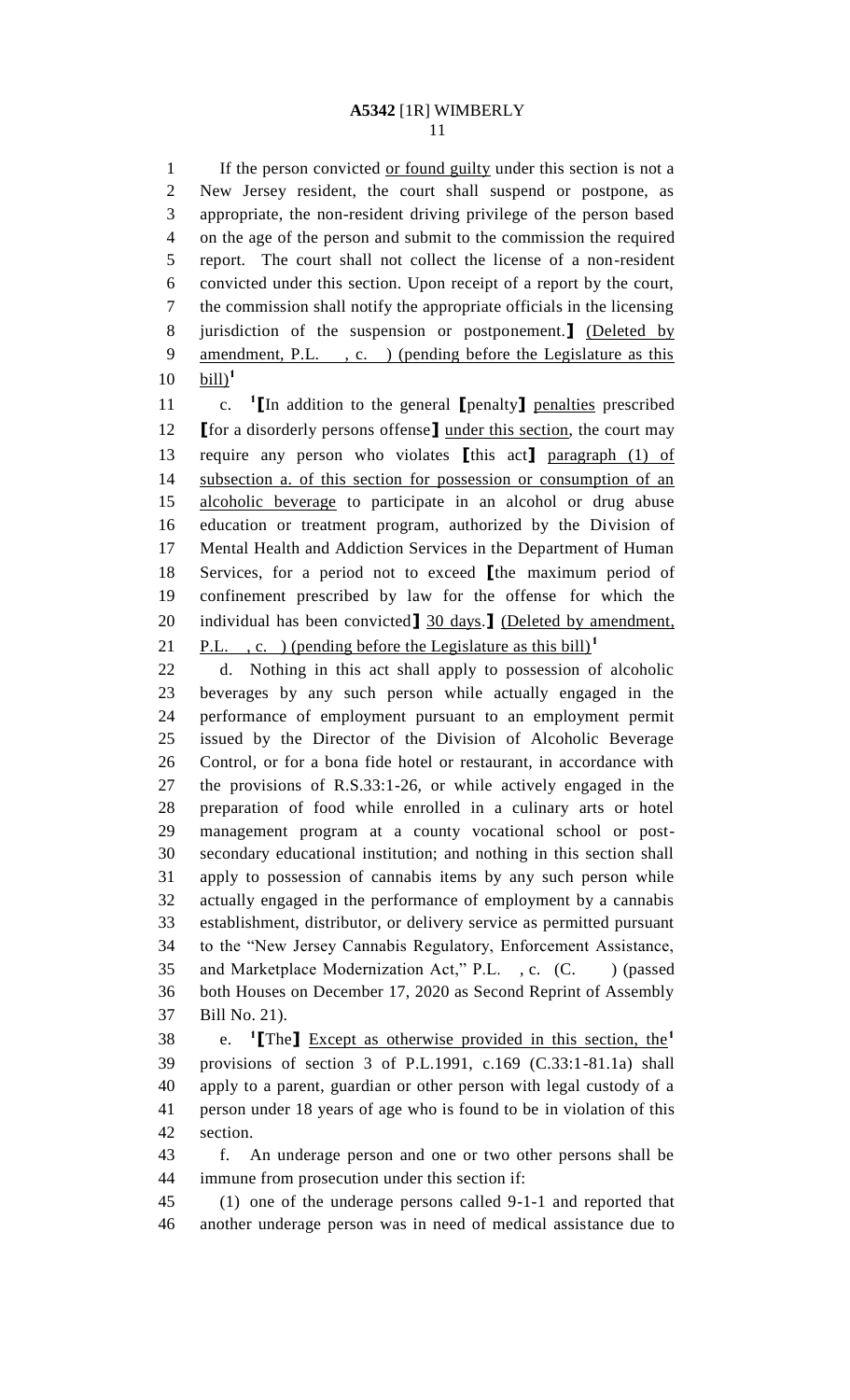alcohol consumption , or the consumption of marijuana, hashish, or a cannabis item; (2) the underage person who called 9-1-1 and, if applicable, one or two other persons acting in concert with the underage person who called 9-1-1 provided each of their names to the 9-1-1 operator; (3) the underage person was the first person to make the 9-1-1 report; and (4) the underage person and, if applicable, one or two other persons acting in concert with the underage person who made the 9- 1-1 call remained on the scene with the person under the legal age in need of medical assistance until assistance arrived and cooperated with medical assistance and law enforcement personnel on the scene. The underage person who received medical assistance also shall be immune from prosecution under this section. g. For purposes of this section, an alcoholic beverage includes powdered alcohol as defined by R.S.33:1-1, **[**and**]** a cannabis item includes any item available for lawful consumption pursuant to the "New Jersey Cannabis Regulatory, Enforcement Assistance, and 21 Marketplace Modernization Act," P.L., c. (C.) (passed both Houses on December 17, 2020 as Second Reprint of Assembly Bill No. 21), and the terms "marijuana" and "hashish" have the same 24 meaning as set forth in N.J.S.2C:35-2<sup> $-1$ </sup>, and the terms "drug paraphernalia" and "cannabis paraphernalia" have the same 26 meaning as set forth in N.J.S.2C:36-1 and section 3 of P.L. 27 c. (C. ) (passed both Houses on December 17, 2020 as Second 28 Reprint of Assembly Bill No. 21), respectively<sup>1</sup>. (cf: P.L.2021, c. , s.73)  $\left[3. \text{ N.J.S.2C:35-5 is amended to read as follows:}\right]$  2C:35-5. Manufacturing, Distributing or Dispensing. a. Except as authorized by P.L.1970, c.226 (C.24:21-1 et seq.), it shall be unlawful for any person knowingly or purposely: (1) To manufacture, distribute or dispense, or to possess or have under his control with intent to manufacture, distribute or dispense, a controlled dangerous substance or controlled substance analog; or (2) To create, distribute, or possess or have under his control with intent to distribute, a counterfeit controlled dangerous substance. b. Any person who violates subsection a. with respect to: (1) Heroin, or its analog, or coca leaves and any salt, compound, derivative, or preparation of coca leaves, and any salt, compound, derivative, or preparation thereof which is chemically equivalent or identical with any of these substances, or analogs, except that the substances shall not include decocainized coca leaves or extractions which do not contain cocaine or ecogine, or 3,4- methylenedioxymethamphetamine or 3,4-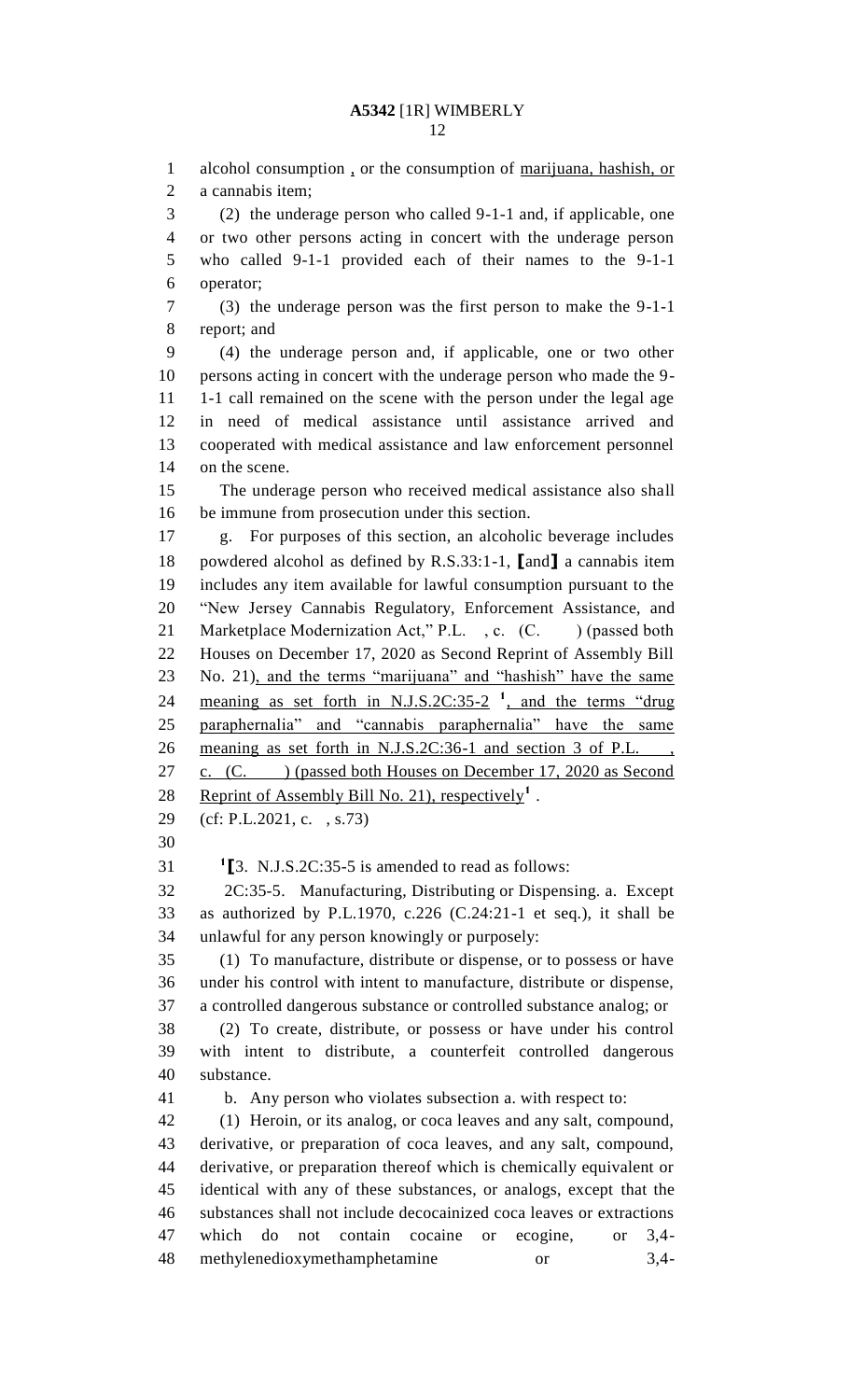methylenedioxyamphetamine, in a quantity of five ounces or more including any adulterants or dilutants is guilty of a crime of the first degree. The defendant shall, except as provided in N.J.S.2C:35-12, be sentenced to a term of imprisonment by the court. The term of imprisonment shall include the imposition of a minimum term which shall be fixed at, or between, one-third and one-half of the sentence imposed, during which the defendant shall be ineligible for parole. Notwithstanding the provisions of subsection a. of N.J.S.2C:43-3, a fine of up to \$500,000 may be imposed;

 (2) A substance referred to in paragraph (1) of this subsection, in a quantity of one-half ounce or more but less than five ounces, including any adulterants or dilutants is guilty of a crime of the second degree;

 (3) A substance referred to paragraph (1) of this subsection in a quantity less than one-half ounce including any adulterants or dilutants is guilty of a crime of the third degree except that, notwithstanding the provisions of subsection b. of N.J.S.2C:43-3, a 18 fine of up to \$75,000 may be imposed;

 (4) A substance classified as a narcotic drug in Schedule I or II other than those specifically covered in this section, or the analog of any such substance, in a quantity of one ounce or more including any adulterants or dilutants is guilty of a crime of the second degree;

 (5) A substance classified as a narcotic drug in Schedule I or II other than those specifically covered in this section, or the analog of any such substance, in a quantity of less than one ounce including any adulterants or dilutants is guilty of a crime of the third degree except that, notwithstanding the provisions of subsection b. of N.J.S.2C:43-3, a fine of up to \$75,000 may be imposed;

 (6) Lysergic acid diethylamide, or its analog, in a quantity of 100 milligrams or more including any adulterants or dilutants, or phencyclidine, or its analog, in a quantity of 10 grams or more including any adulterants or dilutants, is guilty of a crime of the first degree. Except as provided in N.J.S.2C:35-12, the court shall impose a term of imprisonment which shall include the imposition of a minimum term, fixed at, or between, one-third and one-half of the sentence imposed by the court, during which the defendant shall be ineligible for parole. Notwithstanding the provisions of subsection a. of N.J.S.2C:43-3, a fine of up to \$500,000 may be imposed;

 (7) Lysergic acid diethylamide, or its analog, in a quantity of less than 100 milligrams including any adulterants or dilutants, or where the amount is undetermined, or phencyclidine, or its analog, in a quantity of less than 10 grams including any adulterants or dilutants, or where the amount is undetermined, is guilty of a crime of the second degree;

 (8) Methamphetamine, or its analog, or phenyl-2-propanone (P2P), in a quantity of five ounces or more including any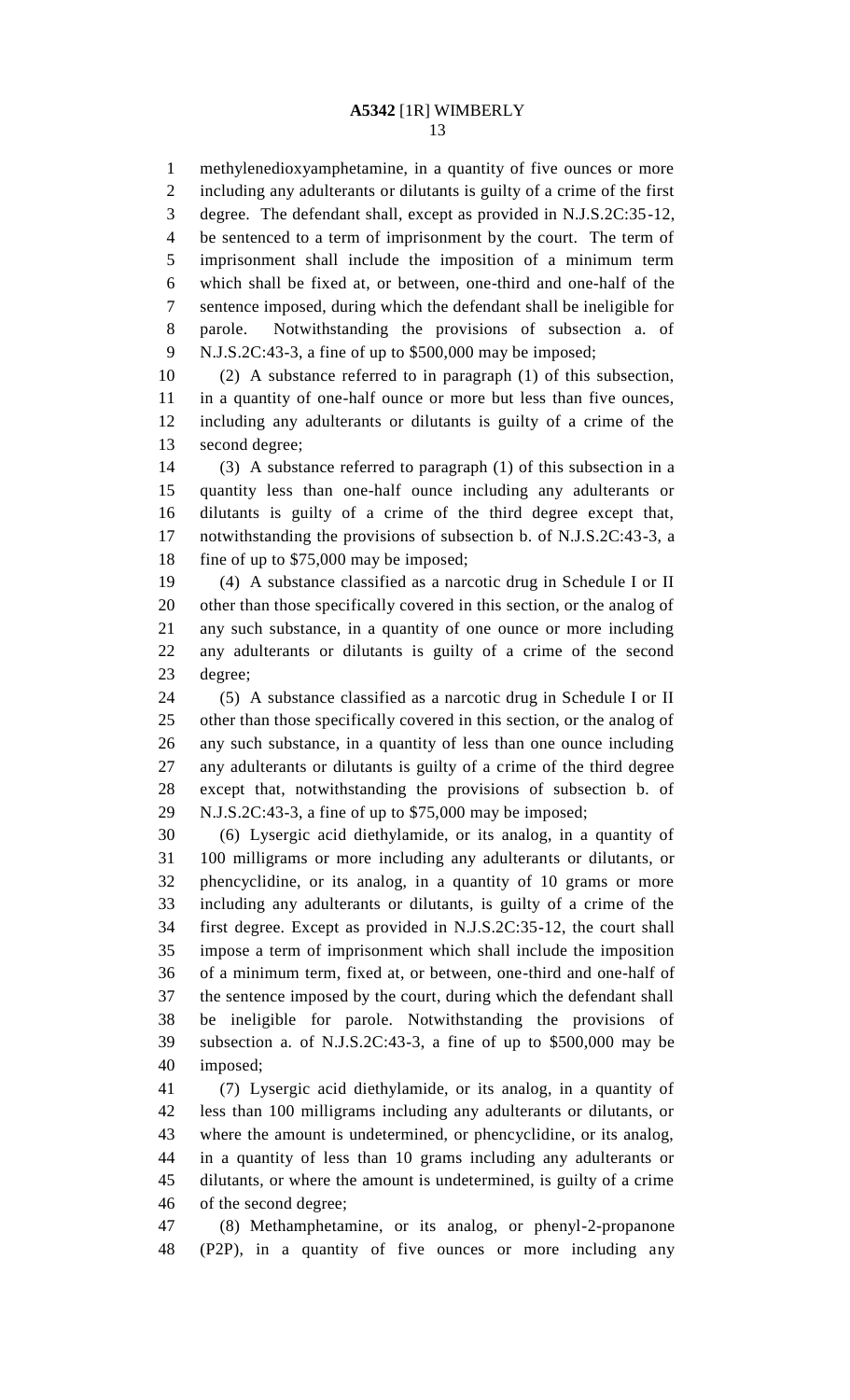adulterants or dilutants is guilty of a crime of the first degree. Notwithstanding the provisions of subsection a. of N.J.S.2C:43-3, a fine of up to \$300,000 may be imposed;

 (9) (a) Methamphetamine, or its analog, or phenyl-2-propanone (P2P), in a quantity of one-half ounce or more but less than five ounces including any adulterants or dilutants is guilty of a crime of the second degree;

 (b) Methamphetamine, or its analog, or phenyl-2-propanone (P2P), in a quantity of less than one-half ounce including any adulterants or dilutants is guilty of a crime of the third degree except that notwithstanding the provisions of subsection b. of N.J.S.2C:43-3, a fine of up to \$75,000 may be imposed;

 (10) (a) Marijuana in a quantity of 25 pounds or more including any adulterants or dilutants, or 50 or more marijuana plants, regardless of weight, or hashish in a quantity of five pounds or more including any adulterants or dilutants, is guilty of a crime of the first degree. Notwithstanding the provisions of subsection a. of N.J.S.2C:43-3, a fine of up to \$300,000 may be imposed;

 (b) Marijuana in a quantity of five pounds or more but less than 25 pounds including any adulterants or dilutants, or 10 or more but fewer than 50 marijuana plants, regardless of weight, or hashish in a quantity of one pound or more but less than five pounds, including any adulterants and dilutants, is guilty of a crime of the second degree;

 (11) (a) Prior to the effective date of P.L., c. (C. ) (passed both Houses on December 17, 2020 as Second Reprint of Assembly Bill No. 21), marijuana in a quantity of one ounce or more but less than five pounds including any adulterants or dilutants, or hashish in a quantity of five grams or more but less than one pound including any adulterants or dilutants, is guilty of a crime of the third degree except that, notwithstanding the provisions of subsection b. of N.J.S.2C:43-3, a fine of up to \$25,000 may be imposed;

34 (b) On and after the effective date of P.L., c. (C. ) (passed both Houses on December 17, 2020 as Second Reprint of Assembly Bill No. 21), marijuana in a quantity of more than one ounce but less than five pounds including any adulterants or dilutants, or hashish in a quantity of more than five grams but less than one pound including any adulterants or dilutants, is guilty of a crime of the third degree except that, notwithstanding the provisions of subsection b. of N.J.S.2C:43-3, a fine of up to \$25,000 may be imposed;

43 (12) (a) Prior to the effective date of P.L., c. (C. ) (passed both Houses on December 17, 2020 as Second Reprint of Assembly Bill No. 21), marijuana in a quantity of less than one ounce including any adulterants or dilutants, or hashish in a quantity of less than five grams including any adulterants or dilutants, is guilty of a crime of the fourth degree;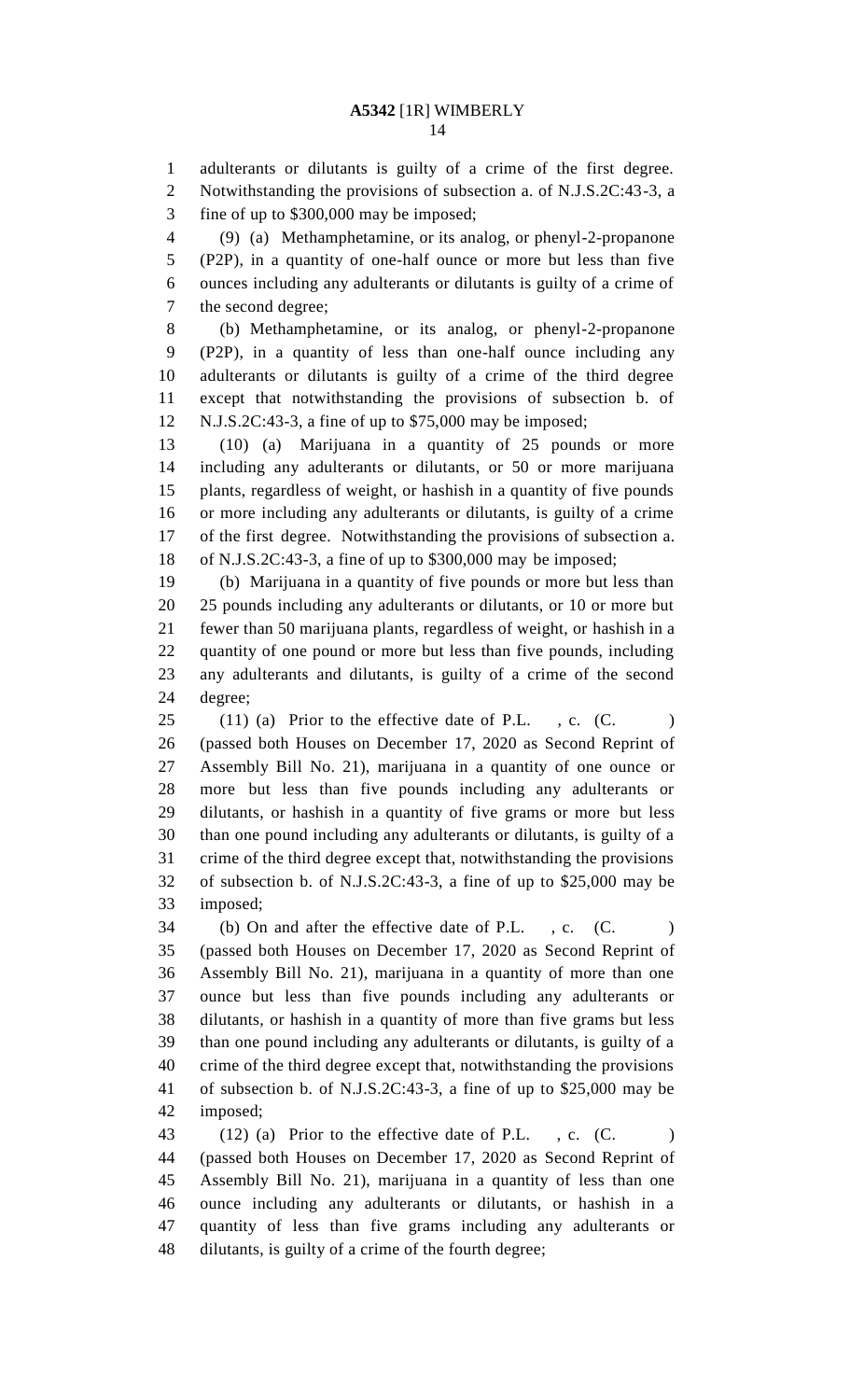1 (b) On and after the effective date of P.L., c. (C. ) (passed both Houses on December 17, 2020 as Second Reprint of Assembly Bill No. 21), marijuana in a quantity of one ounce or less including any adulterants or dilutants, or hashish in a quantity of five grams or less including any adulterants or dilutants, is, for a first offense, subject to a **[**written**]** point-of-violation warning, as 7 defined in section 1 of P.L.1979, c.264 (C.2C:33-15), which also **[**indicates**]** includes a written indication that any subsequent violation is a crime punishable by a term of imprisonment, a fine, or both, and for a second or subsequent offense, is guilty of a crime of the fourth degree;

 (i) The odor of marijuana or hashish, or burnt marijuana or hashish, shall not constitute reasonable articulable suspicion to initiate a search of a person to determine a violation of subparagraph (b) of paragraph (12) of this subsection. A person who violates this subparagraph shall not be subject to arrest, detention, or otherwise be taken into custody, unless the person is being arrested, detained, or otherwise taken into custody for also committing another violation of law for which that action is legally permitted or required;

 (ii) A person shall not be deprived of any legal or civil right, privilege, benefit, or opportunity provided pursuant to any law solely by reason of committing a violation of subparagraph (b) of paragraph (12) of this subsection, nor shall committing one or more violations modify any legal or civil right, privilege, benefit, or opportunity provided pursuant to any law, including, but not limited to, the granting, renewal, forfeiture, or denial of a license, permit, or certification, qualification for and the receipt, alteration, continuation, or denial of any form of financial assistance, housing assistance, or other social services, rights of or custody by a biological parent, or adoptive or foster parent, or other legal guardian of a child or newborn infant, or pregnant woman, in any action or proceeding by the Division of Child Protection and Permanency in the Department of Children and Families, or qualification, approval, or disapproval to serve as a foster parent or other legal guardian;

 (iii) Point-of-violation warnings conducted pursuant subparagraph (b) of paragraph (12) of subsection b. of this section shall be reported to the Attorney General in the same manner as actions referred to as curbside adjustments pursuant to Attorney General Law Enforcement Directive No. 2020-12, and this reporting may also include information for use in determining whether a person who violates this subparagraph had previously been subjected to a point-of-violation warning for a prior violation of this subparagraph, provided that the information may be used for that purpose only and shall not be included in the statistical 47 reporting compiled and made available by the Attorney General in 48 accordance with section 3 of P.L., c. (C.) (pending before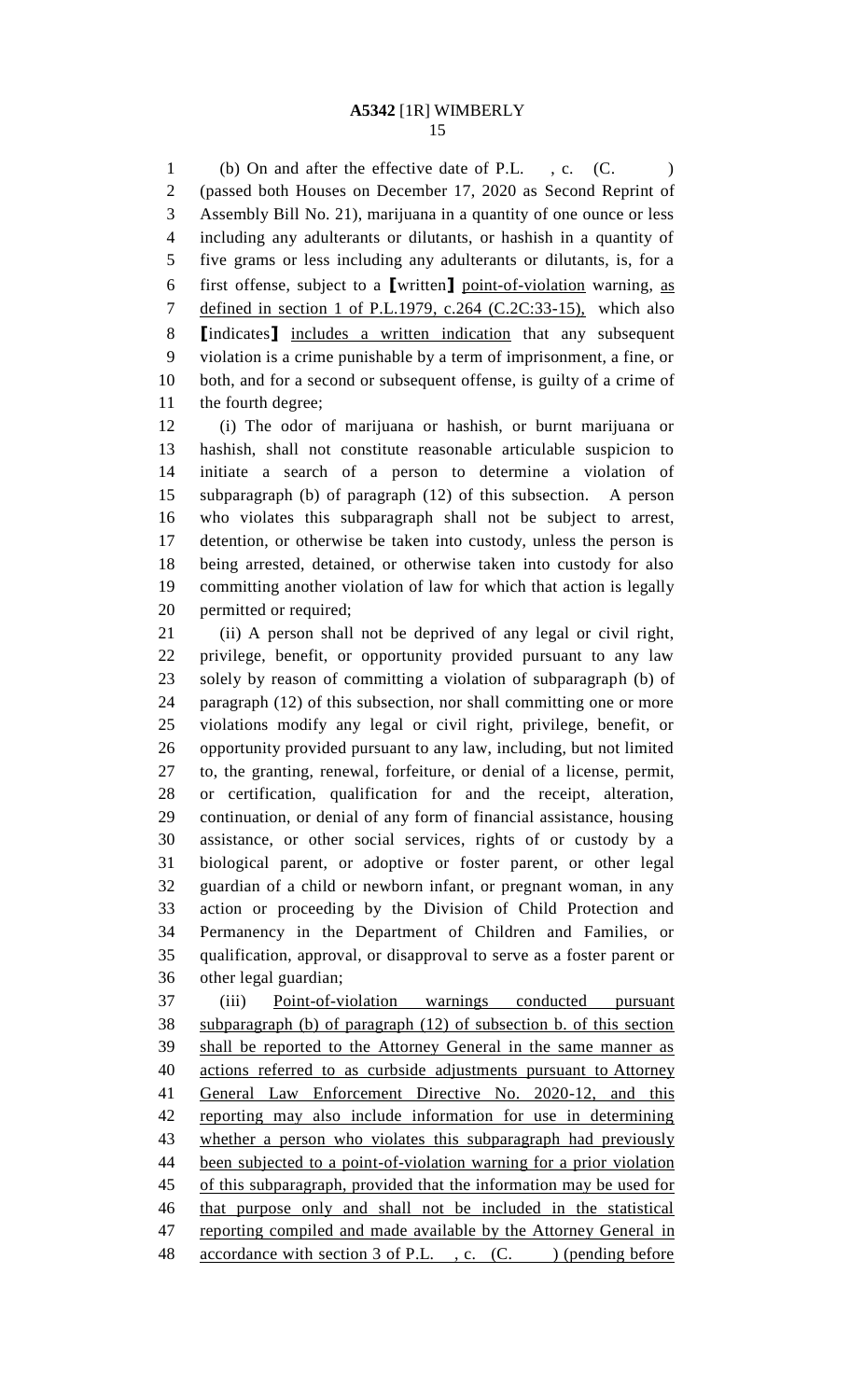1 the Legislature as this bill) and pursuant to Attorney General Law

Enforcement Directive No. 2020-12.

 (iv) All local and county law enforcement authorities shall, following the submission process used for the uniform crime reporting system established by P.L.1966, c.37 (C.52:17B- 5.1 et seq.), submit a quarterly report to the Uniform Crime Reporting Unit, within the Division of State Police in the Department of Law and Public Safety, or to another designated recipient determined by the Attorney General, containing the number of second or subsequent violations of subparagraph (b) of paragraph (12) of this subsection committed within their respective jurisdictions, plus the race, ethnicity, gender, and age of each person committing a violation, and the disposition of each person's violation. These violations and associated information, along with a quarterly summary of violations investigated, and associated information collected, by the Division of State Police for the same period shall be summarized by county and municipality in an annual report, and both quarterly summaries and annual reports shall be made available at no cost to the public on the Division of State Police's Internet website;

 (13) Any other controlled dangerous substance classified in Schedule I, II, III or IV, or its analog, is guilty of a crime of the third degree, except that, notwithstanding the provisions of subsection b. of N.J.S.2C:43-3, a fine of up to \$25,000 may be imposed; or

 (14) Any Schedule V substance, or its analog, is guilty of a crime of the fourth degree except that, notwithstanding the provisions of subsection b. of N.J.S.2C:43-3, a fine of up to \$25,000 may be imposed.

 c. Where the degree of the offense for violation of this section depends on the quantity of the substance, the quantity involved shall be determined by the trier of fact, other than with respect to a first violation of subparagraph (b) of paragraph (12) of subsection b. of this section which is subject to a written point-of-violation warning as set forth in that subparagraph. Where the indictment or accusation so provides, the quantity involved in individual acts of manufacturing, distribution, dispensing or possessing with intent to distribute may be aggregated in determining the grade of the offense, whether distribution or dispensing is to the same person or several persons, provided that each individual act of manufacturing, distribution, dispensing or possession with intent to distribute was committed within the applicable statute of limitations.

(cf: P.L.2021, c. , s.55)**] 1** 

 3. (New section) A law enforcement officer, when responding to a call for service or upon the initiation of any other law enforcement or investigative encounter related to a violation or suspected violation of paragraph (1) of subsection a. of section 1 of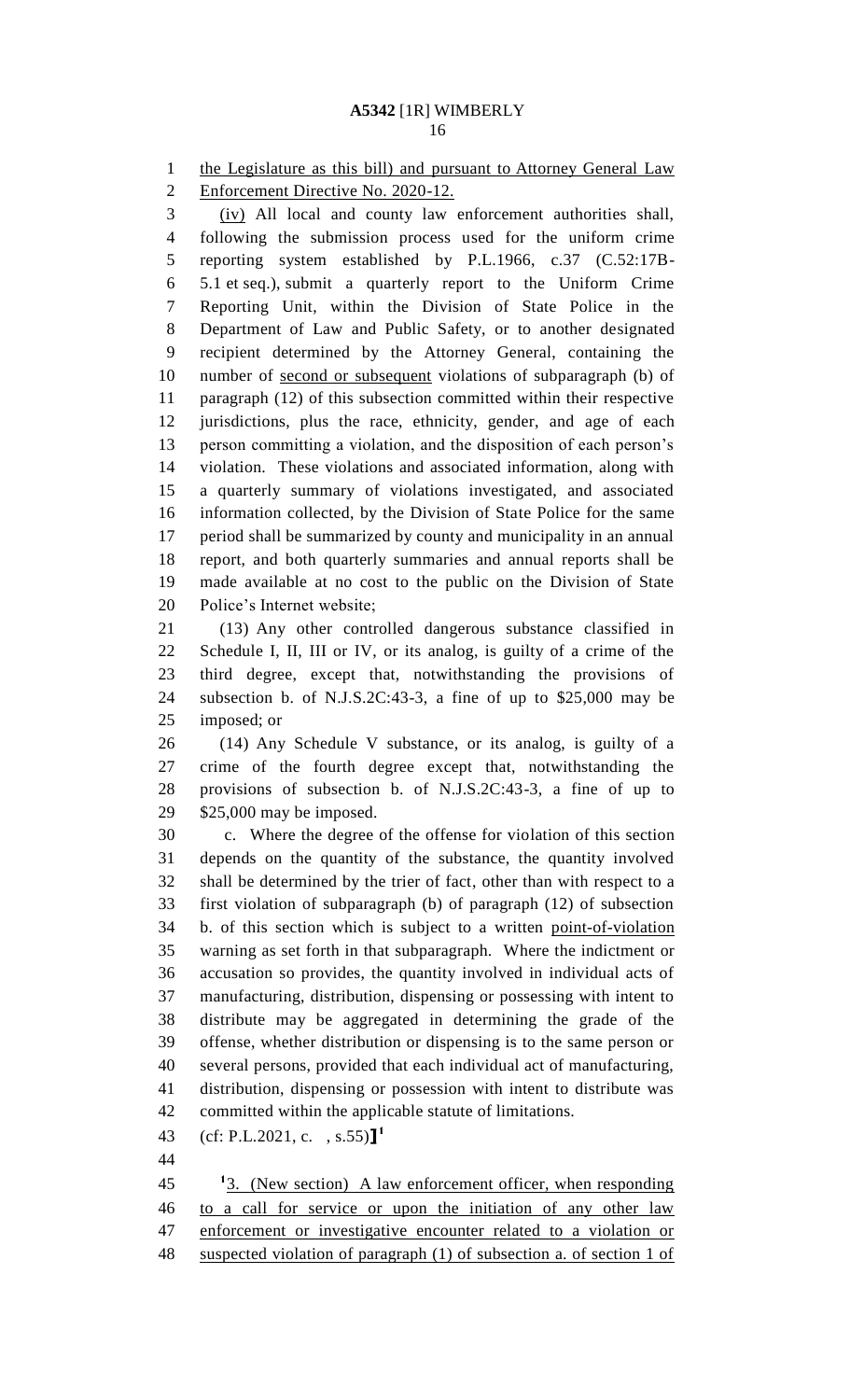P.L.1979, c.264 (C.2C:33-15), concerning the possession or consumption of alcoholic beverages, marijuana, hashish, or any cannabis item by a person under the legal age to purchase alcoholic beverages or cannabis items, shall be guilty of a crime of official deprivation of civil rights as defined in section 2 of P.L.2003, c.31 (C.2C:30-6) if that officer knowingly violates the provisions of subsection a. of section 1 of P.L.1979, c.264 (C.2C:33-15) that address law enforcement actions involving persons who are under the legal age to purchase alcoholic beverages or cannabis items by 10 requesting that a person consent to a search who is not capable of giving lawful consent or searching a person after wrongfully obtaining that person's consent, initiating an investigatory stop without reasonable articulable suspicion, initiating a search without probable cause, issuing a warning or write-up without a proper basis that a person committed a violation, or detaining or taking into custody a person in a manner or for a longer period beyond the extent required to issue a warning or write-up, or arresting a person for a possession or consumption violation of paragraph (1) of subsection a. of section 1 of P.L.1979, c.264 (C.2C:33-15), or if that 20 officer knowingly engages in any other unlawful act, as described in subsection e. of section 2 of P.L.2003, c.31 (C.2C:30-6), against the person arising out of the call for service or initiation of any other law enforcement or investigative encounter, including but not 24 limited to the unjustified use of force in violation of N.J.S.2C:3-7. A violation set forth in this section shall not require that the law enforcement officer have acted with the purpose to intimidate or discriminate against a person or group of persons because of race, 28 color, religion, gender, handicap, sexual orientation or ethnicity. A violation of this section shall be graded in the same manner as set forth in section 2 of P.L.2003, c.21 (C.2C:30-6) for other crimes of official deprivation of civil rights.**<sup>1</sup>** 

 4. (New section) a. (1) The Attorney General shall biannually 34 issue a comprehensive report detailing the <sup>1</sup>number of occurrences and other**<sup>1</sup>** statistics **<sup>1</sup> [**for**]** , without revealing or including any personal identifying information, concerning first, second, third and 37 subsequent violations of paragraph (1) of subsection a. of section 1 of P.L.1979, c.264 (C.2C:33-15) involving the possession or consumption of any alcoholic beverage, marijuana, hashish, or cannabis items by persons under the legal age to purchase alcoholic beverages or cannabis items, the municipal, county or other geographic areas within which first, second, third and subsequent violations occur, and the law enforcement agencies involved in 44 <u>first, second, third and subsequent violations, covering</u><sup>1</sup> the previous six-month period **<sup>1</sup> [**on all point-of-violation warnings and juvenile interventions conducted pursuant section 1 of P.L.1979, c.264 (C.2C:33-15) for violations of that section involving underage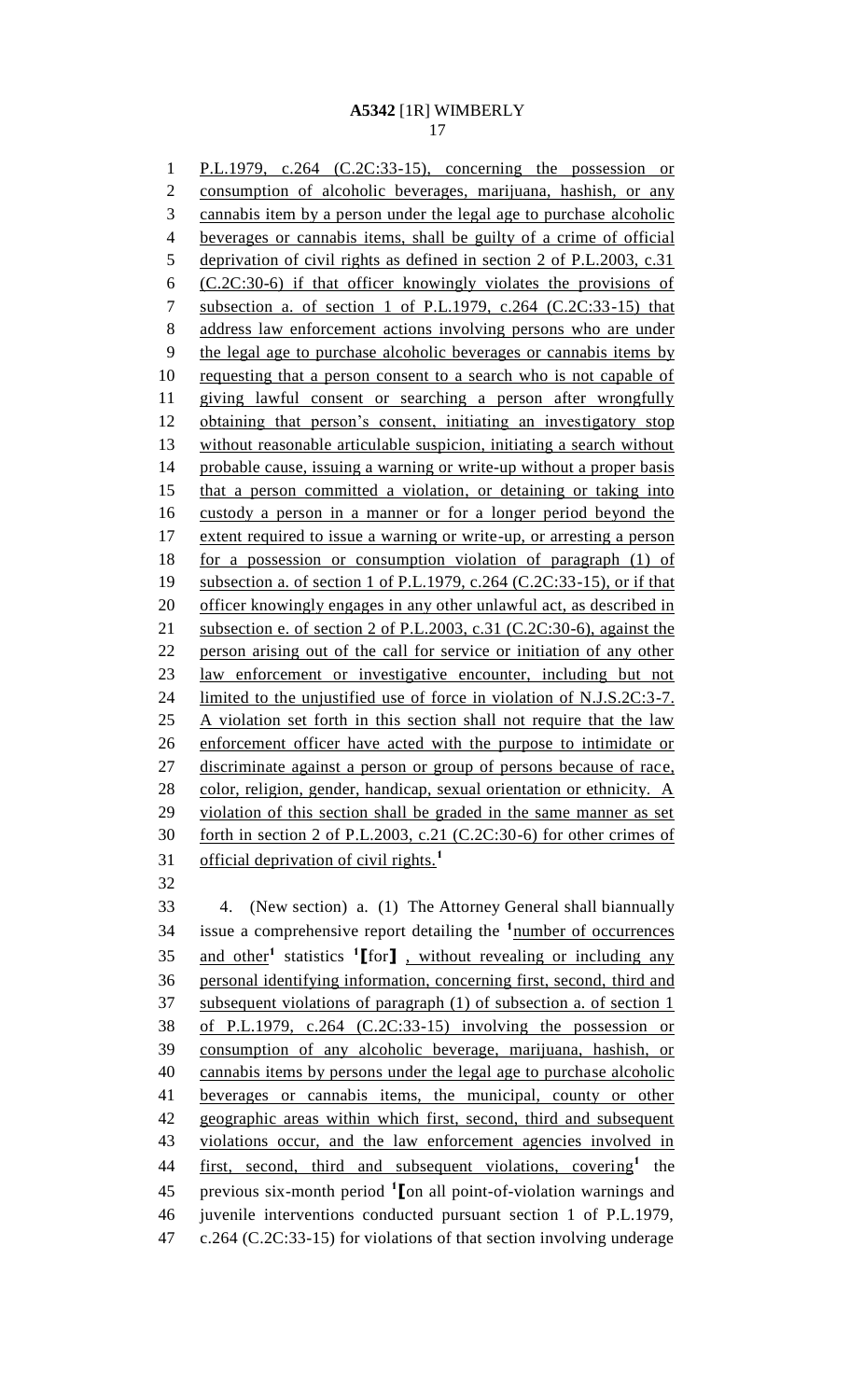possession or consumption of marijuana, hashish, or cannabis items, which were compiled and made available in accordance with that section and pursuant to Attorney General Law Enforcement Directive No. 2020-12**] 1** . The initial report shall be issued by June 30, 2021, **<sup>1</sup>** the second report shall be issued by January 30, 2022,**<sup>1</sup>** 6 and <sup>1</sup> then the next report issued<sup>1</sup> every six months thereafter. Each report shall also be submitted to the Governor and the Legislature pursuant to section 2 of P.L.1991, c.164 (C.52:14-19.1). <sup>1</sup>(2) The Attorney General shall also make reports available to the task force established pursuant to subsection b. of this section based on the Attorney General's periodic review of body worn 12 camera recordings of law enforcement officers responding to a call 13 for service related to a violation or suspected violation of paragraph (1) of subsection a. of section 1 of P.L.1979, c.264 (C.2C:33-15), or at the initiation of any other law enforcement or investigative encounter between an officer and a person related to a violation or 17 suspected violation of that paragraph, which recordings are required to be made in accordance with paragraph (4) of subsection a. of section 1 of P.L.1979, c.264 (C.2C:33-15). The periodic review shall be conducted using body worn camera recordings both 21 selected by the Attorney General and randomly determined, and the task force may request an Attorney General review a particular municipality, region, or time period. The identity of any person included in a recording reviewed by the Attorney General shall be kept confidential and shall not be revealed to the members of the 26 task force or any staff provided to the task force by the Department 27 of Law and Public Safety pursuant to paragraph (6) of subsection b. of this section to support its work.**<sup>1</sup>** b. (1) A taskforce shall be established in the Department of

 Law and Public Safety, comprised of 26 members to review each **1** Attorney General<sup>1</sup> report <sup>1</sup> described in subsection a. of this 32 section<sup>1</sup>, and make recommendations thereon to the Governor and Legislature related to law enforcement activities to address the 34 enforcement of underage possession or consumption of <sup>1</sup>alcoholic beverages,**<sup>1</sup>** marijuana, hashish, or cannabis items in violation of section 1 of P.L.1979, c.264 (C.2C:33-15), as well as the broader issue of underage possession or consumption of these substances.

 (2) The membership of the taskforce shall include the following individuals:

(a) the Attorney General, or a designee;

(b) the Public Defender, or a designee;

 (c) the Commissioner of the Department of Children and Families, or a designee;

(d) the Commissioner of Education, or a designee;

 (e) a representative from the Juvenile Justice Commission, appointed by the Governor;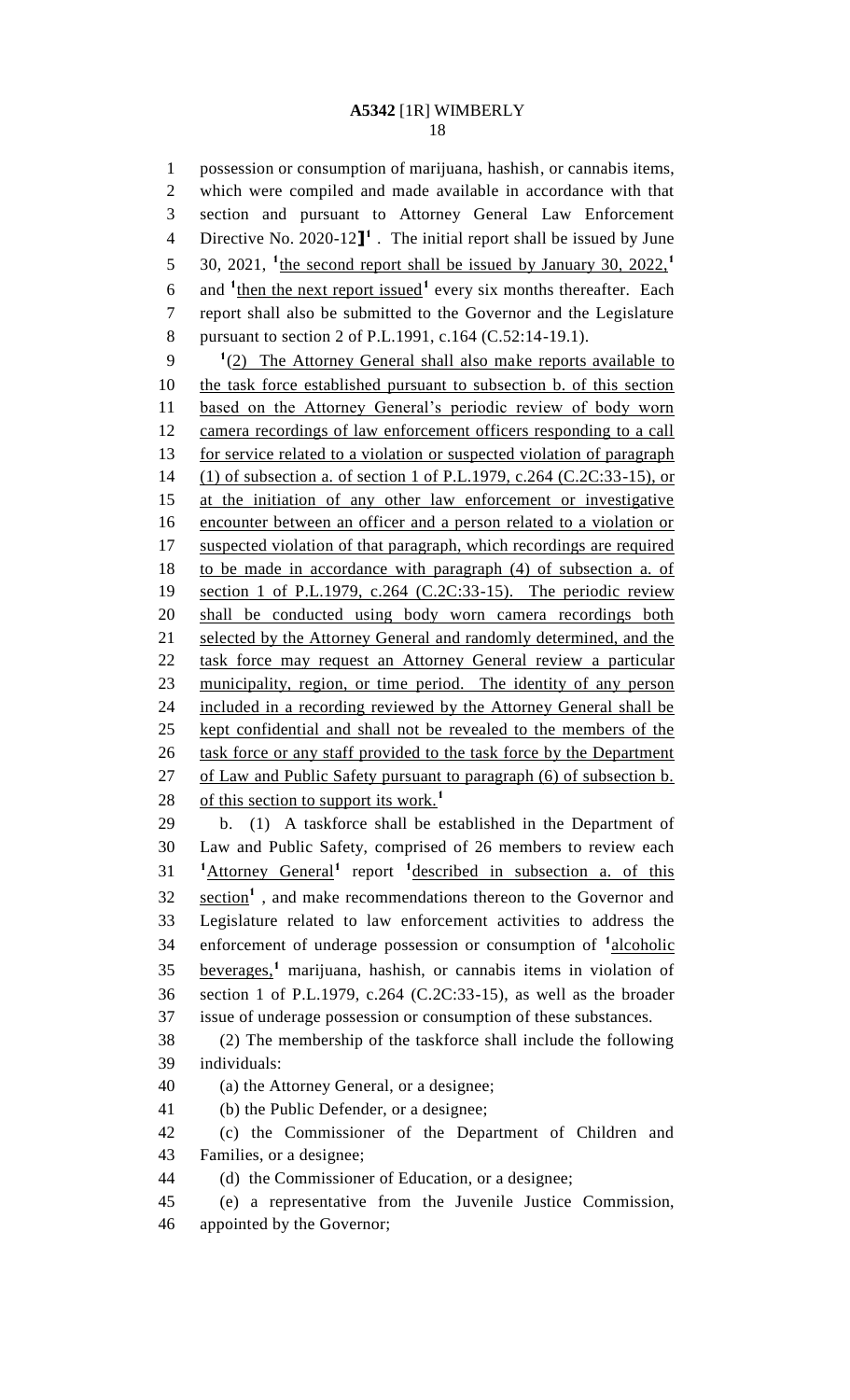(f) a representative from the Division of Criminal Justice in the Department of Law and Public Safety, appointed by the Governor; (g) the Chair of the Governor's Juvenile Justice Delinquency and Prevention Committee; (h) two members appointed by the Governor upon the 6 recommendation of the President of the Senate <sup>1</sup>, at least one of whom shall be a member of the Legislative Black Caucus or Legislative Latino Caucus, determined in coordination with the members recommended by the Speaker of the General Assembly pursuant to subparagraph (i) of this paragraph, so that there is at 11 least one member of each caucus serving as a member of the task  $\frac{\text{force}}{1}$ ; (i) two members appointed by the Governor upon the 14 recommendation of the Speaker of the General Assembly <sup>1</sup>, at least one of whom shall be a member of the Legislative Black Caucus or Legislative Latino Caucus, determined in coordination with the 17 members recommended by the Senate President pursuant to subparagraph (h) of this paragraph, so that there is at least one 19 member of each caucus serving as a member of the task force<sup>1</sup>; 20 (j) <sup>1</sup> [a Judge of the Superior Court, who is currently assigned to the Chancery Division, Family Part for juvenile delinquency 22 matters, to be chosen by  $\mathbf{I}^1$  the Administrative Director of the Courts  $\frac{1}{2}$ , or a designee<sup>1</sup>; (k) a representative from the New Jersey Institute for Social Justice, appointed by the Governor; (l) a representative from the American Civil Liberties Union of New Jersey, appointed by the Governor; (m) a representative from the County Prosecutors Association of New Jersey who is actively and presently involved in juvenile matters, appointed by the Governor; (n) a representative from the New Jersey Juvenile Officers Association, appointed by the Governor; (o) one representative each from the Annie E. Casey Foundation and Vera Institute of Justice, both appointed by the Governor; (p) a representative of the NAACP New Jersey State Conference, appointed by the Governor; (q) a representative of Salvation and Social Justice, appointed by the Governor; (r) a representative from the County Youth Services Commission Administrators, appointed by the Governor; (s) a representative from the faith-based ethical community in New Jersey, appointed by the Governor; (t) a representative of an employee organization representing employees who work at juvenile justice facilities, appointed by the Governor; and (u) three representatives who have been involved with the New Jersey juvenile justice system, appointed by the Governor,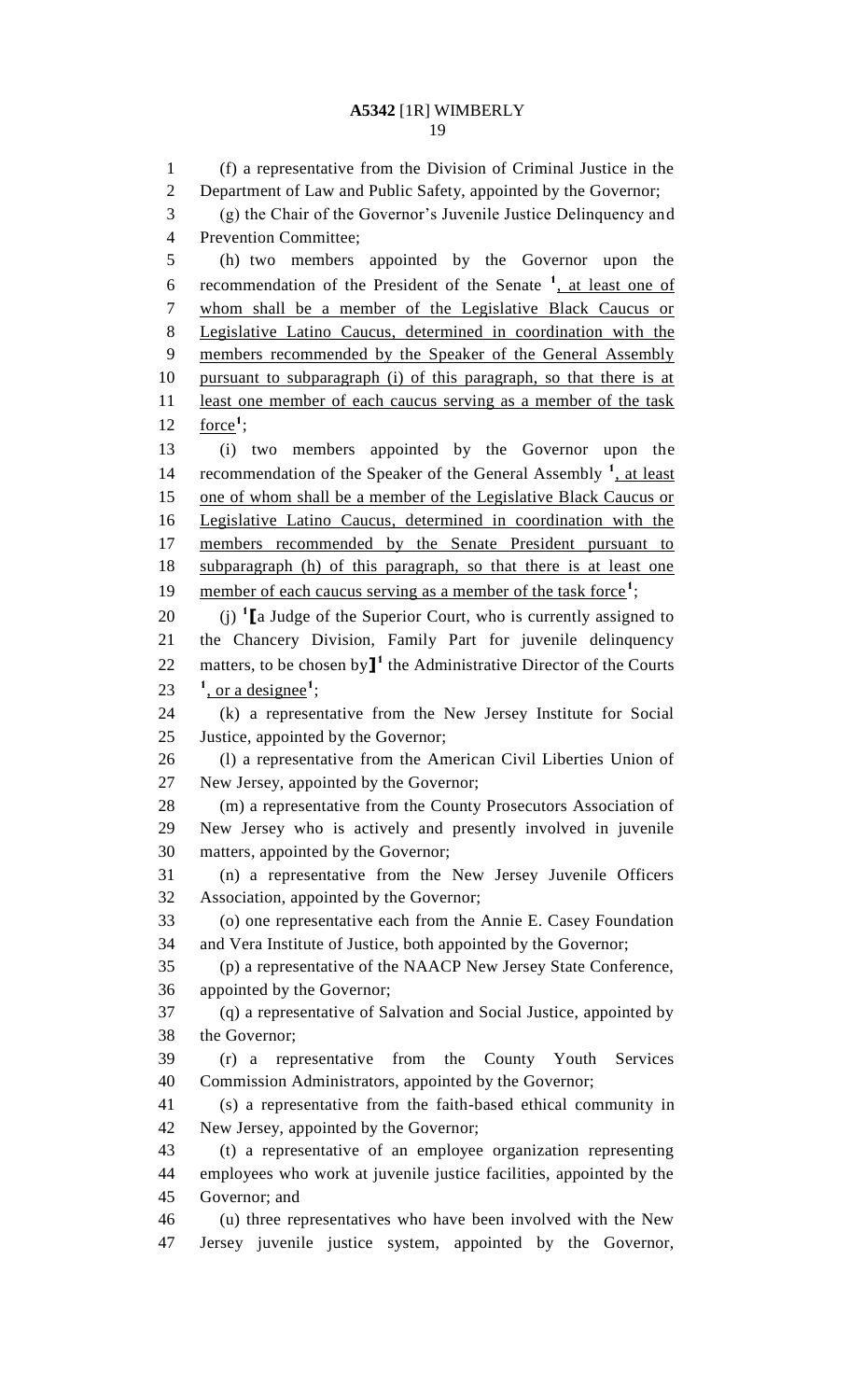including at least one representative of a non-profit organization that deals with juvenile justice issues and at least one individual who has been subject to the custody of the juvenile justice system. 4 (3) All members appointed by the Governor <sup>1</sup>, other than the 5 members of the Legislature recommended for appointment,<sup>1</sup> shall 6 serve at the pleasure of the Governor. <sup>1</sup>The members of the <sup>1</sup>The members of the Legislature shall serve on the task force during their elective term 8 of office.<sup>1</sup> Any vacancies in the membership of the task force shall be filled in the same manner as the original appointments were made. (4) Members of the task force shall serve without compensation, but shall be reimbursed for necessary expenditures incurred in the performance of their duties as members of the task force within the limits of funds appropriated or otherwise made available to the task force for its purposes. (5) The task force shall organize as soon as practicable following the appointment of its members. The task force shall choose a chairperson from among its members and shall appoint a secretary who need not be a member of the task force. (6) The Department of Law and Public Safety shall provide such stenographic, clerical, and other administrative assistants, and such professional staff as the task force requires to carry out its work. <sup>1</sup>5. Section 41 of P.L.  $\frac{1}{5}$ . Section 41 of P.L., c. (C. ) (passed both Houses of the Legislature on December 17, 2020 as Second Reprint of Assembly Bill No. 21) is amended to read as follows: 41. Cannabis Regulatory, Enforcement Assistance, and Marketplace Modernization Fund. a. All fees and penalties collected by the commission, and all tax revenues on retail sales of cannabis items, and all tax revenues collected pursuant to the provisions of the "Jake Honig Compassionate Use Medical Cannabis Act," P.L.2009, c.307 (C.24:6I-1 et al.), except for amounts credited to the Property Tax Reform Account in the Property Tax Relief Fund pursuant to paragraph 7 of Section I of Article VIII of the New Jersey Constitution, as well as all revenues, if any, collected for the Social Equity Excise Fee pursuant to section 39 of P.L. , c. (C. ) (passed both Houses of the Legislature on December 17, 2020 as Second Reprint of Assembly Bill No. 21), shall be deposited in a special nonlapsing fund which shall be known as the "Cannabis Regulatory, Enforcement Assistance, and Marketplace Modernization Fund **[**.**]** ," with 15 percent of the monies deposited being placed into an account within the fund to be known as the "Underage Deterrence and Prevention Account." b. Monies in the fund, other than any monies derived from the

 Social Equity Excise Fee to be appropriated annually in accordance with subsection d. of this section and the monies placed into the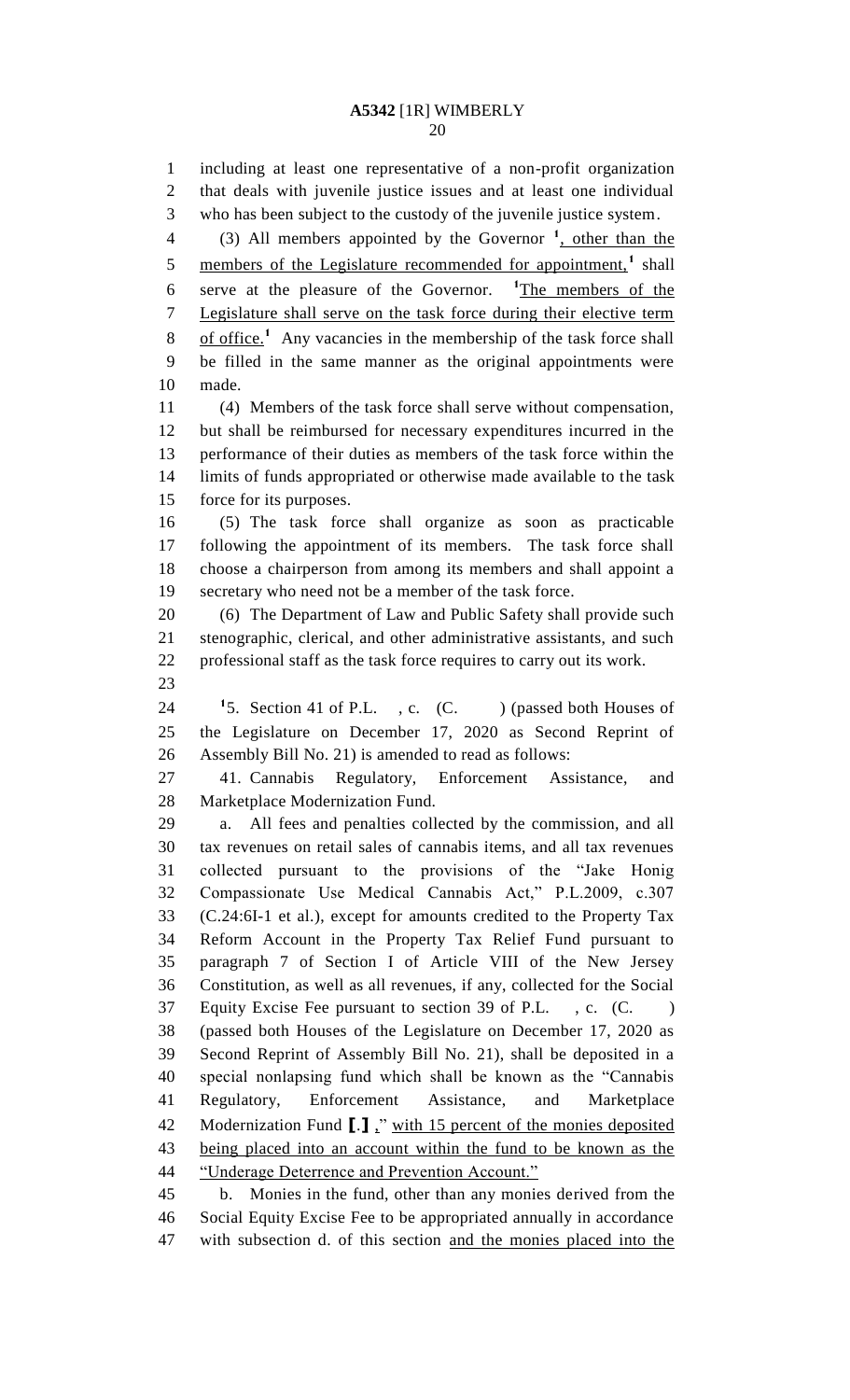1 "Underage Deterrence and Prevention Account" within the fund for

2 the commission to fund programs and services in accordance with

 subsection e. of this section, shall be appropriated annually as follows:

 (1) at least 70 percent of all tax revenues on retail sales of cannabis items shall be appropriated for investments, including through grants, loans, reimbursements of expenses, and other financial assistance, in municipalities defined as an "impact zone" 9 pursuant to section 3 of P.L., c. (C. ) (passed both Houses of the Legislature on December 17, 2020 as Second Reprint of Assembly Bill No. 21), as well as provide direct financial assistance to qualifying persons residing therein as recommended by the commission; and

 (2) the remainder of the monies in the fund shall be appropriated by the Legislature to include the following:

 (a) to oversee the development, regulation, and enforcement of activities associated with the personal use of cannabis pursuant to 18 P.L., c. (C. ) (passed both Houses of the Legislature on December 17, 2020 as Second Reprint of Assembly Bill No. 21), and assist with assuming responsibility from the Department of Health for the further development and expansion, regulation, and enforcement of activities associated with the medical use of cannabis pursuant to the "Jake Honig Compassionate Use Medical Cannabis Act," P.L.2009, c.307 (C.24:6I-1 et al.) and P.L.2015, c.158 (C.18A:40-12.22 et al.);

 (b) to reimburse the expenses incurred by any county or municipality for the training costs associated with the attendance and participation of a police officer from its law enforcement unit, as those terms are defined in section 2 of P.L.1961, c.56 (C.52:17B- 67), in a program provided by an approved school, also defined in that section, which trains and certifies the police officer, including a police officer with a working dog as that term is defined in section 1 of P.L.2006, c.88 (C.10:5-29.7), as a Drug Recognition Expert for detecting, identifying, and apprehending drug-impaired motor vehicle operators, and pay for the same training costs incurred by the Division of State Police in the Department of Law and Public Safety for the training of a State police officer or trooper, including an officer or trooper with a working dog, as a Drug Recognition Expert, as well as its costs in furnishing additional program instructors to provide Drug Recognition Expert training to police officers, troopers, and working dogs. A municipality or county seeking reimbursement shall apply to the commission, itemizing the costs, with appropriate proofs, for which reimbursement is requested and provide a copy of the certificate issued to the police officer to indicate the successful completion of the program by the police officer, and that officer's working dog, if applicable; and

 (c) for further investments, including through grants, loans, reimbursements of expenses, and other financial assistance, in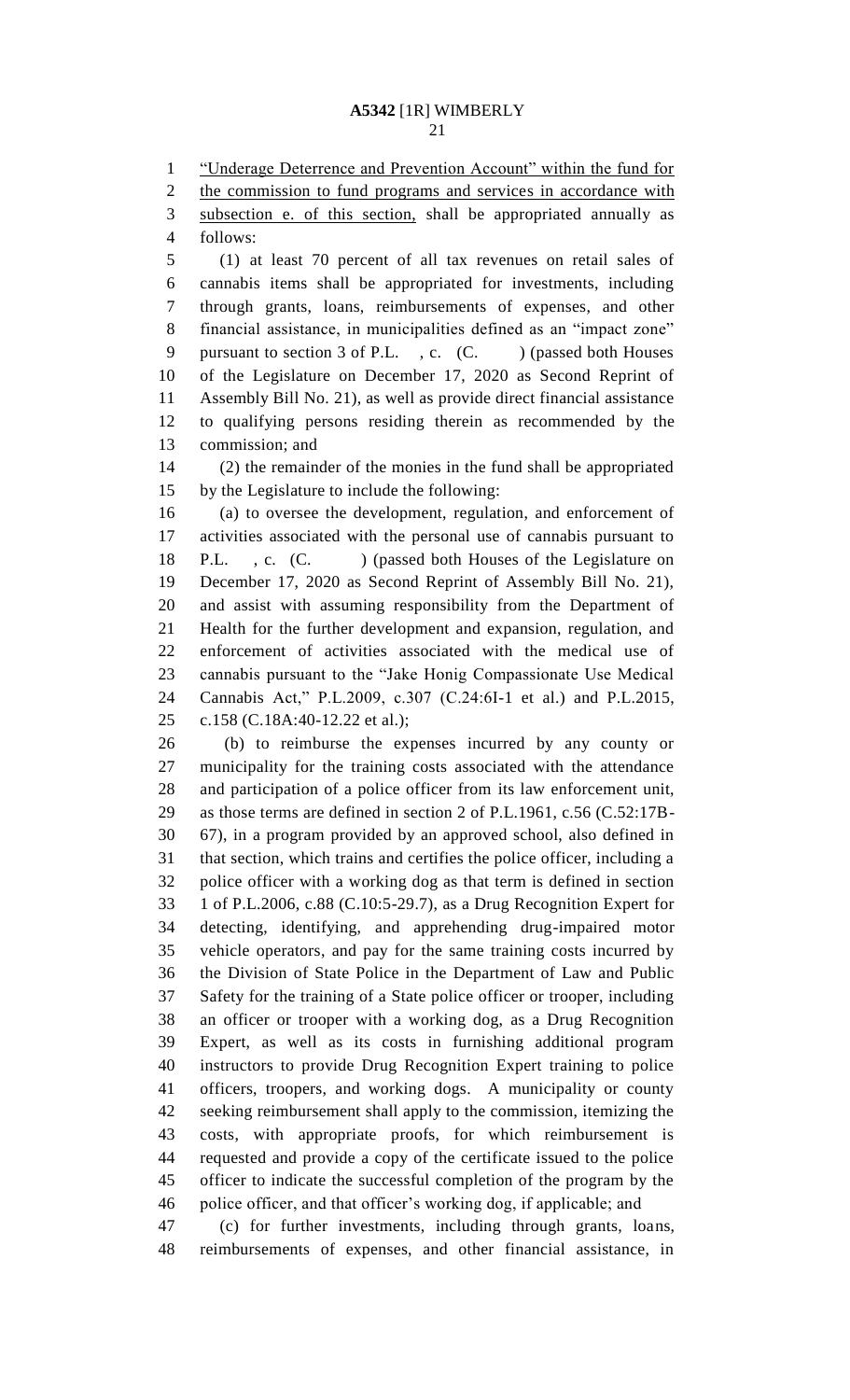municipalities defined as an "impact zone" pursuant to section 3 of 2 P.L., c. (C. ) (passed both Houses of the Legislature on December 17, 2020 as Second Reprint of Assembly Bill No. 21), as well as provide direct financial assistance to qualifying persons residing therein as recommended by the commission.

 The monies appropriated pursuant to paragraph (1) of this subsection shall be offset by any revenue constitutionally dedicated to municipalities defined as an "impact zone" pursuant to section 3 9 of P.L., c. (C. ) (passed both Houses of the Legislature on December 17, 2020 as Second Reprint of Assembly Bill No. 21).

 c. Any remaining available monies, after the appropriation of those monies in the fund in accordance with subsection b. of this section, shall be deposited in the State's General Fund.

 d. (1) (a) Not less than 60 days prior to the first day of each State fiscal year, the commission shall consult and make recommendations to the Governor and Legislature for making social equity appropriations based upon the amount of any revenues collected during the current fiscal year for the Social Equity Excise Fee pursuant to section 39 of P.L. , c. (C. ) (passed both Houses of the Legislature on December 17, 2020 as Second Reprint of Assembly Bill No. 21), or, if the commission has not imposed or adjusted the excise fee in the current fiscal year pursuant to that section, then appropriations to be made from the General Fund in an amount equal to the revenues that would have been collected had it imposed or adjusted the fee, in order to invest, through grants, loans, reimbursements of expenses, and other financial assistance, in private for-profit and non-profit organizations, public entities, including any municipality defined as an "impact zone" pursuant to 29 section 3 of P.L., c. (C.) (passed both Houses of the Legislature on December 17, 2020 as Second Reprint of Assembly Bill No. 21), as well as provide direct financial assistance to qualifying persons as determined by the commission, in order to create, expand, or promote educational and economic opportunities and activities, and the health and well-being of both communities and individuals.

 (b) Not less than 30 days prior to submitting its recommendations to the Governor and Legislature pursuant to subparagraph (a) of this paragraph, the commission shall hold at least three regional public hearing throughout the State, with at least one hearing in the northern, central, and southern regions of the State, to solicit the public input on the social equity investments to be made as described in this section.

 (2) The commission's recommendations to the Governor and Legislature may include, but are not limited to, recommending investments in the following categories of social equity programs:

 (a) educational support, including literacy programs, extended learning time programs that endeavor to close the achievement gap and provide services for enrolled students after the traditional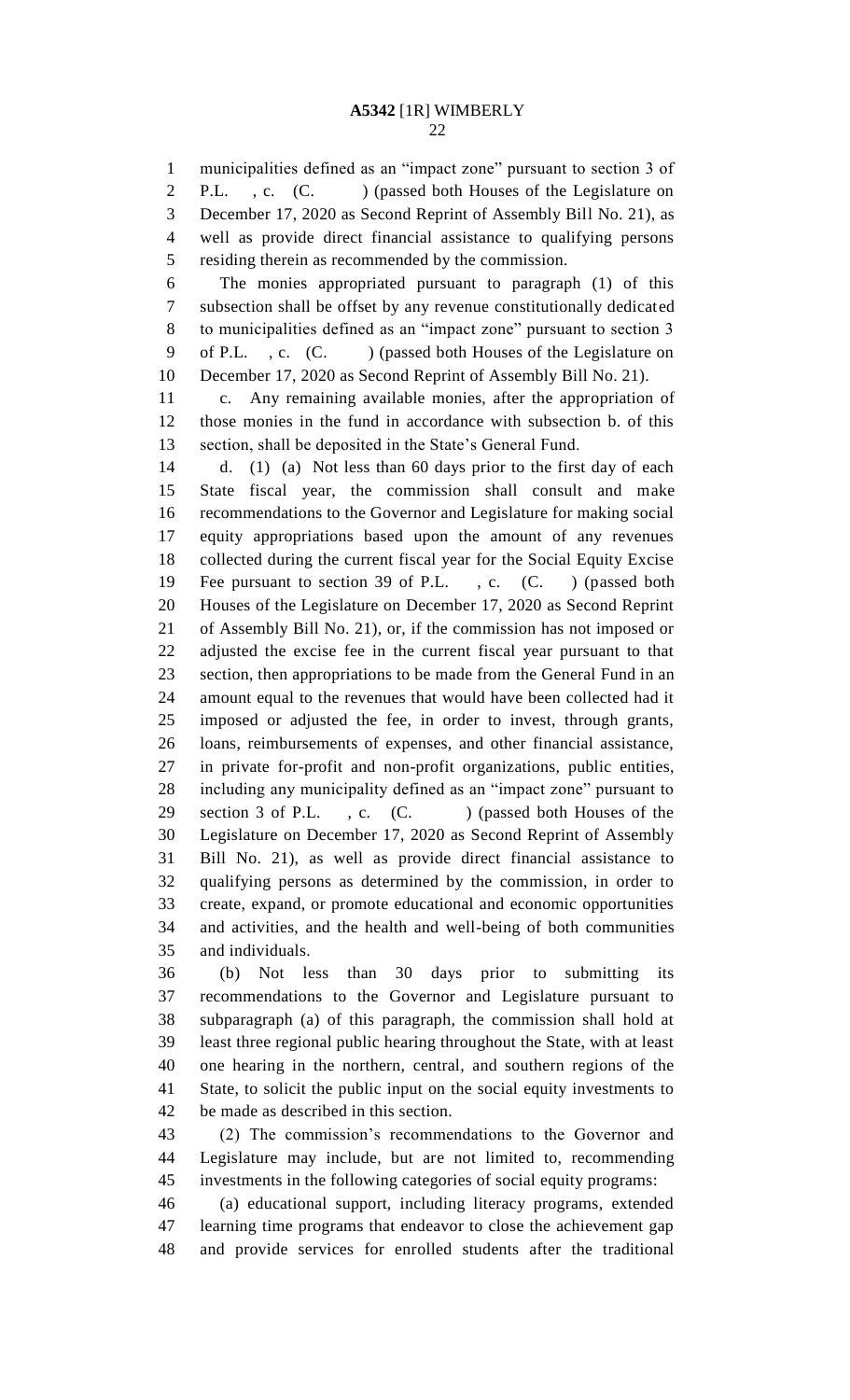school day, GED application and preparedness assistance, tutoring programs, vocational programming, and financial literacy; (b) economic development, including the encouragement and support of community activities so as to stimulate economic activity or increase or preserve residential amenities, and business marketing, and job skills and readiness training, specific employment training, and apprenticeships; (c) social support services, including food assistance, mental health services, substance use disorders treatment and recovery, youth recreation and mentoring services, life skills support services, and reentry and other rehabilitative services for adults and juveniles being released from incarceration; and 13 (d) legal aid for civil and criminal cases, regardless of a party's citizenship or immigration status. (3) The commission may also, subject to the annual appropriations act, recommend that it retain a portion of the Social Equity Excise Fee to administer startup grants, low-interest loans, application fee assistance, and job training programs through the commission's Office of Minority, Disabled Veterans and Women Cannabis Business Development established by section 32 of P.L.2019, c.153 (24:6I-25). (4) Prior to the first day of each fiscal year, the Legislature shall provide to the commission a statement which lists the investments, including the investment recipients and investment amount, to be made by appropriations as set forth in paragraph (1) of this subsection based upon recommendations presented to the Governor and Legislature pursuant to paragraphs (1) through (3) of this subsection, and how the investment is intended to support and advance social equity as described in this subsection. e. The monies deposited in the "Underage Deterrence and Prevention Account" within the fund shall be used by the commission, based on the acceptance of applications submitted on a form and through an approval or denial process promulgated by the commission, to fund private for-profit and non-profit organizations, and county and municipal programs and services that offer social services, educational, recreational, and employment opportunities, and local economic development designed to encourage, improve, and support youthful community activities to divert and prevent persons under 18 years of age from activities associated with the 40 consumption of cannabis items, or marijuana or hashish.<sup>1</sup> (cf: P.L.2021, c. , s.41)  $16.$  (New section) a. A person who is not otherwise subject to 44 the penalty provisions for a licensed cannabis establishment, distributor, or delivery service, or agent or employee thereof, for selling or otherwise providing a cannabis item to a person under 21 47 years of age as set forth in section 64 of P.L., c. (C.) (passed both Houses of the Legislature on December 17, 2020 as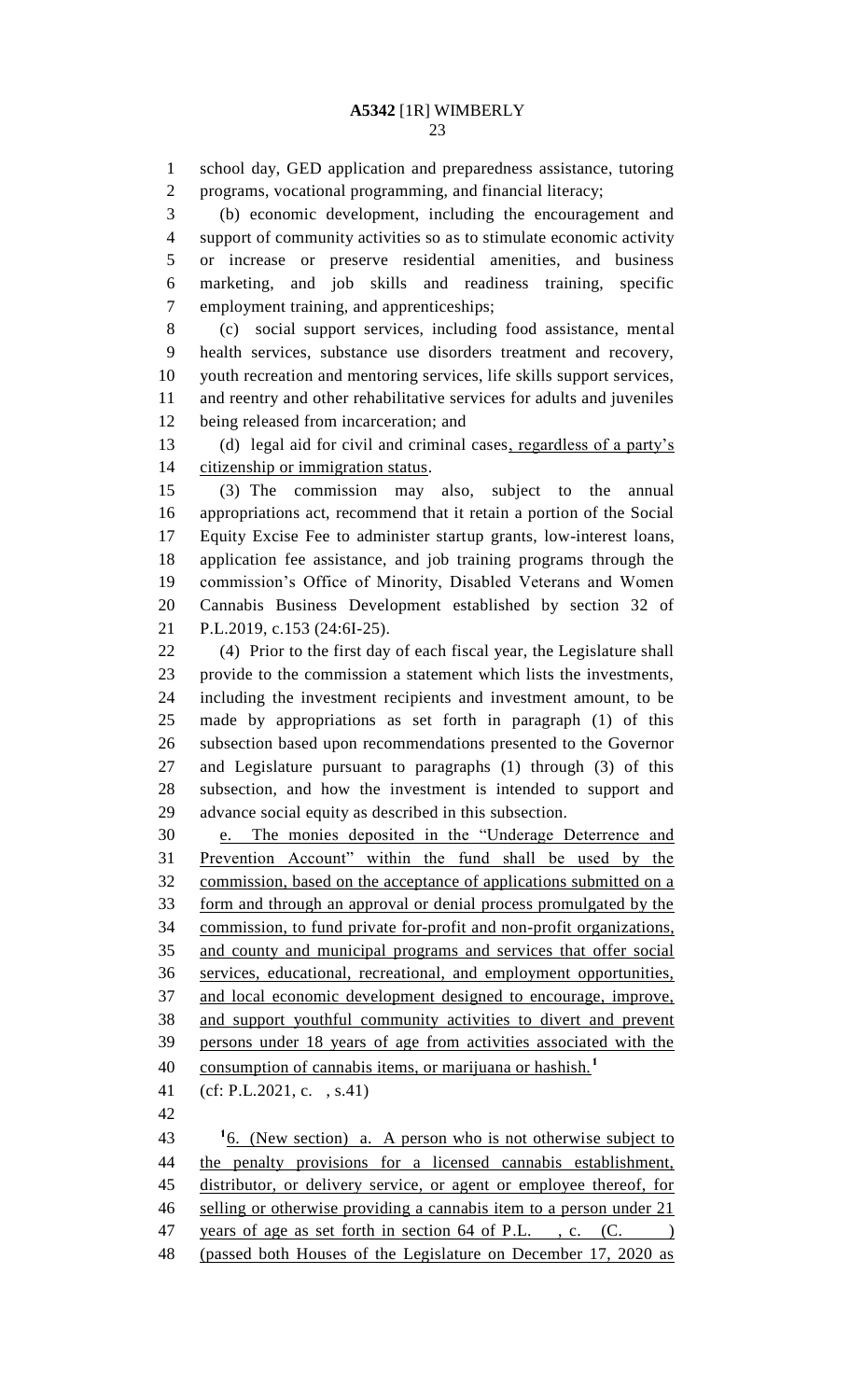1 Second Reprint of Assembly Bill No. 21), shall not, either directly or indirectly by an agent or employee, sell, offer for sale, distribute for commercial purpose or otherwise at no cost or minimal cost or with coupons or rebate offers, give, or furnish, any cannabis item as 5 defined in section 3 of P.L., c. (C. ) (passed both Houses of the Legislature on December 17, 2020 as Second Reprint of Assembly Bill No. 21) to a person under 21 years of age. b. A person who violates the provisions of subsection a. of this section who actually sells or otherwise provides a cannabis item to a person under 21 years of age, shall be liable to a civil penalty of not less than \$250 for the first violation, not less than \$500 for the second violation, and shall be guilty of a petty disorderly persons offense for the third and each subsequent violation. The civil penalty shall be collected pursuant to the "Penalty Enforcement Law of 1999," P.L.1999, c.274 (C.2A:58-10 et seq.), in a summary proceeding before the municipal court having jurisdiction. An official authorized by the Cannabis Regulatory Commission established pursuant to section 31 of P.L.2019, c.153 (C.24:6I-24), or authorized by statute or ordinance to enforce the State or local health codes or a law enforcement officer having enforcement authority in that municipality may issue a summons for a violation of the provisions of subsection a. of this section, and, with respect 23 to a civil penalty, may serve and execute all process with respect to the enforcement of this section consistent with the Rules of Court. 25 A civil penalty recovered under the provisions of this subsection shall be recovered by and in the name of the State by the local health agency. The penalty shall be paid into the treasury of the municipality in which the violation occurred for the general uses of 29 the municipality. c. The establishment of all of the following shall constitute a defense to any action brought pursuant to subsection a. of this section: (1) that the purchaser or the recipient of the cannabis item falsely represented, by producing a driver's license or non-driver identification card issued by the New Jersey Motor Vehicle Commission, a similar card issued pursuant to the laws of another state or the federal government of Canada, a photographic identification card issued by a county clerk, or other form of government-issued identification described in subparagraph (a) of 40 paragraph (6) of subsection a. of section 18 of P.L., c. (C. ) (passed both Houses of the Legislature on December 17, 2020 as Second Reprint of Assembly Bill No. 21), that the purchaser or recipient was of legal age to make the purchase or receive the cannabis item; (2) that the appearance of the purchaser or recipient was such that an ordinary prudent person would believe the purchaser or 47 recipient to be of legal age to make the purchase or receive the cannabis item; and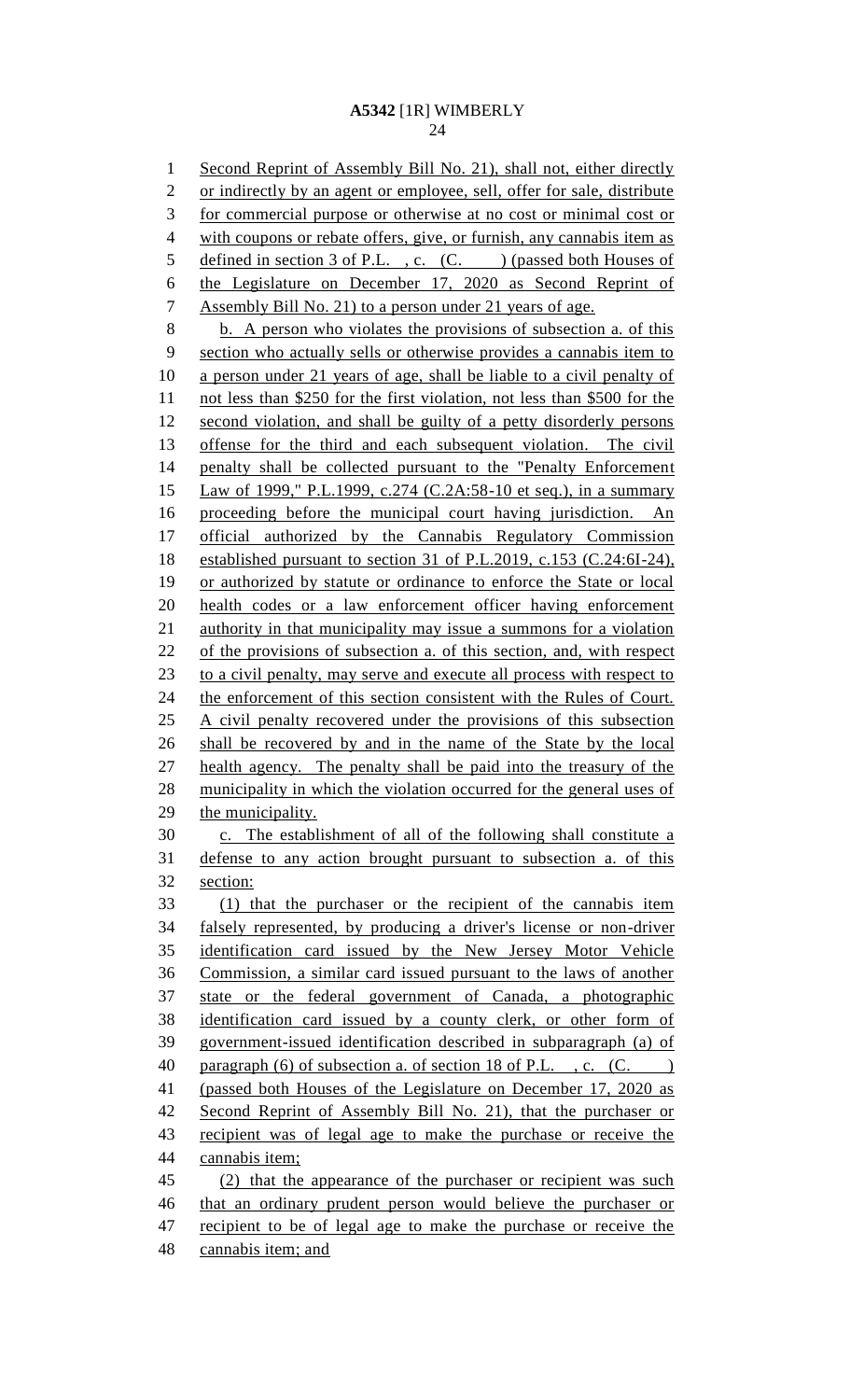(3) that the sale or distribution was made in good faith, relying upon the production of the identification set forth in paragraph (1) of this subsection, the appearance of the purchaser or recipient, and in the reasonable belief that the purchaser or recipient was of legal age to make the purchase or receive the sample. d. A civil penalty imposed pursuant to this section shall be in 7 addition to any penalty that may be imposed pursuant to section 3 of P.L.1999, c.90 (C.2C:33-13.1).**<sup>1</sup>** 10 <sup>1</sup>7. (New Section) The Cannabis Regulatory Commission established pursuant to section 31 of P.L.2019, c.153 (C.24:6I-24) and the Commissioner of Health are authorized to coordinate and 13 enforce the provisions of section 6 of P.L., c. (C. ) (pending before the Legislature as this bill) with respect to the prohibition on the sale or distribution of cannabis items, as defined in section 3 of 16 P.L., c. (C.) (passed both Houses of the Legislature on 17 December 17, 2020 as Second Reprint of Assembly Bill No. 21), to persons under 21 years of age. The commission, or commissioner, 19 or both, may delegate the enforcement authority provided in this section to local health agencies, subject to the availability of sufficient funding. The commission, in consultation with the commissioner, shall report on the enforcement program's progress, results of enforcement efforts, and other matters the commission deems appropriate in the commission's annual report on personal use cannabis activities that is prepared pursuant to paragraph (3) of subsection a. of section 14 of P.L.2009, c.307 (C.24:6I-12).**<sup>1</sup>** <sup>1</sup>8. The title of P.L.1995, c.304 is amended to read as follows: **AN ACT** concerning penalties for the sale and distribution of **[**tobacco**]** certain regulated products to persons under the age of **[**18**]** 21 years, amending N.J.S.2A:170-51 and P.L.1987, c.423, and supplementing chapter 170 of Title 2A of the New Jersey Statutes.**<sup>1</sup>** (cf: P.L.1995, c.304, title) **1** 9. Section 3 of P.L.1995, c.304 (C.2A:170-51.1) is amended to read as follows: 3. A person 21 years of age or older who purchases a tobacco product or cannabis item as defined section 3 of P.L. , 40 c. (C. ) (passed both Houses of the Legislature on December 41 17, 2020 as Second Reprint of Assembly Bill No. 21) for a person who is under 21 years of age is a petty disorderly person.**<sup>1</sup>** (cf: P.L.2017, c.118, s.1) **1** 10. Section 3 of P.L.1999, c.90 (C.2C:33-13.1) is amended to read as follows: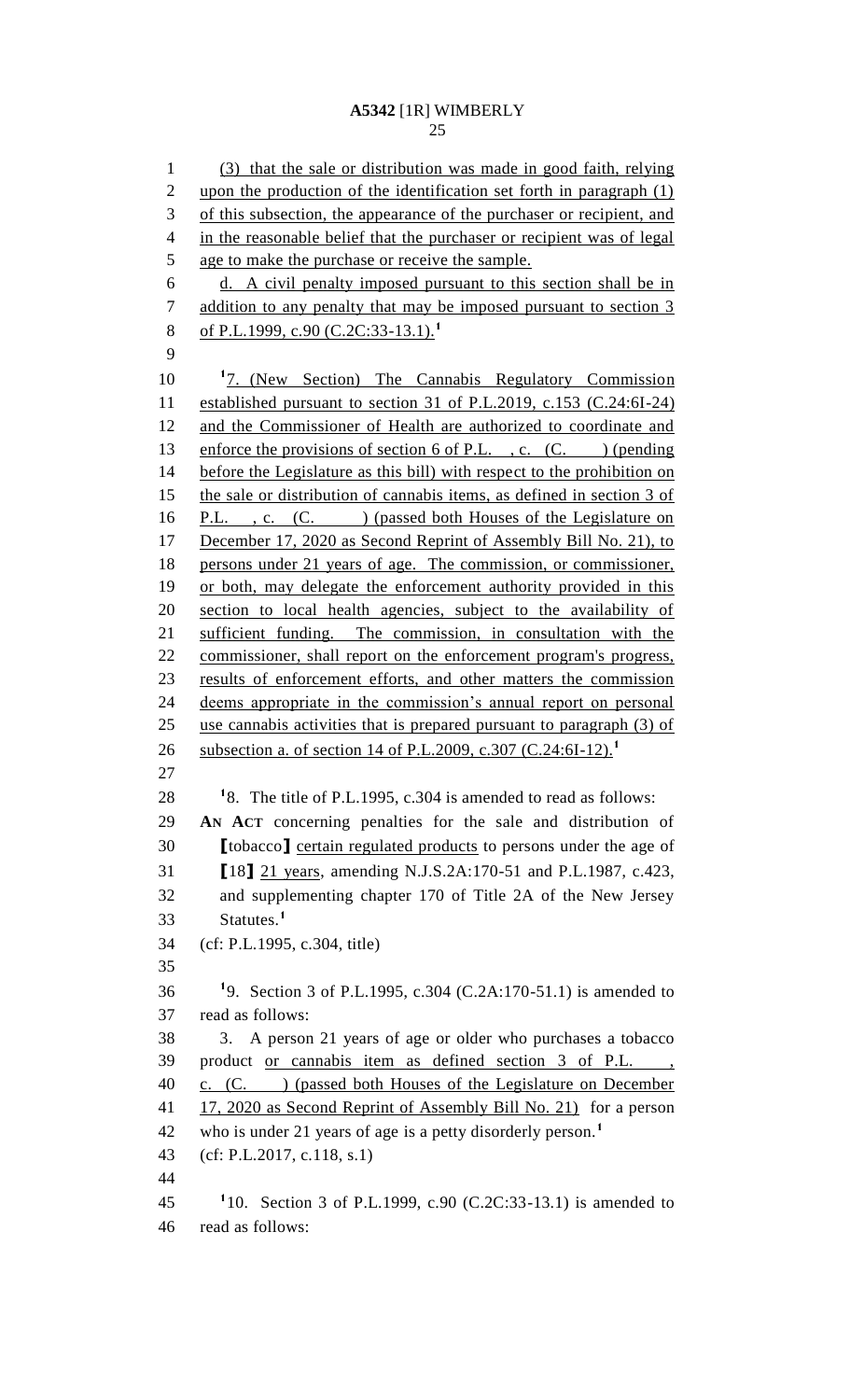3. a. A person who sells or gives to a person under 21 years of age any cigarettes made of tobacco or of any other matter or substance which can be smoked, or any cigarette paper or tobacco in any form, including smokeless tobacco, or any electronic smoking device that can be used to deliver nicotine or other substances to the person inhaling from the device, including, but not limited to, an electronic cigarette, cigar, cigarillo, or pipe, or any 8 cartridge or other component of the device or related product, or 9 any cannabis item as defined in section 3 of P.L., c. (C.) (passed both Houses of the Legislature on December 17, 2020 as Second Reprint of Assembly Bill No. 21), including an employee of 12 a retail dealer licensee under P.L.1948, c.65 (C.54:40A-1 et seq.) or employee of a licensed cannabis establishment, cannabis distributor, 14 or cannabis delivery service under P.L., c. (C. ) (passed both Houses of the Legislature on December 17, 2020 as Second 16 Reprint of Assembly Bill No. 21), who actually sells or otherwise provides a tobacco product **[**or**]** , electronic smoking device , or cannabis item to a person under 21 years of age, shall be punished by a fine as provided for a petty disorderly persons offense. A person who has been previously punished under this section and who commits another offense under it may be punishable by a fine of twice that provided for a petty disorderly persons offense. b. The establishment of all of the following shall constitute a defense to any prosecution brought pursuant to subsection a. of this section:

 (1) that the purchaser or recipient of the tobacco product **[**or**]** , 27 electronic smoking device , or cannabis item falsely represented, by producing **[**either**]** a driver's license or non-driver identification card issued by the New Jersey Motor Vehicle Commission, a similar card issued pursuant to the laws of another state or the federal government of Canada, **[**or**]** a photographic identification card issued by a county clerk, or other form of government-issued identification described in subparagraph (a) of paragraph (6) of 34 subsection a. of section 18 of P.L., c. (C. ) (passed both Houses of the Legislature on December 17, 2020 as Second Reprint of Assembly Bill No. 21), that the purchaser or recipient was of legal age to purchase or receive the tobacco product **[**or**]** , electronic smoking device, or cannabis item;

 (2) that the appearance of the purchaser or recipient of the tobacco product **[**or**]** , electronic smoking device , or cannabis item was such that an ordinary prudent person would believe the purchaser or recipient to be of legal age to purchase or receive the tobacco product **[**or**]** , electronic smoking device , or cannabis item; and

 (3) that the sale or distribution of the tobacco product **[**or**]** , electronic smoking device , or cannabis item was made in good faith, relying upon the production of the identification set forth in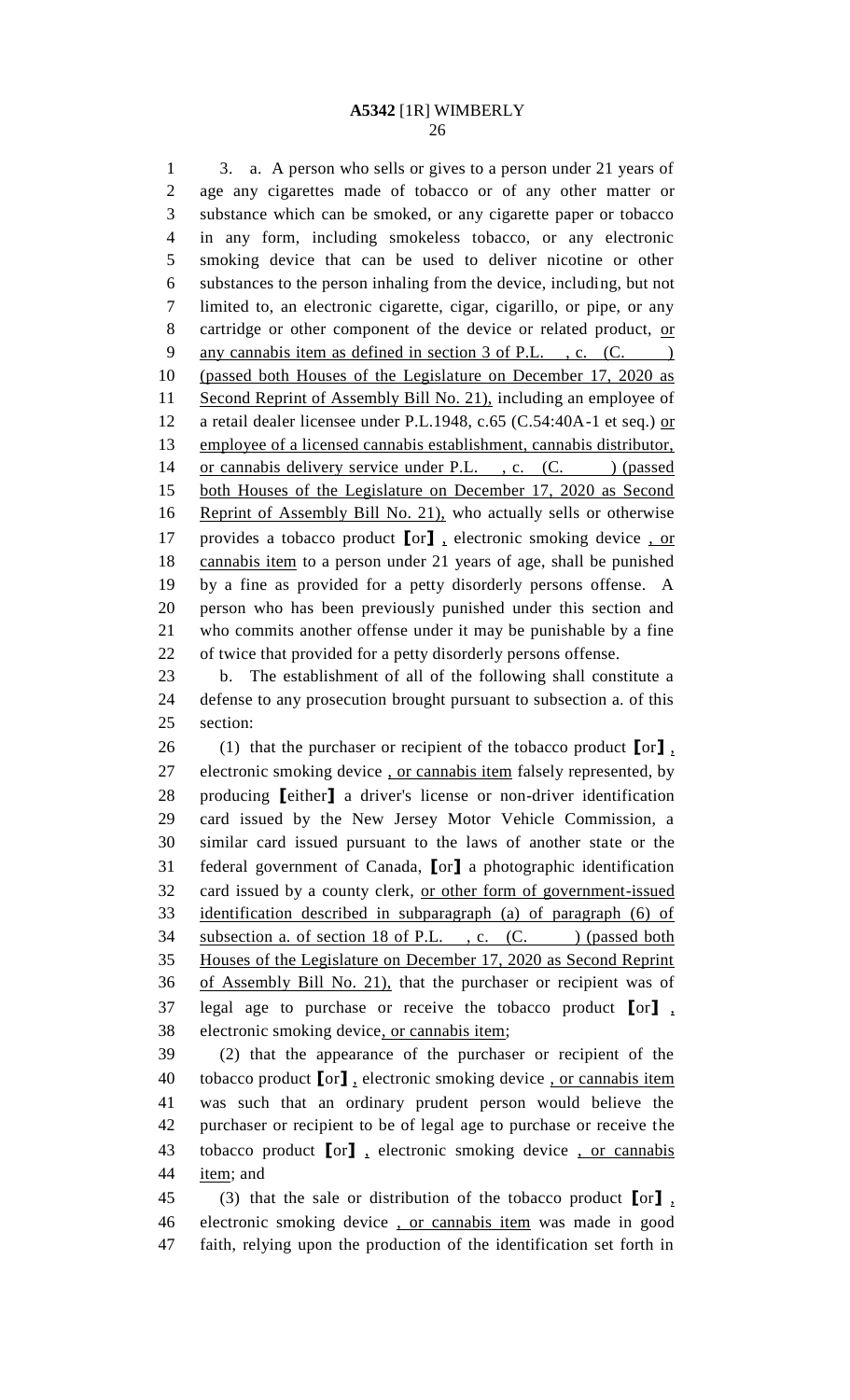paragraph (1) of this subsection, the appearance of the purchaser or recipient, and in the reasonable belief that the purchaser or recipient was of legal age to purchase or receive the tobacco product **[**or**]** , electronic smoking device , or cannabis item . c. A penalty imposed pursuant to this section shall be in addition to any penalty that may be imposed pursuant to section 1 of P.L.2000, c.87 (C.2A:170-51.4) concerning tobacco products or 8 electronic smoking devices, or section 64 of P.L., c. (C.) (passed both Houses of the Legislature on December 17, 2020 as Second Reprint of Assembly Bill No. 21) or section 6 of P.L. , c. (C. ) (pending before the Legislature as this bill) concerning cannabis items. **1** (cf: P.L.2017, c.118, s.3) 15 <sup>1</sup>11. Section 46 of P.L., c. (C. ) (passed both Houses of the Legislature on December 17, 2020 as Second Reprint of Assembly Bill No. 21) is amended to read as follows: 46. Personal Use of Cannabis Items. Notwithstanding any other provision of law, the following acts are not unlawful and shall not be an offense or a basis for seizure or forfeiture of assets under N.J.S.2C:64-1 et seq. or other applicable law for persons 21 years of age or older, provided the acts are consistent with the relevant definitions set forth in section 3 of 24 P.L., c. (C. ) (passed both Houses of the Legislature on December 17, 2020 as Second Reprint of Assembly Bill No. 21), and when an act involves a cannabis item, it was first obtained directly from a licensed cannabis retailer or delivered by a licensed cannabis delivery service making delivery of a purchase order fulfilled by that licensed cannabis retailer for off-premises delivery, evidenced by it being in its original packaging or by a sales slip, invoice, receipt, or other statement or memorandum: a. Possessing, displaying, purchasing, or transporting: cannabis paraphernalia; one ounce (28.35 grams) or less of useable cannabis; the equivalent of one ounce (28.35 grams) or less of usable cannabis as a cannabis product in solid, liquid, or concentrate form, based upon an equivalency calculation for different product forms set by the Cannabis Regulatory Commission, established pursuant to section 31 of P.L.2019, c.153 (C.24:6I-24), in its regulations, and for which the commission may utilize research conducted in other states on the issue of product equivalency calculations when setting this equivalency; or 5 grams (0.176 ounce) or less of cannabis resin. Possessing, displaying, purchasing, or transporting at any one time any amount of any cannabis items described herein in an amount greater than as permitted pursuant to this subsection shall be considered a violation of the "Comprehensive Drug Reform Act of 1987," P.L.1987, c.106 (N.J.S.2C:35-1 et al.), and subject the

person to prosecution as if the person possessed, displayed,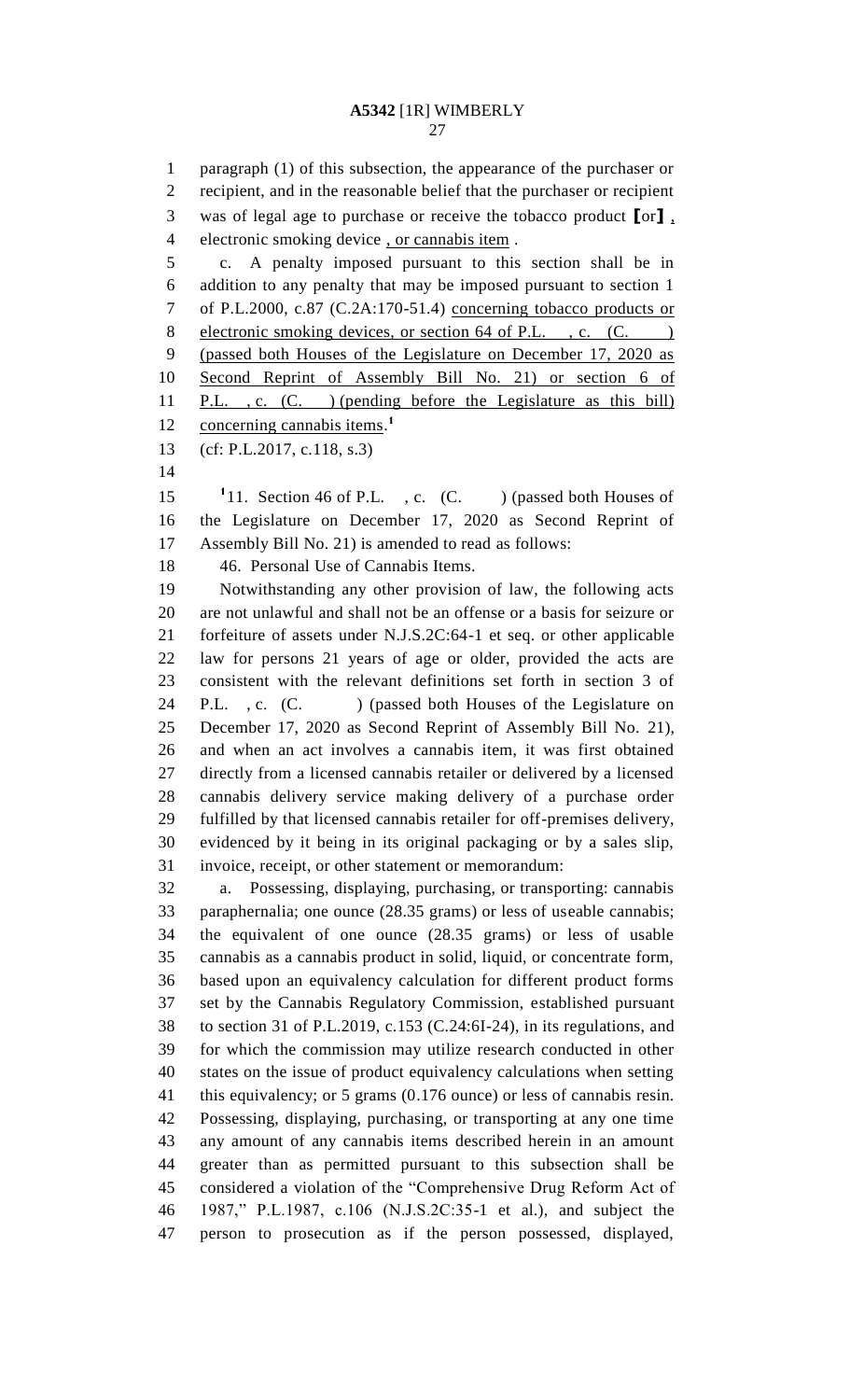purchased, or transported marijuana or hashish in violation of that act;

 b. Transferring without remuneration: one ounce (28.35 grams) or less of useable cannabis; the equivalent of one ounce (28.35 grams) or less of usable cannabis as a cannabis product in solid, liquid, or concentrate form, based upon the equivalency calculation for different product forms set by the commission pursuant to subsection a. of this section; or five grams (0.176 ounce) or less of cannabis resin to a person who is of legal age for purchasing cannabis items, provided that such transfer is for non-promotional, non-business purposes. Transferring at any one time any amount of any cannabis items described herein in an amount greater than as permitted pursuant to this subsection **[**, or to a person who is not of legal age to purchase cannabis items,**]** shall be considered a violation of the "Comprehensive Drug Reform Act of 1987," P.L.1987, c.106 (N.J.S.2C:35-1 et al.), and subject the person to prosecution as if the person distributed marijuana or hashish in violation of that act **[**, unless the transfer**]** . Transferring to a person who is not of legal age that was done by a cannabis establishment, distributor, or delivery service licensed pursuant to 21 P.L., c. (C. ) (passed both Houses of the Legislature on December 17, 2020 as Second Reprint of Assembly Bill No. 21), or an employee or agent thereof, **[**in which case it**]** or by any other person, is **[**a civil violation and the**]** subject to a civil penalty or other legal consequences as set forth in subsection b. of section 64 26 of P.L., c. (C.) (passed both Houses of the Legislature on December 17, 2020 as Second Reprint of Assembly Bill No. 21) **[shall apply]** <u>or section 6 of P.L., c. (C. ) (pending before</u> 29 the Legislature as this bill), as applicable, and a fine as set forth in section 3 of P.L.1999, c.90 (C.2C:33-13.1);

 c. Taking delivery of or consuming a lawfully possessed cannabis item, provided that nothing in this section shall permit a person to smoke, vape, or aerosolize any cannabis item in a public place. This prohibition includes the smoking, vaping, or aerosolizing of a cannabis item in any public place pursuant to law that prohibits the smoking of tobacco, including N.J.S.2C:33-13 and the "New Jersey Smoke-Free Air Act," P.L.2005, c.383 (C.26:3D- 55 et seq.), and any indoor public place, as that term is defined in section 3 of P.L.2005, c.383 (C.26:3D-57), or portion thereof, even if the smoking of tobacco is otherwise permitted in that place or portion thereof pursuant to the "New Jersey Smoke-Free Air Act"; except that the smoking, vaping, or aerosolizing of a cannabis item shall be permitted in a cannabis consumption area as set forth in section 28 of P.L.2019, c.153 (C.24:6I-21), and may be permitted by the person or entity that owns or controls a hotel, motel, or other lodging establishment as defined in section 1 of P.L.1967, c.95 (C.29:4-5) in up to 20 percent of its guest rooms. The smoking,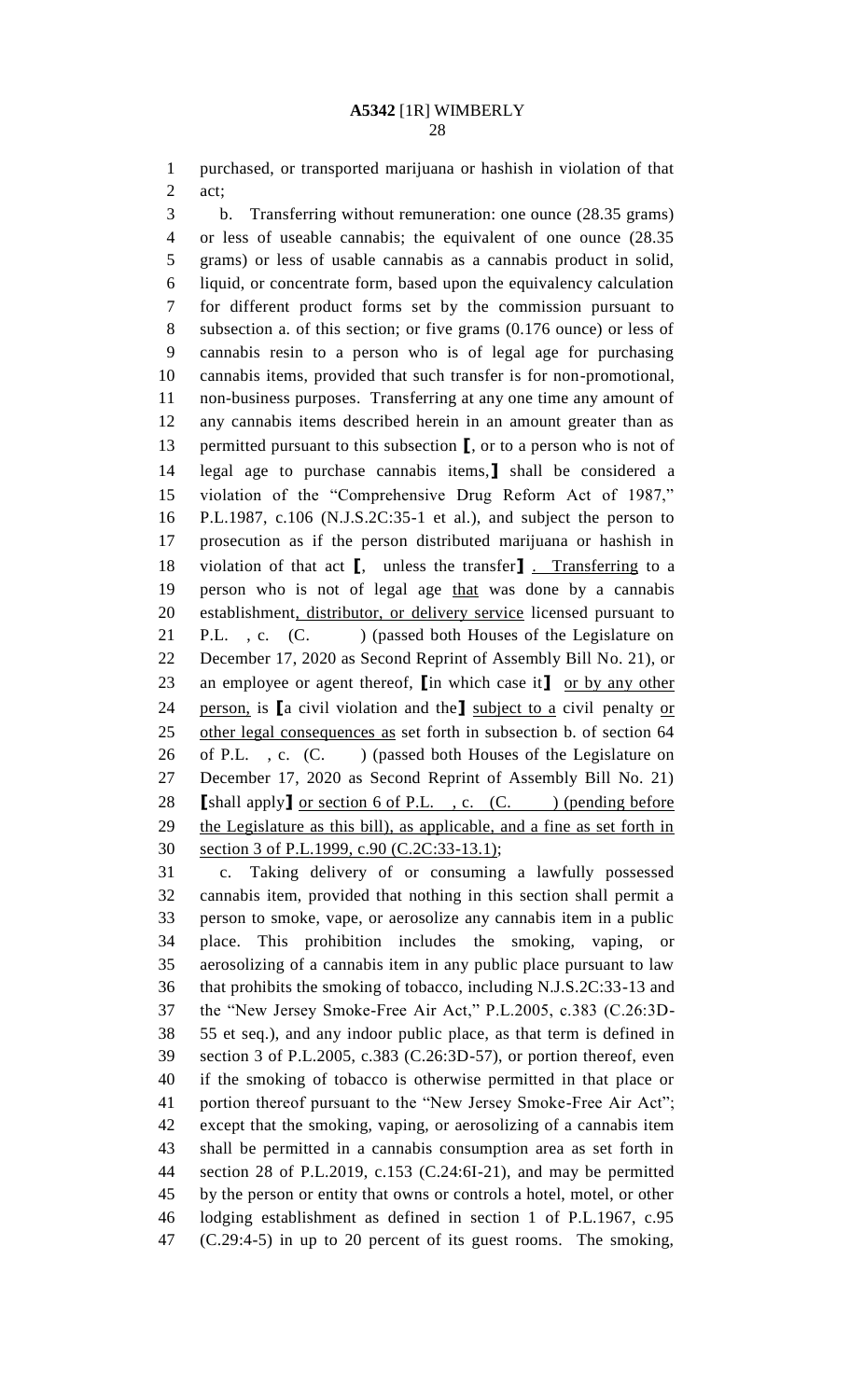vaping, or aerosolizing of a cannabis item may also be prohibited or otherwise regulated in multifamily housing that is a multiple dwelling as defined in section 3 of P.L.1967, c.76 (C.55:13A-3), as decided by the person or entity that owns or controls the multifamily housing, or prohibited or otherwise regulated in the structure or specific units of the structure of a cooperative as defined in section 3 of P.L.1987, c.381 (C.46:8D-3) by the corporation or other legal entity that owns the structure, or prohibited or otherwise regulated in the units of a condominium, as those terms are defined by section 3 of P.L.1969, c.257 (C.46:8B- 3), if approved by the association for the condominium and a majority of all of the condominium's unit owners, as those terms 13 are defined in that section. Except as otherwise provided by P.L.

14 c. (C. ) (passed both Houses of the Legislature on December 17, 2020 as Second Reprint of Assembly Bill No. 21), any penalties that may be assessed for the smoking of tobacco where prohibited under the "New Jersey Smoke-Free Air Act" shall be applicable to the smoking, vaping, or aerosolizing of cannabis items where prohibited. Concerning the consumption of any cannabis item, other than by smoking, vaping, or aerosolizing: a person or entity that owns or controls a property, other than multifamily housing that is a multiple dwelling as defined in section 3 of P.L.1967, c.76 (C.55:13A-3), the structure or specific units of the structure of a cooperative as defined in section 3 of P.L.1987, c.381 (C.46:8D-3), a unit of a condominium, as those terms are defined by section 3 of P.L.1969, c.257 (C.46:8B-3), or a site in a mobile home park as defined in section 3 of P.L.1983, c.386 (C.40:55D-102), which site is leased to the owner of a manufactured home, as defined in that section, that is installed thereon, may prohibit or otherwise regulate the consumption of cannabis items on or in that property, including a casino hotel facility as defined in section 19 of P.L.1977, c.110 (C.5:12-19) with respect to a hotel property, a casino as defined in section 6 of P.L.1977, c.110 (C.5:12-6), or casino simulcasting facility authorized pursuant to the "Casino Simulcasting Act," P.L.1992, c.19 (C.5:12-191 et al.); **[**and a municipality may enact an ordinance making it an unlawful act for any person 21 years of age or older to consume, other than by smoking, vaping, or aerosolizing, any cannabis item in a public place, including any indoor public place as that term is defined in section 3 of P.L.2005, c.383 (C.26:3D-57), or portion thereof, and providing a civil 41 penalty for a violation in accordance with section 77 of P.L. c. (C. ) (passed both Houses of the Legislature on December 17, 2020 as Second Reprint of Assembly Bill No. 21);**]** and d. Assisting another person to engage in any of the acts described in subsections a. through c. of this section, provided that the person being assisted is of legal age to purchase cannabis items and the assistance being provided is without remuneration.**<sup>1</sup>** 

(cf: P.L.2021, c. , s.46)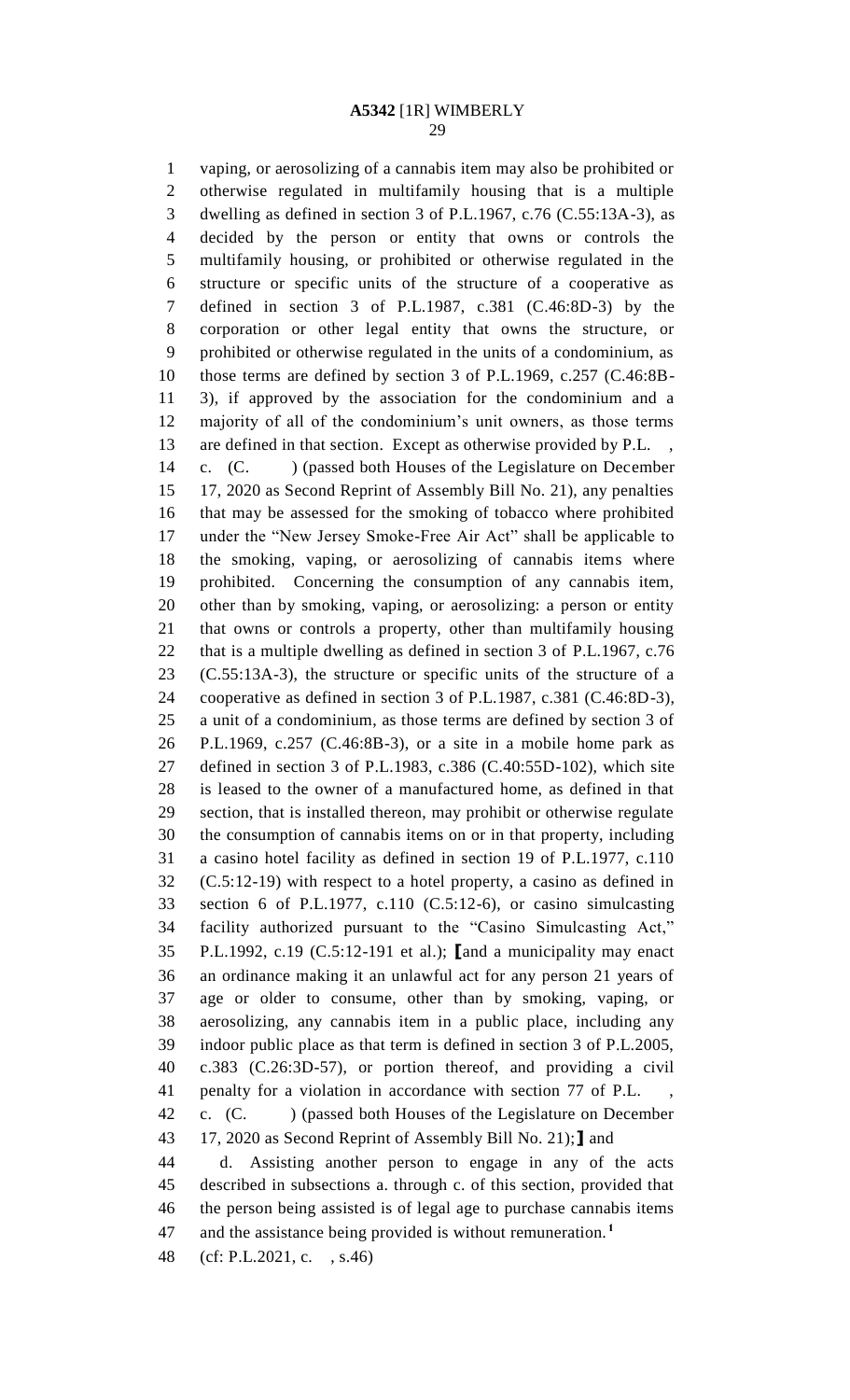1<sup>1</sup>12. Section 64 of P.L., c. (C. ) (passed both Houses of the Legislature on December 17, 2020 as Second Reprint of Assembly Bill No. 21) is amended to read as follows: 64. Prohibition of Persons Under the Legal Age Purchasing Cannabis or Cannabis Resin. Consistent with the relevant definitions set forth in section 3 of P.L. , c. (C. ) (passed both Houses of the Legislature on December 17, 2020 as Second Reprint of Assembly Bill No. 21): a. A cannabis establishment licensee, cannabis distributor licensee, or cannabis delivery service licensee, either directly or indirectly by an agent or employee, shall not sell, offer for sale, distribute for commercial purpose at no cost or minimal cost, or give or furnish for consumption, any cannabis items to a person under 21 years of age. b. Any licensee or employee or agent of a licensee who **[**allows**]** violates subsection a. of this section who sells or otherwise provides a person under **[**the age of**]** 21 **[**to procure**]** 18 years of age cannabis items which, pursuant to section 46 of P.L., c. (C. ) (passed both Houses of the Legislature as Second Reprint of Assembly Bill No. 21) are **[**not unlawful**]** lawful for persons 21 years of age or older to procure for personal use, shall be subject to a civil penalty of not less than \$250 for the first violation; \$500 for the second violation; and **[**\$1,000**]** shall be guilty of a 24 petty disorderly persons offense for the third and each subsequent violation; a civil penalty imposed pursuant to this subsection shall be in addition **[**subject**]** to any penalty that may be imposed 27 pursuant to section 3 of P.L.1999, c.90 (C.2C:33-13.1). Subject to a hearing, a licensee's license may also be revoked, suspended, or 29 otherwise limited. The civil penalties provided for in this subsection shall be recovered by a summary proceeding pursuant to the "Penalty Enforcement Law of 1999," P.L.1999, c.274 (C.2A:58-10 et seq.). c. The establishment of all of the following facts by a licensee, employee, or agent, allowing any such person under **[**the age of**]** 21 years of age to procure cannabis items shall constitute a defense to any violation of the provisions of subsection a. **[**or b.**]** of this section: 38 (1) That the purchaser <u>or recipient</u> of the cannabis item falsely 39 represented that the purchaser or recipient was of legal age to make 40 the purchase or receive the cannabis item, by producing a driver's 41 license or non-driver identification card issued by the New Jersey Motor Vehicle Commission, a similar card issued pursuant to the laws of another state or the federal government of Canada, a 44 photographic identification card issued by a county clerk, or other form of government-issued identification **[**card as set forth**]** described in subparagraph (a) of paragraph (6) of subsection a. of

47 section 18 of P.L., c. (C.) (passed both Houses of the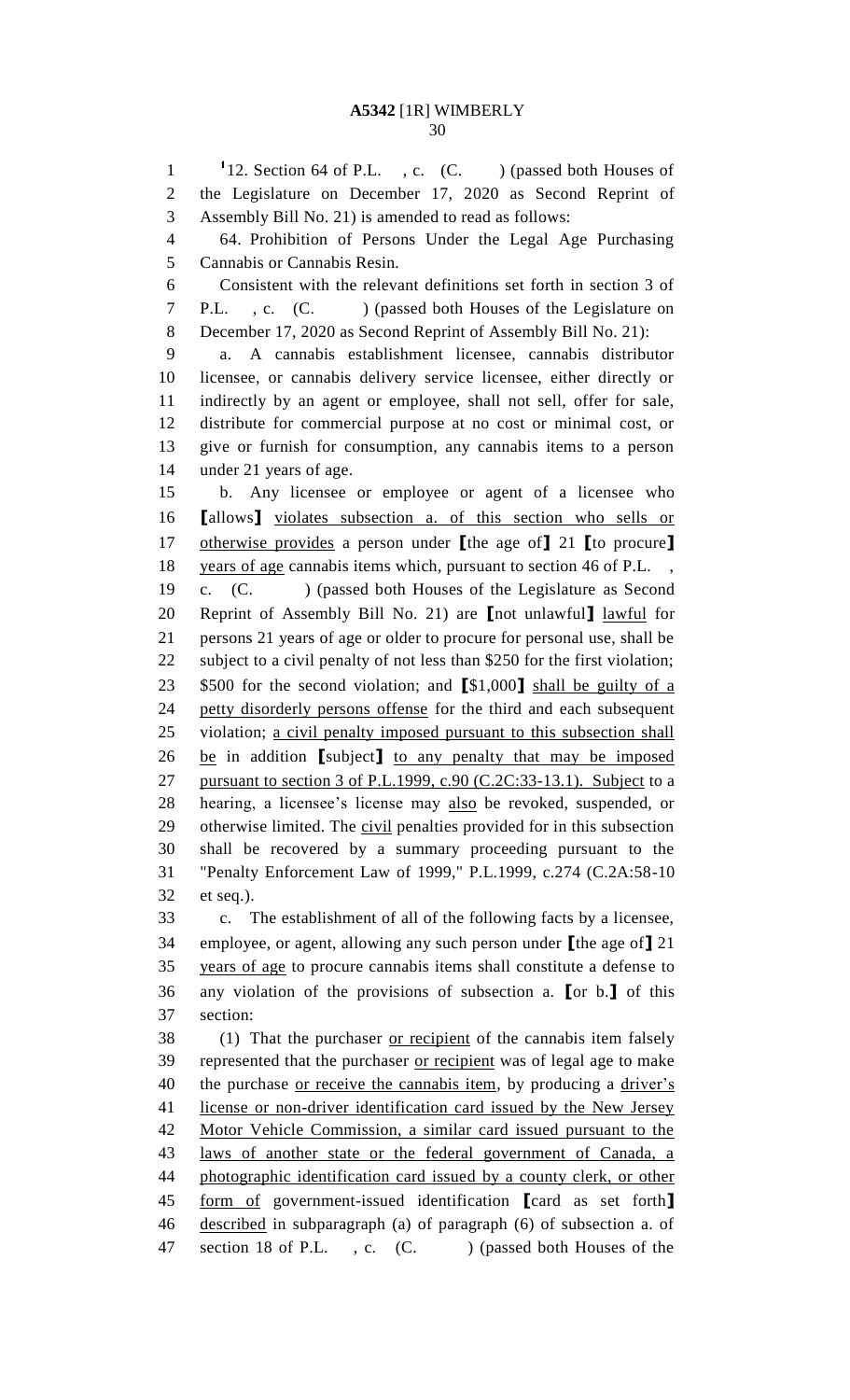Legislature on December 17, 2020 as Second Reprint of Assembly Bill No. 21), to determine the consumer's identity and age; **[**and**]** (2) That the appearance of the purchaser or recipient was such that an ordinary prudent person would believe the purchaser or recipient to be of legal age to purchase or receive the cannabis item; and (3) That the sale or distribution was made in good faith, relying upon the production of the identification set forth in paragraph (1) of this subsection, the appearance of the purchaser or recipient, and in the reasonable belief that the purchaser or recipient was actually 11 of legal age to make the purchase or receive the cannabis item. 12 d. **[**It shall be unlawful for a**]**  $\underline{A}$  person under **[**the age of**]** 21 **[**to**]** years of age shall not purchase, acquire, or attempt to purchase or acquire a cannabis item, even if the cannabis item may be legally purchased by persons at or above the legal age for purchasing cannabis items. For purposes of this subsection, purchasing a cannabis item includes accepting a cannabis item, and acquiring a cannabis item incudes consuming a cannabis item. 20 e. **[**It shall be unlawful for a**]**  $\underline{A}$  person under **[**the age of**]** 21 **[**to**]** years of age shall not present or offer to a cannabis establishment, distributor, or delivery service, or the cannabis establishment's, distributor's, or delivery service's agent or employee, any written or oral evidence of age or other personal identifying information that is false, fraudulent, or not actually the person's own, including the use of a driver's license or other government-issued form of identification in violation of section 1 of P.L.1983, c.565 (C.2C:21-2.1), N.J.S.2C:21-17, section 5 of P.L.2003, c.184 (C.2C:21-17.2), or section 6 of P.L.1968, c.313 (C.33:1-81.7), for the purpose of: (1) Purchasing, attempting to purchase, or otherwise procuring or attempting to procure cannabis items; or (2) Gaining access to a cannabis establishment's, distributor's, or delivery service's premises. f. Except as permitted by the commission by rule or regulation, or as necessary on an emergency basis, a person under legal age for purchasing cannabis items may not enter or attempt to enter any portion of a licensed premises that is posted or otherwise identified as being prohibited to the use of persons under legal age for purchasing cannabis items, unless accompanied by and supervised by a parent or legal guardian. g. **[**Any person under the legal age to purchase cannabis, who knowingly possesses without legal authority or who knowingly consumes any cannabis item, in any school, public conveyance, public place, place of public assembly, or motor vehicle, shall be guilty of an offense as set forth in section 1 of P.L.1979, c.264 (C.2C:33-15). Any person under the legal age to purchase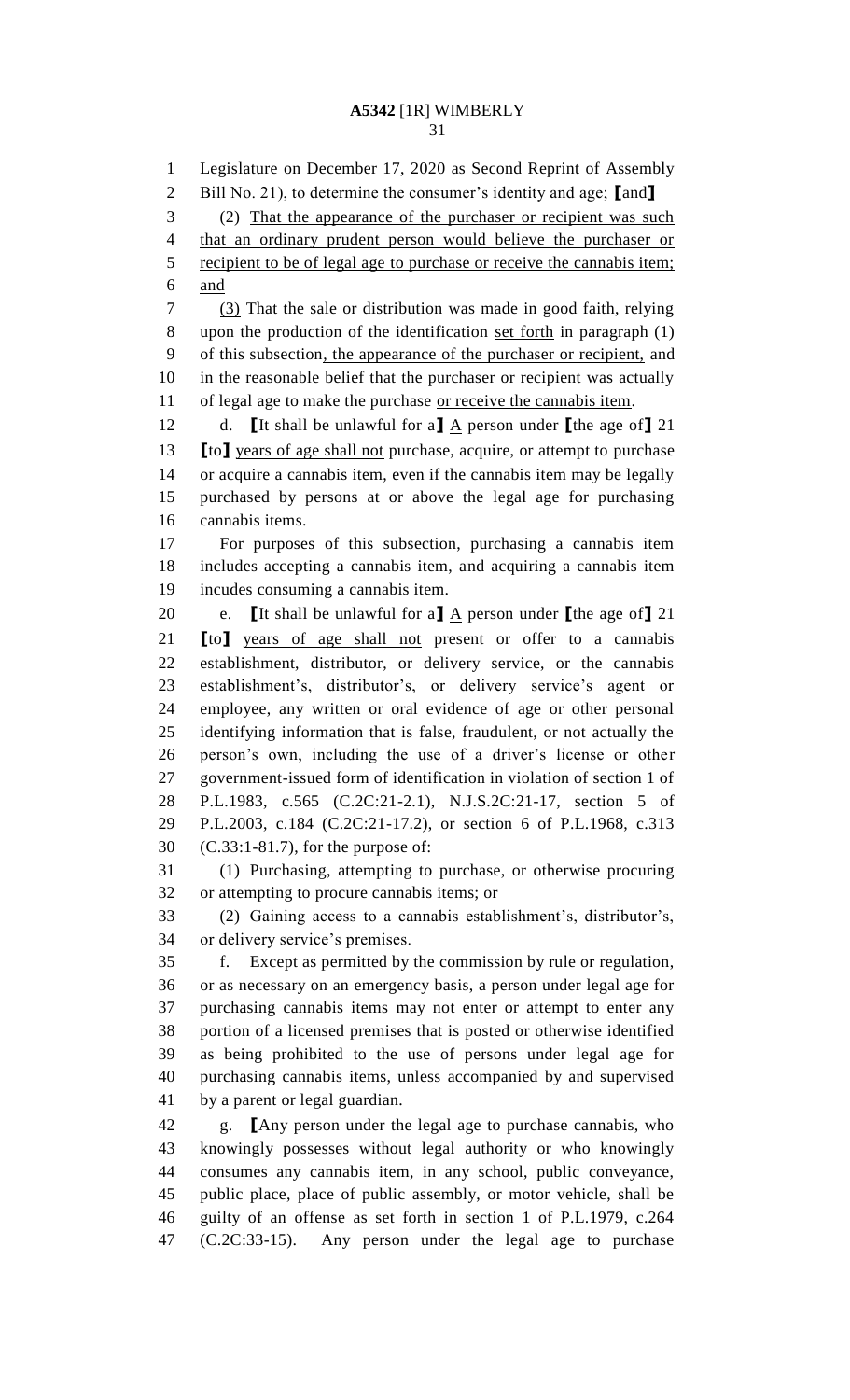cannabis, who knowingly possesses without legal authority or who knowingly consumes, any cannabis item on private property shall be guilty of a municipal violation as set forth in section 1 of P.L.2000, c.33 (C.40:48-1.2).**]** (Deleted by amendment, P.L. , c. ) (pending before the Legislature as this bill) h. The prohibitions of this section do not apply to a person under the legal age for purchasing cannabis items who is acting under the direction of the commission or under the direction of State or local law enforcement agencies for the purpose of investigating possible violations of the laws prohibiting the sale of cannabis items to persons who are under the legal age for purchasing cannabis items.

 i. The prohibitions of this section do not apply to a person under the legal age for purchasing cannabis items who is acting under the direction of a licensee for the purpose of investigating possible violations by employees of the licensee of laws prohibiting sales of cannabis items to persons who are under the legal age for purchasing cannabis items.**<sup>1</sup>** 

(cf: P.L.2021, c. , s.64)

**1** 13. Section 1 of P.L.1983, c.565 (C.2C:21-2.1) is amended to read as follows:

23 1. a. A person who knowingly sells, offers or exposes for sale, or otherwise transfers, or possesses with the intent to sell, offer or expose for sale, or otherwise transfer, a document, printed form or other writing which falsely purports to be a driver's license, birth certificate or other document issued by a governmental agency and which could be used as a means of verifying a person's identity or age or any other personal identifying information is guilty of a crime of the second degree.

 b. A person who knowingly makes, or possesses devices or materials to make, a document or other writing which falsely purports to be a driver's license, birth certificate or other document issued by a governmental agency and which could be used as a means of verifying a person's identity or age or any other personal identifying information is guilty of a crime of the second degree.

 c. A person who knowingly exhibits, displays or utters a document or other writing which falsely purports to be a driver's license, birth certificate or other document issued by a governmental agency and which could be used as a means of verifying a person's identity or age or any other personal identifying information is guilty of a crime of the third degree. A violation of N.J.S.2C:28-7, constituting a disorderly persons offense, section 1 44 of P.L.1979, c.264 (C.2C:33-15), <u>section 64 of P.L., c. (C. )</u> (passed both Houses of the Legislature on December 17, 2020 as Second Reprint of Assembly Bill No. 21), R.S.33:1-81 or section 6 of P.L.1968, c.313 (C.33:1-81.7) in a case where the person uses the personal identifying information of another to illegally purchase an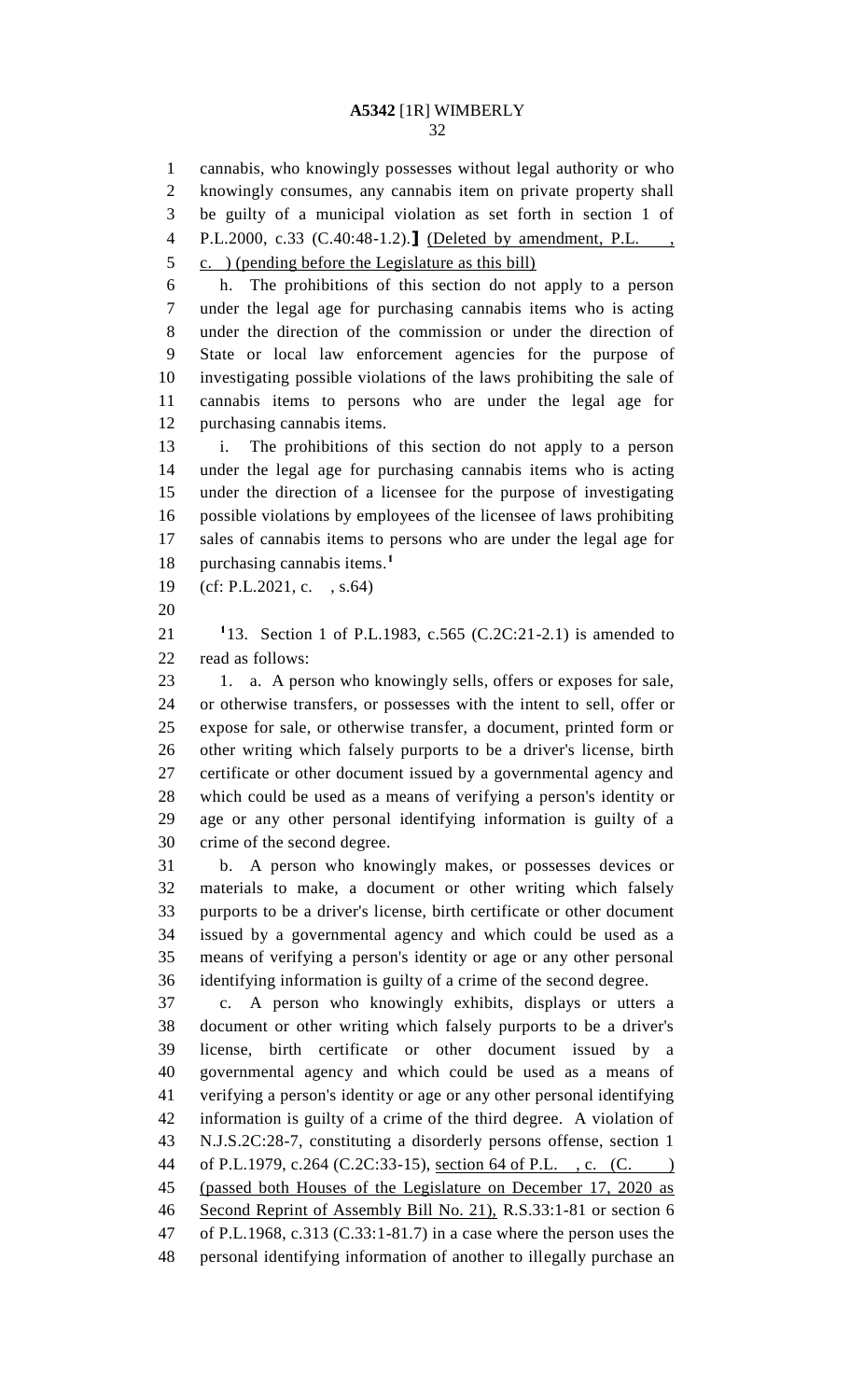alcoholic beverage or for using the personal identifying information of another to misrepresent the person's age for the purpose of 3 obtaining tobacco, cannabis item, or other consumer product denied to persons under 21 years of age shall not **[**, except as otherwise set forth in this subsection,**]** constitute an offense under this subsection if the actor received only that benefit or service and did not perpetrate or attempt to perpetrate any additional injury or fraud on another. **[**If a person used the personal identifying information of another to misrepresent the person's age for the purpose of illegally obtaining any cannabis item available for lawful consumption pursuant to the "New Jersey Cannabis Regulatory, Enforcement 12 Assistance, and Marketplace Modernization Act," P.L. c. (C. ) (passed both Houses of the Legislature as Second

 Reprint of Assembly Bill No. 21), the person shall be subject to a civil penalty of \$50. The civil penalty provided for in this subjection shall be collected pursuant to the "Penalty Enforcement Law of 1999," P.L.1999, c.274 (C.2A:58-10 et seq.), in a summary proceeding before the municipal court having jurisdiction. A civil penalty recovered under the provisions of this subsection shall be recovered by and in the name of the State by the local municipality. The penalty shall be paid into the treasury of the municipality in which the violation occurred for the general use of the municipality.**]**

 d. A person who knowingly possesses a document or other writing which falsely purports to be a driver's license, birth certificate or other document issued by a governmental agency and which could be used as a means of verifying a person's identity or age or any other personal identifying information is guilty of a crime of the fourth degree. A violation of N.J.S.2C:28-7, constituting a disorderly persons offense, section 1 of P.L.1979, 31 c.264 (C.2C:33-15), <u>section 64 of P.L.</u>, c. (C. ) (passed both Houses of the Legislature on December 17, 2020 as Second Reprint of Assembly Bill No. 21), R.S.33:1-81 or section 6 of P.L.1968, c.313 (C.33:1-81.7) in a case where the person uses the personal identifying information of another to illegally purchase an alcoholic beverage or for using the personal identifying information of another to misrepresent his age for the purpose of obtaining tobacco, any cannabis item, or other consumer product denied to persons under 21 years of age shall not **[**, except as otherwise set forth in this subsection,**]** constitute an offense under this subsection if the actor received only that benefit or service and did not perpetrate or attempt to perpetrate any additional injury or fraud on another. **[**If the personal identifying information of another is used to obtain any cannabis item available for lawful consumption pursuant to the "New Jersey Cannabis Regulatory, Enforcement 46 Assistance, and Marketplace Modernization Act," P.L. c. (C. ) (passed both Houses of the Legislature as Second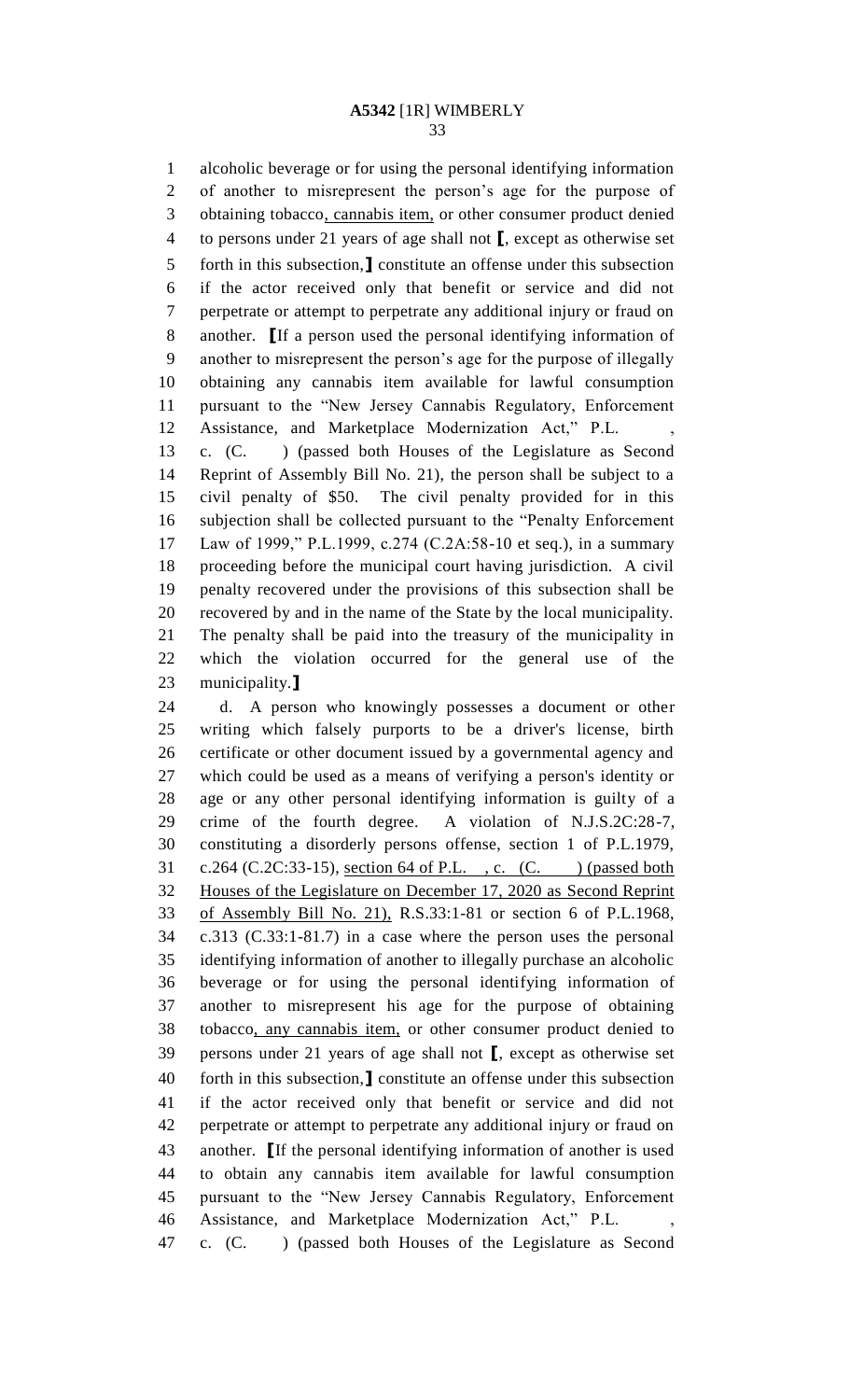Reprint of Assembly Bill No. 21), the person shall be subject to a civil penalty of \$50. The penalty provided for in this subjection shall be collected pursuant to the "Penalty Enforcement Law of 1999," P.L.1999, c.274 (C.2A:58-10 et seq.), in a summary proceeding before the municipal court having jurisdiction. A penalty recovered under the provisions of this subsection shall be recovered by and in the name of the State by the local municipality. The penalty shall be paid into the treasury of the municipality in which the violation occurred for the general use of the municipality.**]**

 e. In addition to any other disposition authorized by this Title, 12 the provisions of section 24 of P.L.1982, c.77 (C.2A:4A-43), or any other statute indicating the dispositions that may be ordered for an adjudication of delinquency, and, notwithstanding the provisions of subsection c. of N.J.S.2C:43-2, every person convicted of, or adjudicated delinquent or penalized for a violation of any offense defined in this section shall forthwith forfeit his right to operate a motor vehicle over the highways of this State for a period to be fixed by the court at not less than six months or more than two years which shall commence on the day the sentence is imposed. In the case of any person who at the time of the imposition of the sentence is less than 17 years of age, the period of the suspension of driving privileges authorized herein, including a suspension of the privilege of operating a motorized bicycle, shall commence on the day the sentence is imposed and shall run for a period as fixed by the court of not less than six months or more than two years after the day the person reaches the age of 17 years. If the driving privilege of any person is under revocation, suspension, or postponement for a violation of any provision of this Title or Title 39 of the Revised Statutes at the time of any conviction or adjudication of delinquency for a violation of any offense defined in this chapter or chapter 36 of this Title, the revocation, suspension, or postponement period imposed herein shall commence as of the date of termination of the existing revocation, suspension or postponement.

 The court before whom any person is convicted of, or adjudicated delinquent or penalized for a violation of any offense defined in this section shall collect forthwith the New Jersey driver's license or licenses of that person and forward the license or licenses to the Chief Administrator of the New Jersey Motor Vehicle Commission along with a report indicating the first and last day of the suspension or postponement period imposed by the court pursuant to this section. If the court is for any reason unable to collect the license or licenses of the person, the court shall cause a report of the conviction or adjudication of delinquency to be filed with the director. The report shall include the complete name, address, date of birth, eye color and sex of the person and shall indicate the first and last day of the suspension or postponement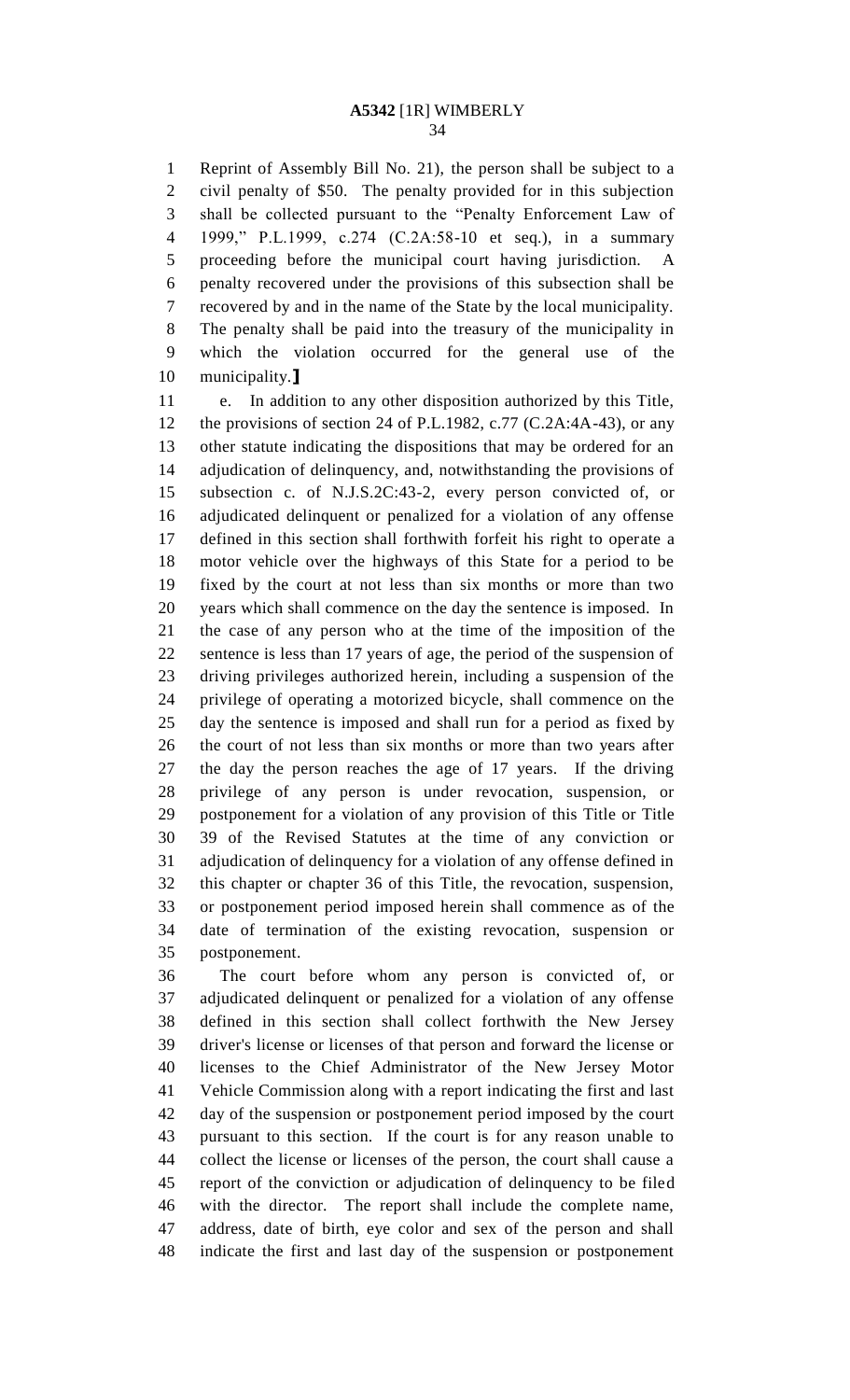period imposed by the court pursuant to this section. The court shall inform the person orally and in writing that if the person is convicted of personally operating a motor vehicle during the period of license suspension or postponement imposed pursuant to this section, the person shall, upon conviction, be subject to the penalties set forth in R.S.39:3-40. A person shall be required to acknowledge receipt of the written notice in writing. Failure to receive a written notice or failure to acknowledge in writing the receipt of a written notice shall not be a defense to a subsequent charge of a violation of R.S.39:3-40. If the person is the holder of a driver's license from another jurisdiction, the court shall not collect the license, but shall notify forthwith the director who shall notify the appropriate officials in that licensing jurisdiction. The court shall, however, in accordance with the provisions of this section, revoke the person's non-resident driving privileges in this State. In addition to any other condition imposed, a court, in its discretion, may suspend, revoke or postpone the driving privileges of a person admitted to supervisory treatment under N.J.S.2C:36A-1 or N.J.S.2C:43-12 without a plea of guilty or finding of guilt.**<sup>1</sup>** (cf: P.L.2021, c. , s.65)  $114. \text{ N.J.S.2C:21-17 is amended to read as follows:}$  2C:21-17. Impersonation; Theft of identity; crime. a. A person is guilty of a crime if the person engages in one or more of the following actions by any means including, but not limited to, the use of electronic communications or an Internet website: (1) Impersonates another or assumes a false identity and does an act in such assumed character or false identity for the purpose of obtaining a benefit for himself or another or to injure or defraud another; (2) Pretends to be a representative of some person or organization and does an act in such pretended capacity for the purpose of obtaining a benefit for himself or another or to injure or defraud another; (3) Impersonates another, assumes a false identity or makes a false or misleading statement regarding the identity of any person, in an oral or written application for services, for the purpose of obtaining services; (4) Obtains any personal identifying information pertaining to another person and uses that information, or assists another person in using the information, in order to assume the identity of or represent himself as another person, without that person's authorization and with the purpose to fraudulently obtain or attempt to obtain a benefit or services, or avoid the payment of debt or other legal obligation or avoid prosecution for a crime by using the name of the other person; or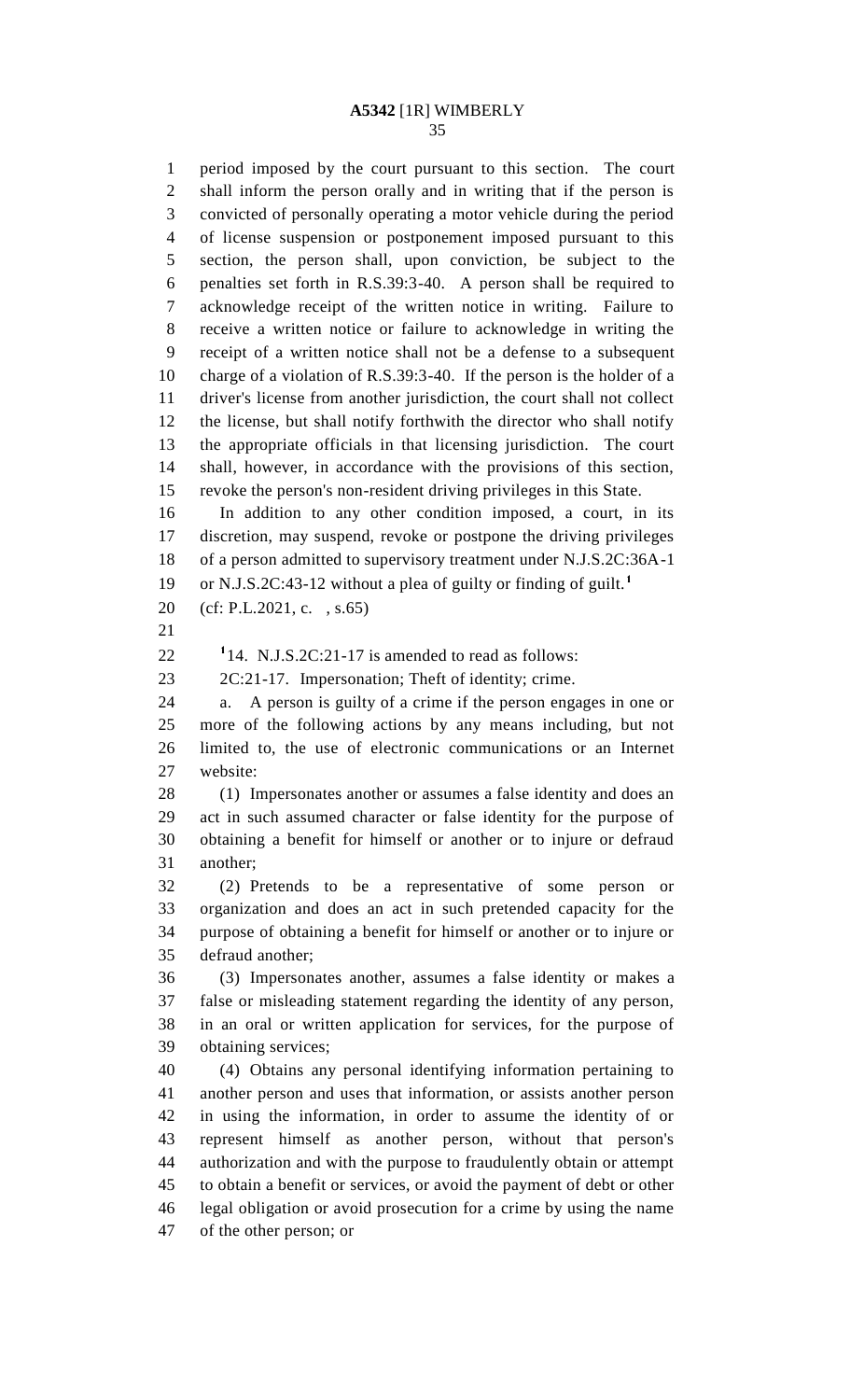(5) Impersonates another, assumes a false identity or makes a false or misleading statement, in the course of making an oral or written application for services, with the purpose of avoiding payment for prior services. Purpose to avoid payment for prior services may be presumed upon proof that the person has not made full payment for prior services and has impersonated another, assumed a false identity or made a false or misleading statement regarding the identity of any person in the course of making oral or written application for services.

As used in this section:

 "Benefit" means, but is not limited to, any property, any pecuniary amount, any services, any pecuniary amount sought to be avoided or any injury or harm perpetrated on another where there is no pecuniary value.

b. (Deleted by amendment, P.L.2005, c.224).

 c. A person who violates subsection a. of this section is guilty of a crime as follows:

 (1) If the actor obtains a benefit or deprives another of a benefit in an amount less than \$500 and the offense involves the identity of one victim, the actor shall be guilty of a crime of the fourth degree except that a second or subsequent conviction for such an offense constitutes a crime of the third degree; or

 (2) If the actor obtains a benefit or deprives another of a benefit in an amount of at least \$500 but less than \$75,000, or the offense involves the identity of at least two but less than five victims, the actor shall be guilty of a crime of the third degree; or

 (3) If the actor obtains a benefit or deprives another of a benefit in the amount of \$75,000 or more, or the offense involves the identity of five or more victims, the actor shall be guilty of a crime of the second degree.

 d. A violation of N.J.S.2C:28-7, constituting a disorderly persons offense, section 1 of P.L.1979, c.264 (C.2C:33-15), section 33 64 of P.L., c. (C. ) (passed both Houses of the Legislature on December 17, 2020 as Second Reprint of Assembly Bill No. 21), R.S.33:1-81 or section 6 of P.L.1968, c.313 (C.33:1-81.7) in a case where the person uses the personal identifying information of another to illegally purchase an alcoholic beverage or for using the personal identifying information of another to misrepresent the person's age for the purpose of obtaining tobacco, any cannabis 40 item, or other consumer product denied to persons under 21 years of age shall not **[**, except as otherwise set forth in this subsection,**]** constitute an offense under this section if the actor received only that benefit or service and did not perpetrate or attempt to perpetrate any additional injury or fraud on another. **[**If a person used the personal identifying information of another to misrepresent the person's age for the purpose of illegally obtaining any cannabis item available for lawful consumption pursuant to the "New Jersey Cannabis Regulatory, Enforcement Assistance, and Marketplace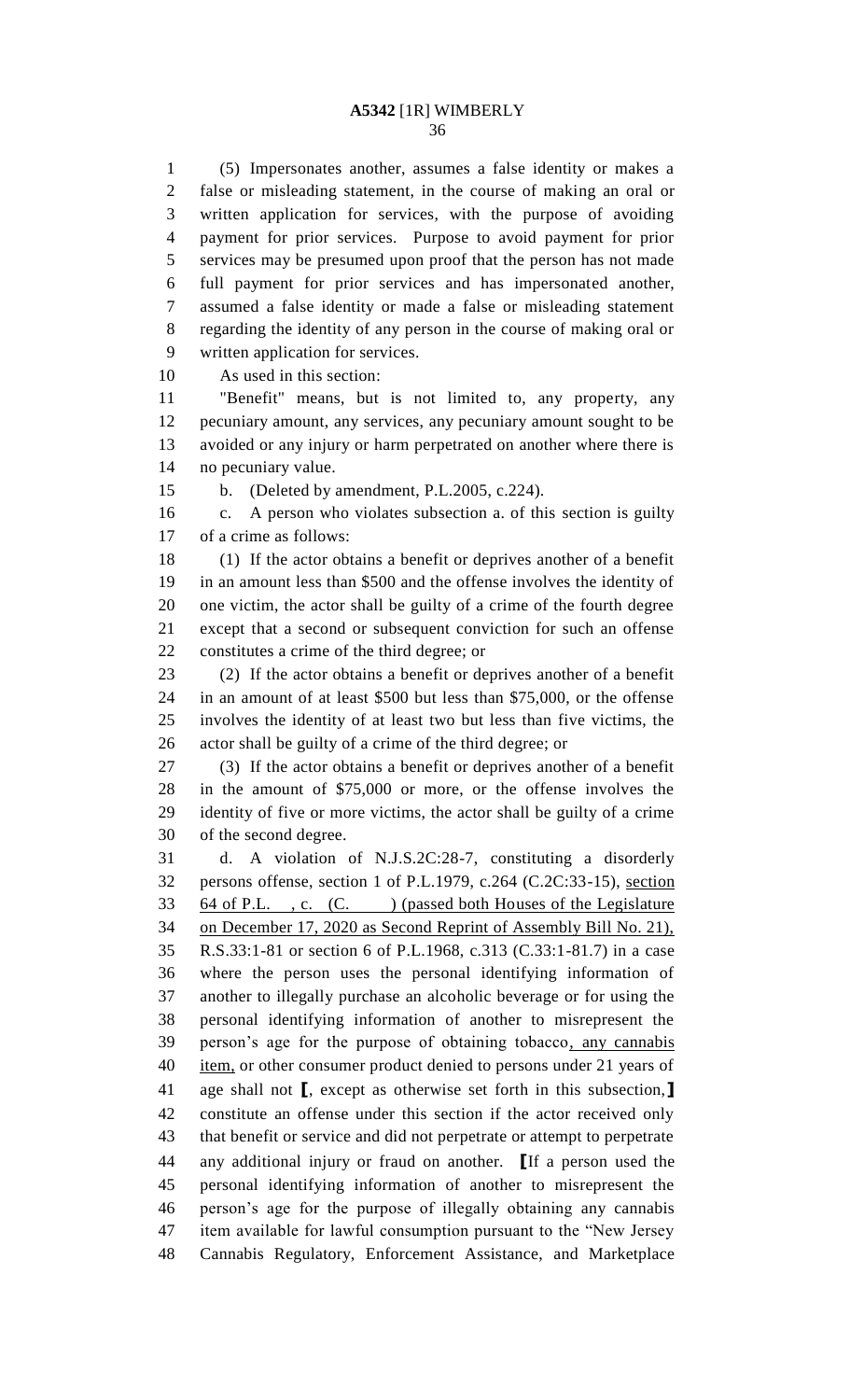1 Modernization Act," P.L., c. (C.) (passed both Houses of the Legislature as Second Reprint of Assembly Bill No. 21), the person shall be subject to a civil penalty of \$50. The civil penalty provided for in this subjection shall be collected pursuant to the "Penalty Enforcement Law of 1999," P.L.1999, c.274 (C.2A:58-10 et seq.), in a summary proceeding before the municipal court having jurisdiction. A civil penalty recovered under the provisions of this subsection shall be recovered by and in the name of the State by the local municipality. The penalty shall be paid into the treasury of the municipality in which the violation occurred for the general use of the municipality.**]**

 e. The sentencing court shall issue such orders as are necessary to correct any public record or government document that contains false information as a result of a theft of identity. The sentencing court may provide restitution to the victim in accordance with the provisions of section 4 of P.L.2002, c.85 (C.2C:21-17.1).**<sup>1</sup>** 

- (cf: P.L.2021, c. , s.66)
- 

19 <sup>1</sup>15. Section 5 of P.L.2003, c.184 (C.2C:21-17.2) is amended to read as follows:

 5. a. A person is guilty of a crime of the second degree if, in obtaining or attempting to obtain a driver's license, birth certificate or other document issued by a governmental agency which could be used as a means of verifying a person's identity, age or any other personal identifying information, that person knowingly exhibits, displays or utters a document or other writing which falsely purports to be a driver's license, birth certificate or other document issued by a governmental agency or which belongs or pertains to a person other than the person who possesses the document.

 b. Notwithstanding the provisions of N.J.S.2C:1-8 or any other law, a conviction under this section shall not merge with a conviction of any other criminal offense, nor shall such other conviction merge with a conviction under this section, and the court shall impose separate sentences upon each violation of this section and any other criminal offense.

 c. A violation of N.J.S.2C:28-7, constituting a disorderly persons offense, section 1 of P.L.1979, c.264 (C.2C:33-15), section 38 64 of P.L., c. (C.) (passed both Houses of the Legislature on December 17, 2020 as Second Reprint of Assembly Bill No. 21), R.S.33:1-81 or section 6 of P.L.1968, c.313 (C.33:1-81.7) in a case where the person uses the personal identifying information of another to illegally purchase an alcoholic beverage or for using the personal identifying information of another to misrepresent his age for the purpose of obtaining tobacco, any cannabis item, or other consumer product denied to persons under 21 years of age shall not **[**, except as otherwise set forth in this subsection,**]** constitute an offense under this section if the actor received only that benefit or service and did not perpetrate or attempt to perpetrate any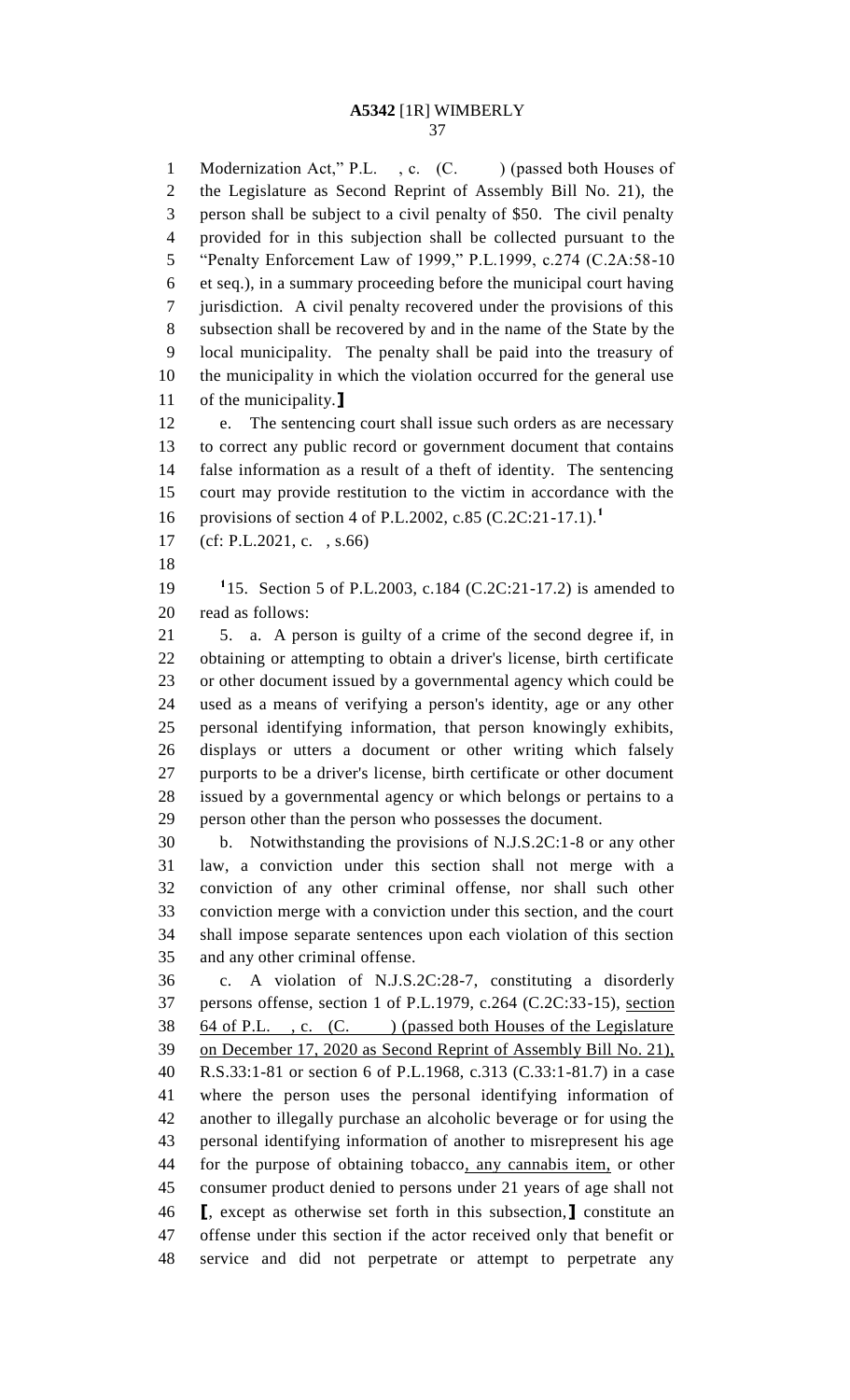additional injury or fraud on another. **[**If the personal identifying information of another is used to obtain any cannabis item available for lawful consumption pursuant to the "New Jersey Cannabis Regulatory, Enforcement Assistance, and Marketplace 5 Modernization Act," P.L., c. (C.) (passed both Houses of the Legislature as Second Reprint of Assembly Bill No. 21), the person shall be subject to a civil penalty of \$50. The civil penalty provided for in this subjection shall be collected pursuant to the "Penalty Enforcement Law of 1999," P.L.1999, c.274 (C.2A:58-10 et seq.), in a summary proceeding before the municipal court having jurisdiction. A civil penalty recovered under the provisions of this subsection shall be recovered by and in the name of the State by the local municipality. The penalty shall be paid into the treasury of the municipality in which the violation occurred for the general use of the municipality.**] 1** (cf: P.L.2021, c. , s.67) 18 <sup>1</sup>16. Section 76 of P.L., c. (C. ) (passed both Houses of the Legislature on December 17, 2020 as Second Reprint of Assembly Bill No. 21) is amended to read as follows: 76. R.S.40:48-1 is amended to read as follows: 40:48-1. Ordinances; general purpose. The governing body of every municipality may make, amend, repeal and enforce ordinances to: Finances and property. 1. Manage, regulate and control the finances and property, real and personal, of the municipality; Contracts and contractor's bonds. 2. Prescribe the form and manner of execution and approval of all contracts to be executed by the municipality and of all bonds to be given to it; Officers and employees; duties, terms and salaries. 3. Prescribe and define, except as otherwise provided by law, the duties and terms of office or employment, of all officers and employees; and to provide for the employment and compensation of such officials and employees, in addition to those provided for by statute, as may be deemed necessary for the efficient conduct of the affairs of the municipality; Fees. 4. Fix the fees of any officer or employee of the municipality for any service rendered in connection with his office or position, for which no specific fee or compensation is provided. In the case of salaried officers or employees, such fee shall be paid into the municipal treasury; Salaries instead of fees; disposition of fees. 5. Provide that any officer or employee receiving compensation for his services, in whole or in part by fees, whether paid by the municipality or otherwise, shall be paid a salary to be fixed in the ordinance, and thereafter all fees received by such officer or employee shall be paid into the municipal treasury;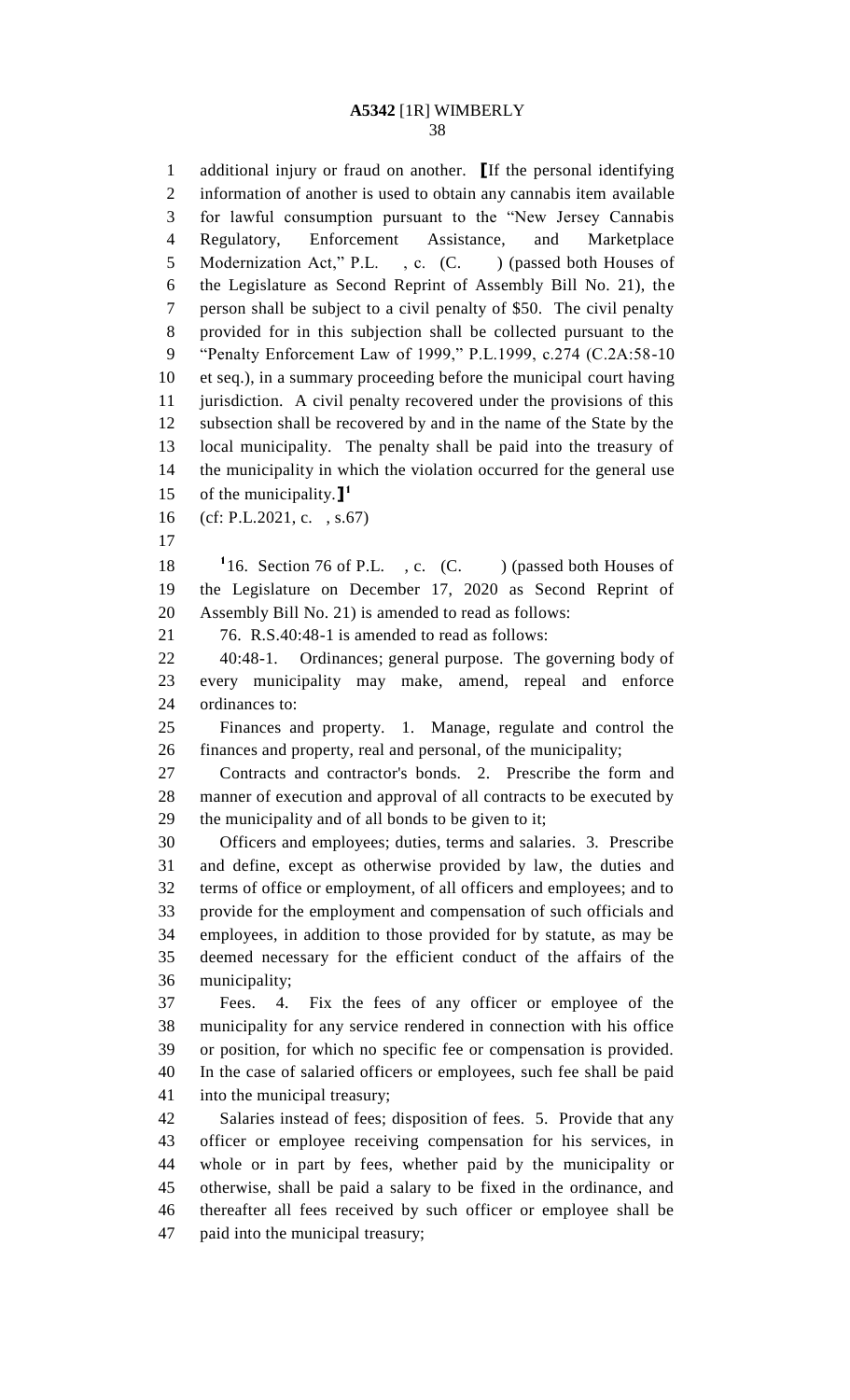Maintain order. 6. Prevent vice, drunkenness and immorality; to preserve the public peace and order; to prevent and quell riots, disturbances and disorderly assemblages; **[**to prohibit the consumption of alcoholic beverages or cannabis items by underage persons on private property pursuant to section 1 of P.L.2000, c.33 (C.40:48-1.2);**]**

 Punish beggars; prevention of loitering. 7. Restrain and punish drunkards, vagrants, mendicants and street beggars; to prevent loitering, lounging or sleeping in the streets, parks or public places;

 Auctions and noises. 8. Regulate the ringing of bells and the crying of goods and other commodities for sale at auction or otherwise, and to prevent disturbing noises;

 Swimming; bathing costume; prohibition of public nudity. 9. Regulate or prohibit swimming or bathing in the waters of, in, or bounding the municipality, and to regulate or prohibit persons from appearing upon the public streets, parks and places clad in bathing costumes or robes, or costumes of a similar character; regulate or prohibit persons from appearing in a state of nudity upon all lands within its borders which are under the jurisdiction of the State including, without limitation, all lands owned by, controlled by, managed by or leased by the State;

 Prohibit annoyance of persons or animals. 10. Regulate or prohibit any practice tending to frighten animals, or to annoy or injure persons in the public streets;

 Animals; pounds; establishment and regulation. 11. Establish and regulate one or more pounds, and to prohibit or regulate the running at large of horses, cattle, dogs, swine, goats and other animals, and to authorize their impounding and sale for the penalty incurred, and the costs of impounding, keeping and sale; to regulate or prohibit the keeping of cattle, goats or swine in any part of the municipality; to authorize the destruction of dogs running at large therein;

 Hucksters. 12. Prescribe and regulate the place of vending or exposing for sale articles of merchandise from vehicles;

 Building regulations; wooden structures. 13. Regulate and control the construction, erection, alteration and repair of buildings and structures of every kind within the municipality; and to prohibit, within certain limits, the construction, erection or alteration of buildings or structures of wood or other combustible material;

 Inflammable materials; inspect docks and buildings. 14. Regulate the use, storage, sale and disposal of inflammable or combustible materials, and to provide for the protection of life and property from fire, explosions and other dangers; to provide for inspections of buildings, docks, wharves, warehouses and other places, and of goods and materials contained therein, to secure the proper enforcement of such ordinance;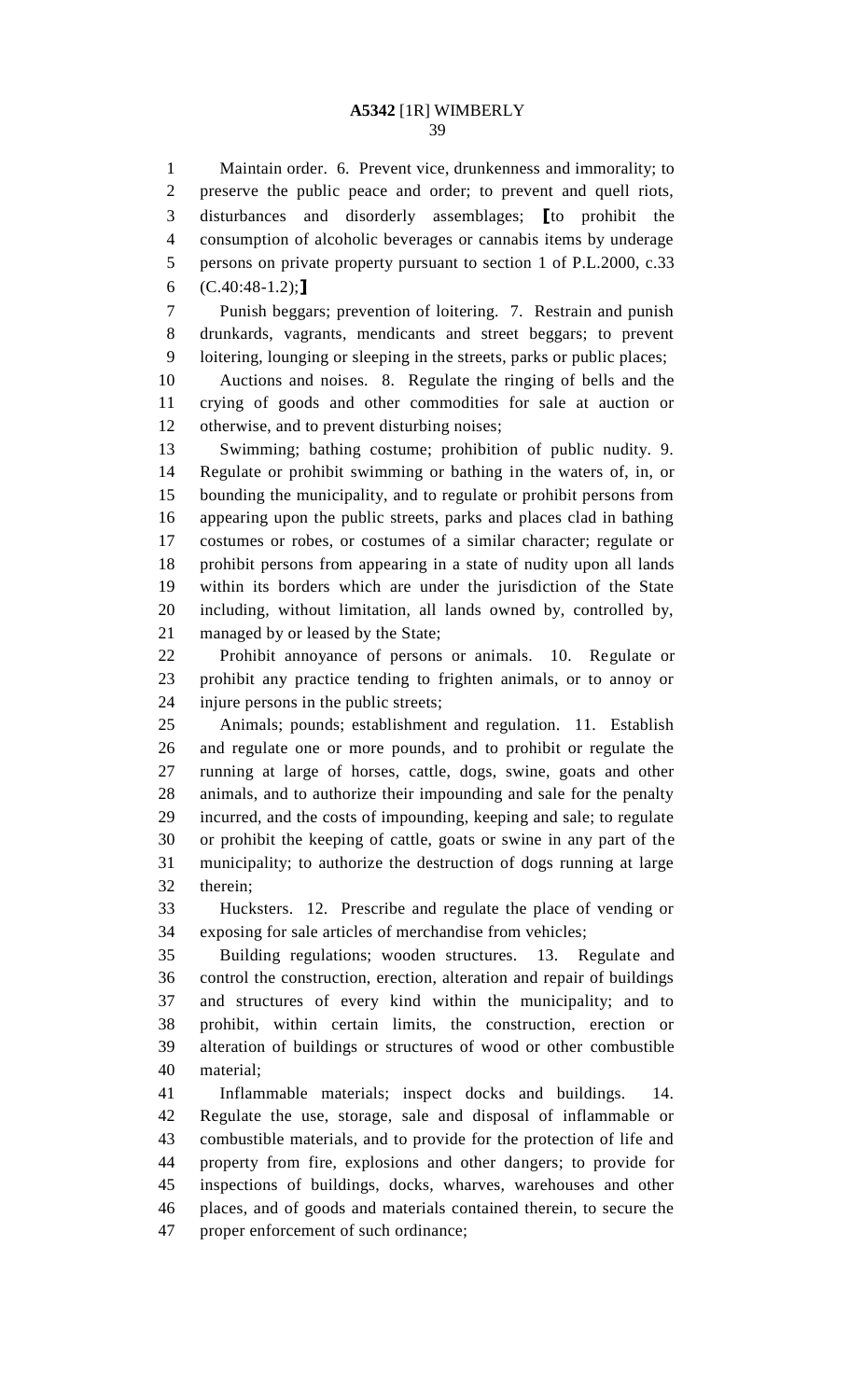Dangerous structures; removal or destruction; procedure. 15. Provide for the removal or destruction of any building, wall or structure which is or may become dangerous to life or health, or might tend to extend a conflagration; and to assess the cost thereof as a municipal lien against the premises;

 Chimneys and boilers. 16. Regulate the construction and setting up of chimneys, furnaces, stoves, boilers, ovens and other contrivances in which fire is used;

 Explosives. 17. Regulate, in conformity with the statutes of this State, the manufacture, storage, sale, keeping or conveying of gunpowder, nitroglycerine, dynamite and other explosives;

 Firearms and fireworks. 18. Regulate and prohibit the sale and use of guns, pistols, firearms, and fireworks of all descriptions;

 Soft coal. 19. Regulate the use of soft coal in locomotives, factories, power houses and other places;

 Theaters, schools, churches and public places. 20. Regulate the use of theaters, cinema houses, public halls, schools, churches, and other places where numbers of people assemble, and the exits therefrom, so that escape therefrom may be easily and safely made in case of fire or panic; and to regulate any machinery, scenery, lights, wires and other apparatus, equipment or appliances used in all places of public amusement;

 Excavations. 21. Regulate excavations below the established grade or curb line of any street, not greater than eight feet, which the owner of any land may make, in the erection of any building upon his own property; and to provide for the giving of notice, in writing, of such intended excavation to any adjoining owner or owners, and that they will be required to protect and care for their several foundation walls that may be endangered by such excavation; and to provide that in case of the neglect or refusal, for 10 days, of such adjoining owner or owners to take proper action to secure and protect the foundations of any adjacent building or other structure, that the party or parties giving such notice, or their agents, contractors or employees, may enter into and upon such adjoining property and do all necessary work to make such foundations secure, and may recover the cost of such work and labor in so protecting such adjacent property; and to make such further and other provisions in relation to the proper conduct and performance of said work as the governing body or board of the municipality may deem necessary and proper;

 Sample medicines. 22. Regulate and prohibit the distribution, depositing or leaving on the public streets or highways, public places or private property, or at any private place or places within any such municipality, any medicine, medicinal preparation or preparations represented to cure ailments or diseases of the body or mind, or any samples thereof, or any advertisements or circulars relating thereto, but no ordinance shall prohibit a delivery of any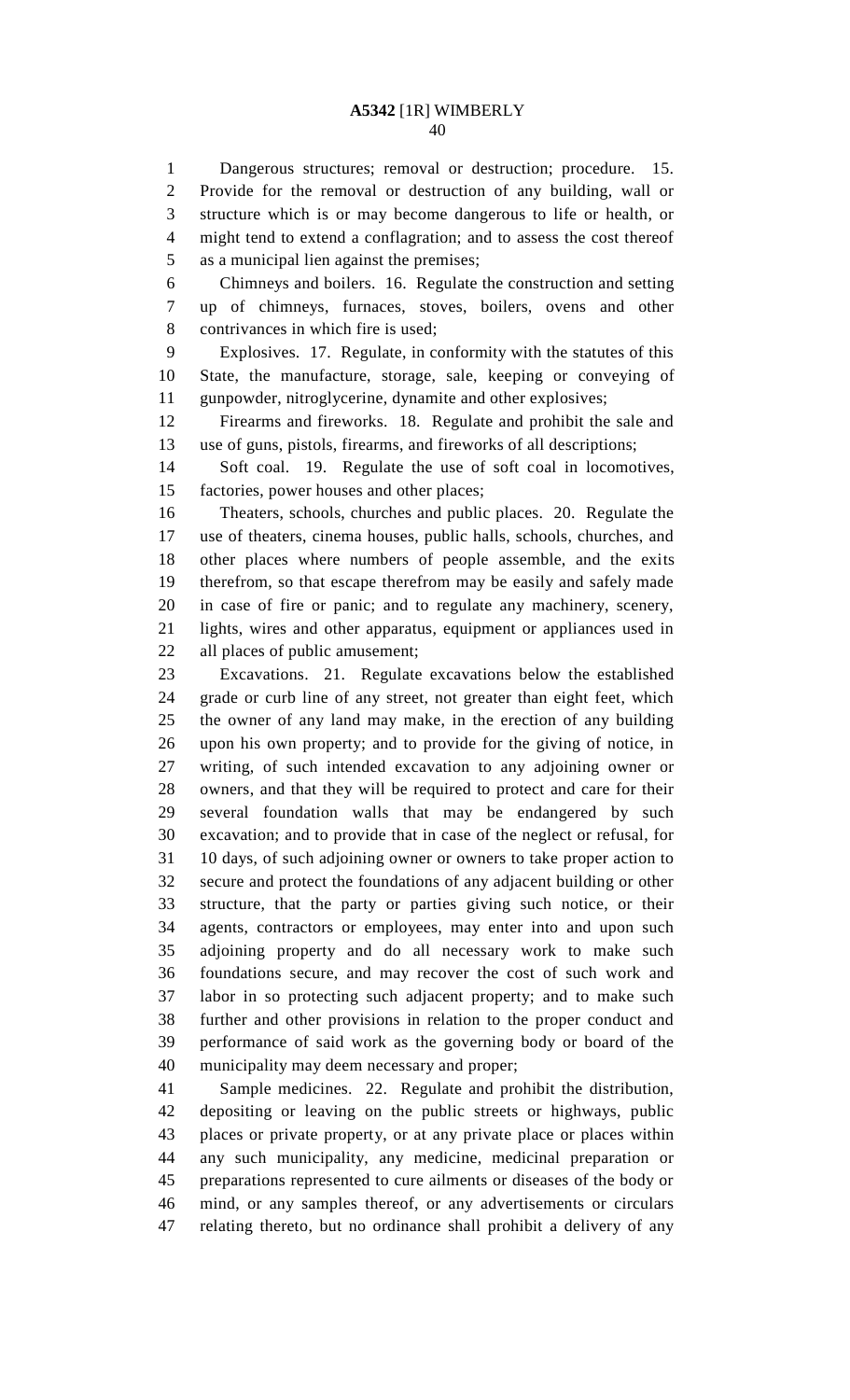such article to any person above the age of 12 years willing to receive the same;

 Boating. 23. Regulate the use of motor and other boats upon waters within or bounding the municipality;

 Fire escapes. 24. Provide for the erection of fire escapes on buildings in the municipality, and to provide rules and regulations concerning the construction and maintenance of the same, and for the prevention of any obstruction thereof or thereon;

 Care of injured employees. 25. Provide for the payment of compensation and for medical attendance to any officer or employee of the municipality injured in the performance of his duty;

 Bulkheads and other structures. 26. Fix and determine the lines of bulkheads or other works or structures to be erected, constructed or maintained by the owners of lands facing upon any navigable water in front of their lands, and in front of or along any highway or public lands of said municipality, and to designate the materials to be used, and the type, height and dimensions thereof;

 Lifeguard. 27. Establish, maintain, regulate and control a lifeguard upon any beach within or bordering on the municipality;

 Appropriation for life-saving apparatus. 28. Appropriate moneys to safeguard people from drowning within its borders, by location of apparatus or conduct of educational work in harmony with the plans of the United States volunteer life-saving corps in 25 this State;

 Fences. 29. Regulate the size, height and dimensions of any fences between the lands of adjoining owners, whether built or erected as division or partition fences between such lands, and whether the same exist or be erected entirely or only partly upon the lands of any such adjoining owners, or along or immediately adjacent to any division or partition line of such lands. To provide, in such ordinance, the manner of securing, fastening or shoring such fences, and for surveying the land when required by statute, and to prohibit in any such ordinance the use at a height of under 10 feet from the ground, of any device, such as wire or cable, that would be dangerous to pedestrians, equestrians, bicyclists, or drivers of off- the-road vehicles, unless that device is clearly visible to pedestrians, equestrians, bicyclists or drivers of off-the-road vehicles. In the case of fences thereafter erected contrary to the provisions thereof, the governing body may provide for a penalty for the violation of such ordinance, and in the case of such fence or fences erected or existing at the time of the passage of any such ordinance, may provide therein for the removal, change or alteration thereof, so as to make such fence or fences comply with the provisions of any such ordinance;

 Advertise municipality. 30. Appropriate funds for advertising the advantages of the municipality;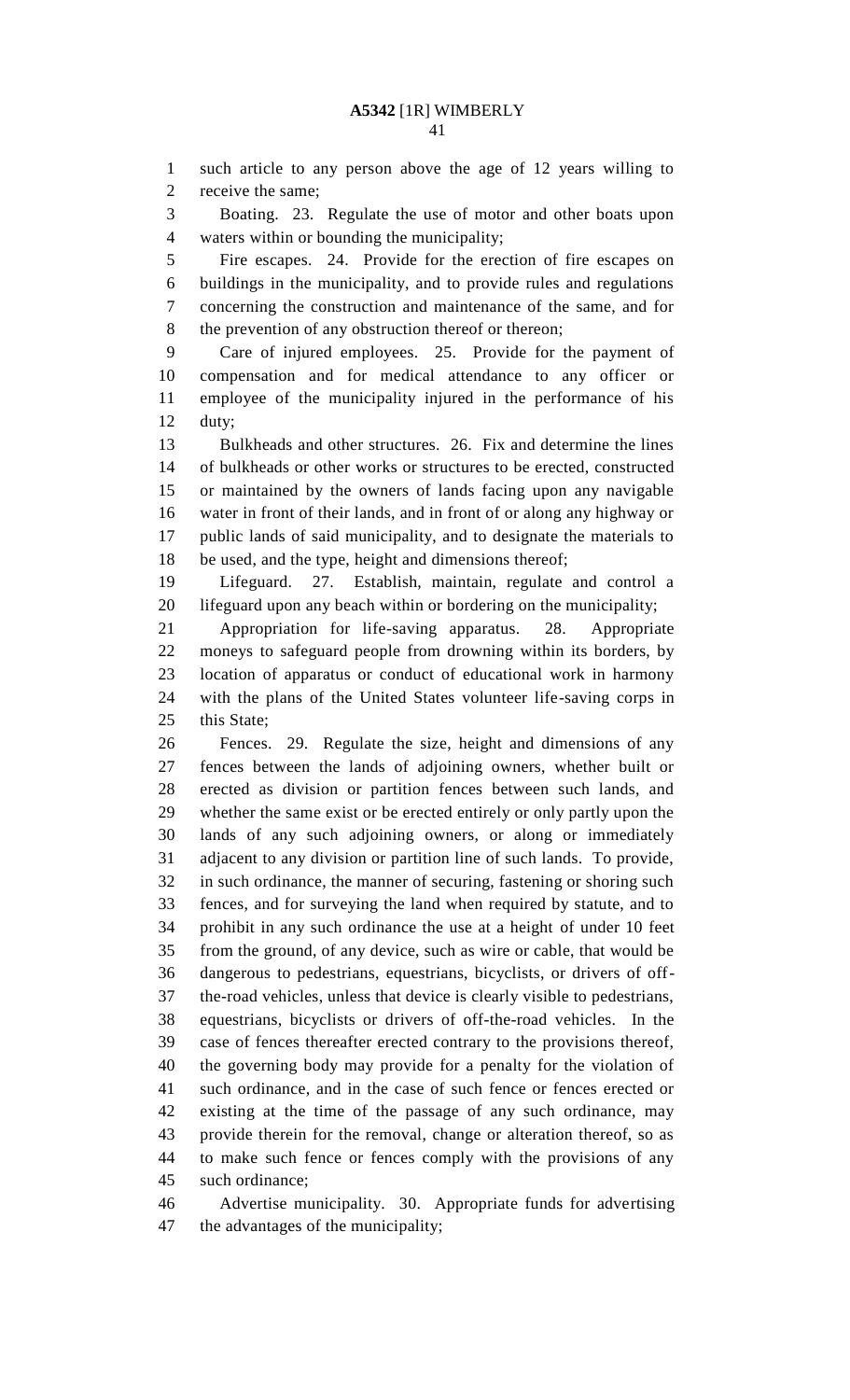Government Energy Aggregation Programs. 31. Establish programs and procedures pursuant to which the municipality may act as a government aggregator pursuant to sections 40 through 43 of P.L.1999, c.23 (C.48:3-89 through C.48:3-92), section 45 of P.L.1999, c.23 (C.48:3-94), and sections 1, 2 and 6 of P.L.2003, c.24 (C.48:3-93.1 through C.48:3-93.3). Notwithstanding the provisions of any other law, rule or regulation to the contrary, a municipality acting as a government aggregator pursuant to P.L.1999, c.23 (C.48:3-49 et al.) shall not be deemed to be a public utility pursuant to R.S.40:62-24 or R.S.48:1-1 et seq. or be deemed to be operating any form of public utility service pursuant to R.S.40:62-1 et seq., to the extent such municipality is solely engaged in the provision of such aggregation service and not otherwise owning or operating any plant or facility for the production or distribution of gas, electricity, steam or other product as provided in R.S.40:62-12;

 Joint municipal action on consent for the provision of cable television service. 32. Establish programs and procedures pursuant to which a municipality may act together with one or more municipalities in granting municipal consent for the provision of cable television service pursuant to the provisions of the "Cable Television Act," P.L.1972, c.186 (C.48:5A-1 et seq.) as amended and supplemented. Notwithstanding the provisions of any other law, rule or regulation to the contrary, two or more municipalities acting jointly pursuant to the provisions of P.L.1972, c.186 (C.48:5A-1 et seq.) shall not be deemed a public utility pursuant to R.S.48:1-1 et seq., to the extent those municipalities are solely engaged in granting municipal consent jointly and are not otherwise owning or operating any facility for the provision of cable television service as provided in P.L.1972, c.186 (C.48:5A-1 et seq.);

 Private cable television service aggregation programs. 33. Establish programs and procedures pursuant to which a municipality may employ the services of a private aggregator for the purpose of facilitating the joint action of two or more municipalities in granting municipal consent for the provision of cable television service provided that any such municipality shall adhere to the provisions of the "Cable Television Act," P.L.1972, c.186 (C.48:5A-1 et seq.) as amended and supplemented, and to the provisions of the "Local Public Contracts Law," P.L.1971, c.198 (C.40A:11-1 et seq.) as amended and supplemented. Notwithstanding the provisions of any other law, rule or regulation to the contrary, a municipality that employs the services of a private aggregator pursuant to the provisions of P.L.1972, c.186 (C.48:5A- 1 et seq.) shall not be deemed a public utility pursuant to R.S.48:1- 1 et seq., to the extent that the municipality is solely engaged in employing the services of a private aggregator for the purpose of facilitating the joint action of two or more municipalities in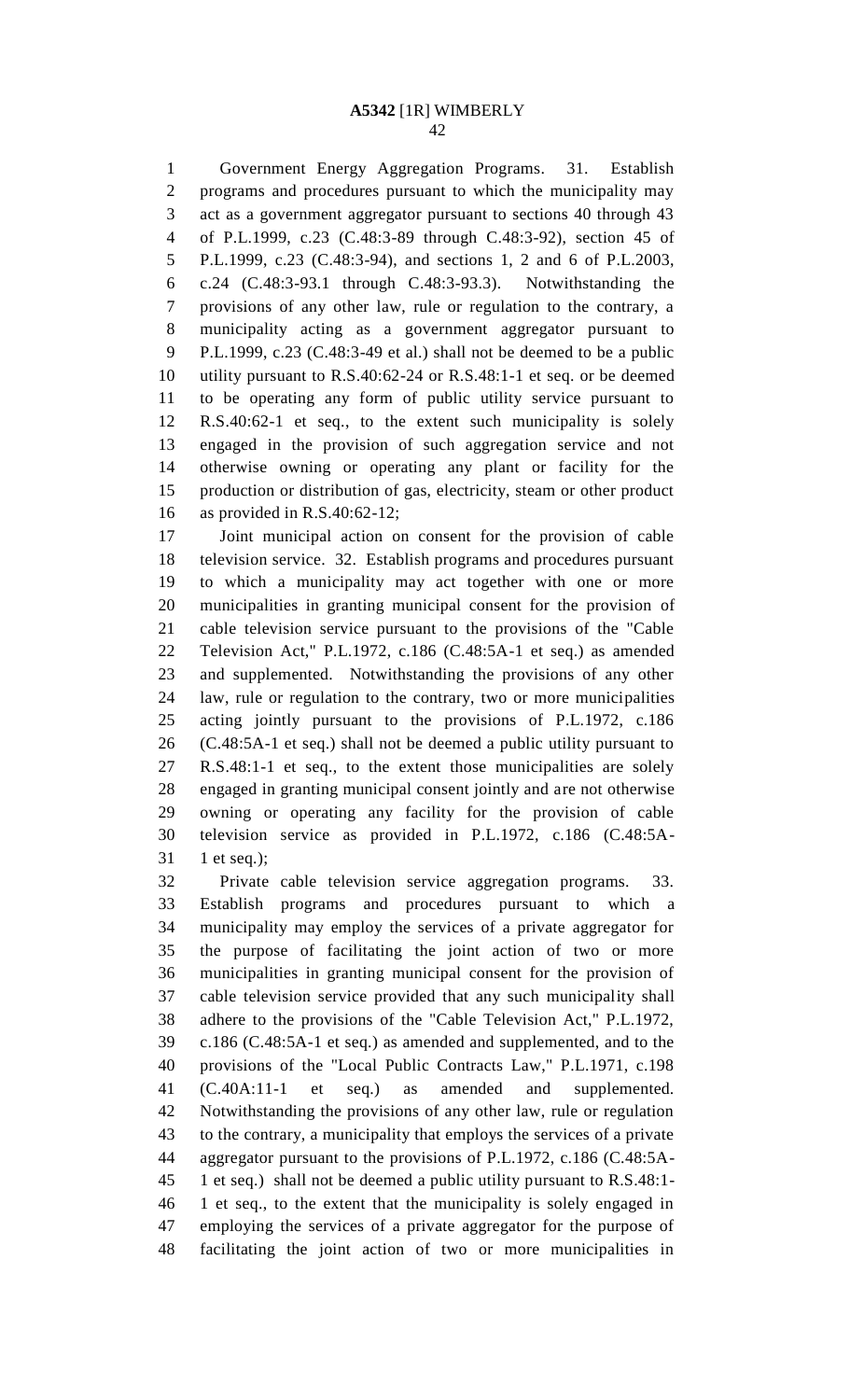granting municipal consent and is not otherwise owning or operating any facility for the provision of cable television service as provided in P.L.1972, c.186 (C.48:5A-1 et seq.); Protective Custody. 34. Provide protective custody to persons arrested for operating a motor vehicle under the influence of alcoholic beverages, cannabis items as defined in section 3 of P.L. , c. (C. ) (pending before the Legislature as this bill), any chemical substance, or any controlled dangerous substance in violation of R.S.39:4-50 as provided in section 1 of P.L.2003, c.164 (C.40:48-1.3); Private Outdoor Video Surveillance Camera Registry. 35. Establish a private outdoor video surveillance camera registry and allow voluntary registration of private outdoor video surveillance cameras as provided in P.L.2015, c.142 (C.40:48-1.6 et al.).**<sup>1</sup>** (cf: P.L.2021, c. , s.76) 17 <sup>1</sup> <sup>1</sup> 17. (New section) a. (1) The Police Training Commission in the Department of Law and Public Safety shall adopt a training course regarding law enforcement interactions with persons under the lawful age to purchase alcoholic beverages or cannabis items based upon the legalization of a personal use cannabis marketplace pursuant to the "New Jersey Cannabis Regulatory, Enforcement Assistance, and Marketplace Modernization Act," P.L. , 24 c. (C. ) (passed both Houses of the Legislature on December 17, 2020 as Second Reprint of Assembly Bill No. 21), the decriminalization of marijuana and hashish pursuant to P.L. , c. 27 (C. ) (passed both Houses of the Legislature on December 17, 2020 as Third Reprint of Assembly Committee Substitute for Assembly Bill Nos. 1897 and 4269), and the enforcement of violations of applicable statutes associated with the underage possession or consumption of alcoholic beverages, marijuana, hashish, or cannabis items pursuant to those enactments and the 33 companion enactment, P.L., c. (C.) (pending before the Legislature as this bill), and which includes the recognition of and methods to address and avoid racial disparities and implicit bias, and means for interacting with vulnerable juvenile populations. The training course shall be administered by the employing agency as part of the in-service training provided to each local police officer in each law enforcement unit operating in this State. (2) Prior to being appointed to permanent status as a local police 41 officer in a law enforcement unit, an individual shall be required to 42 complete the training course adopted under paragraph (1) of this subsection. Every local police officer appointed prior to the effective date of this section shall, within 18 months of that 45 effective date, satisfactorily complete a training course on law enforcement interactions as described in paragraph (1) of this

subsection.